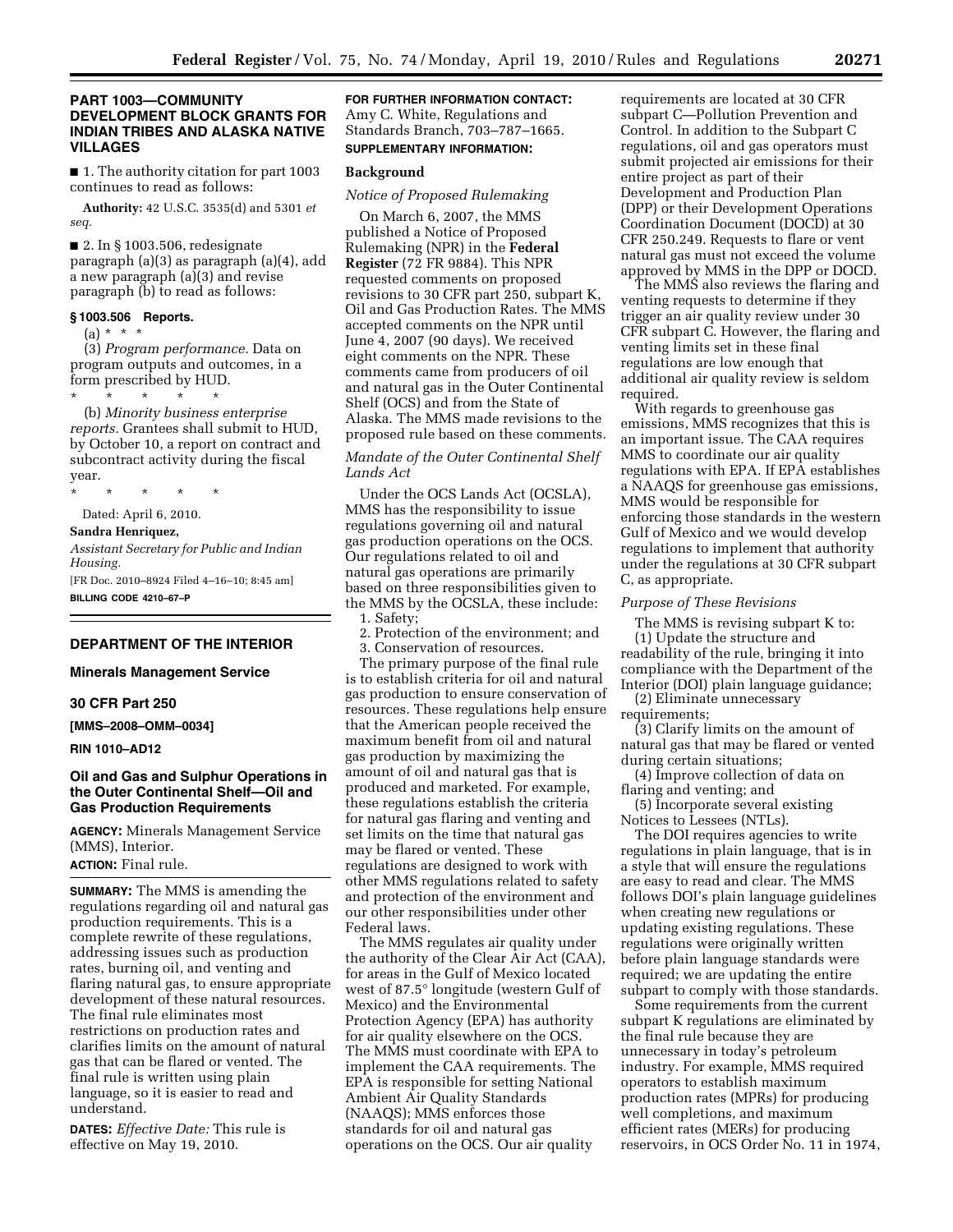during a period of oil shortages and energy crises. In 1988, MMS reduced the MER requirement. Currently, MERs are required only on sensitive reservoirs (primarily oil reservoirs with associated gas caps). Determining and maintaining production rates imposes a significant burden on operators. Based on the past 30 years of experience, MMS concluded that maximum rate requirements and production balancing requirements can be largely eliminated without detriment to efforts for conservation and maximization of ultimate recovery. However, the final rule will allow the Regional Supervisor to set production rates in cases where excessive production rates could harm ultimate recovery from the reservoir.

The final rule clarifies limits on the length of time of natural gas that may be flared or vented in certain situations. The final rule requires approval from the Regional Supervisor to flare or vent natural gas except for situations that are described in the rule. The situations that don't require Regional Supervisor approval (provided the activities are completed within a specific time frame in most cases) include:

(1) When the gas is lease use gas (produced natural gas which is used on or for the benefit of lease operations such as gas used to operate production facilities) or is used as an additive necessary to burn waste products, such as  $H_2S$ .

(2) During the restart of a facility that was shut in because of weather conditions, such as a hurricane.

(3) During the blow down of

transportation pipelines downstream of the royalty meter.

(4) During the unloading or cleaning of a well, drill-stem testing, production testing, other well-evaluation testing, or the necessary blow down to perform these procedures.

(5) When properly working equipment yields flash gas (natural gas released from liquid hydrocarbons as a result of a decrease in pressure, an increase in temperature, or both) from storage vessels or other low-pressure production vessels, and you cannot economically recover this flash gas.

(6) When the equipment works properly but there is a temporary upset condition, such as a hydrate or paraffin plug.

(7) When equipment fails to work properly, including equipment maintenance and repair, or when you must relieve system pressures.

We explain the length of time that gas may be flared or vented for each situation and clarify when approval from the Regional Supervisor is required. Regardless of the reason for

flaring or venting natural gas, the lessee or operator must report the amounts to MMS. The final rule requires separate reporting of the amount of natural gas flared and the amount of natural gas vented. This separate reporting requirement is in response the GAO report recommending that MMS collect these numbers separately. The MMS will publish the raw data on our Web site, along with other oil and natural gas production data. The Department of Energy's Energy Information Administration uses this production data for their statistics and analysis. This requirement will improve the quality of the data that is available on natural gas emissions.

The final rule clarifies required information submittals to MMS, including requirements relating to the documents submitted to MMS and the timing of those submissions. For example, there are additional requirements on notifying adjoining operators regarding production within 500 feet of a common lease or unit line. The final rule provides more detail as to when the notification must occur, what the notice must include, and how to verify the notification with MMS.

There are several Notices to Lessees (NTLs) that will be rescinded when the final rule becomes effective. However, if necessary, MMS will issue additional NTLs to provide guidance. We will rescind the following NTLs:

• NTL No. 97–16, *Production Within 500 Feet of a Unit or Lease Line,*  effective August 1, 1997.

• NTL No. 98–23, *Interim Reporting Requirements for 30 CFR part 250, subpart K, Oil and Gas Production Rates,* effective October 15, 1998.

• NTL No. 99–G20, *Downhole Commingling Applications,* effective September 7, 1999.

• NTL No. 2006–N06, *Flaring and Venting Approvals,* effective December 19, 2006.

This NTL also provides contact information for each Region and provides sample field records. These two items are not addressed in the final rule. The MMS will issue a new NTL to include only this information, after the effective date of this final rule.

#### *GAO Report*

In July 2004, the GAO issued a report on world-wide emissions from vented and flared natural gas titled, *Natural Gas Flaring and Venting—Opportunities to Improve Data and Reduce Emissions*  (GAO–04–809). This report is available on the GAO Web site at: *http:// [www.gao.gov/new.items/d04809.pdf](http://www.gao.gov/new.items/d04809.pdf)*. This report reviewed the flaring and venting data available, the extent of

flaring and venting, their contributions to greenhouse gas emissions, and opportunities for the Federal Government to reduce flaring and venting.

The report concluded that more accurate records are needed on flaring and venting to determine the amount of the resource that is lost and the volume of greenhouse gas emissions these practices contribute to the atmosphere each year. The report also stated that the impact of methane (a naturally occurring gas released during venting) on the earth's atmosphere is about 23 times greater than that of carbon dioxide (a byproduct of flaring). The GAO made two recommendations to the Secretary of the Interior: (1) Consider the cost and benefit of requiring that companies flare the natural gas, whenever possible, when flaring or venting is necessary; and (2) consider the cost and benefit of requiring that companies use flaring and venting meters to improve oversight. In addition, there was a recommendation to the Secretary of Energy to consider consulting with EPA (Environmental Protection Agency), MMS, and BLM (Bureau of Land Management), on how to best collect separate statistics on flaring and venting.

The MMS conducted analyses to assess the costs and benefits of requiring flare/vent meters and of requiring flaring instead of venting. The first analysis supported the recommendation to require meters, provided that the facilities process more than 2,000 barrels of oil per day (bopd). This requirement is included in the final rule.

The second analysis indicated that a regulatory change to require flaring instead of venting may be appropriate. However, the cost of implementing this requirement could be significant, and input from potentially affected parties is necessary. We requested comments on this issue in the proposed rule. Commenters pointed out that converting existing facilities that are equipped to vent natural gas to be able to flare natural gas may require significant redesign for safety. They also pointed out that there are many factors in determining whether to flare natural gas or vent natural when designing a facility. These factors include the operating philosophy, nature and type of reservoir, facility design limitations or capabilities, operating practices, safety, and economics. Industry comments were consistent in recommending that in addition to the considering requiring flaring instead of venting, that MMS work with them to find ways to reduce overall natural gas emissions. They also stated that a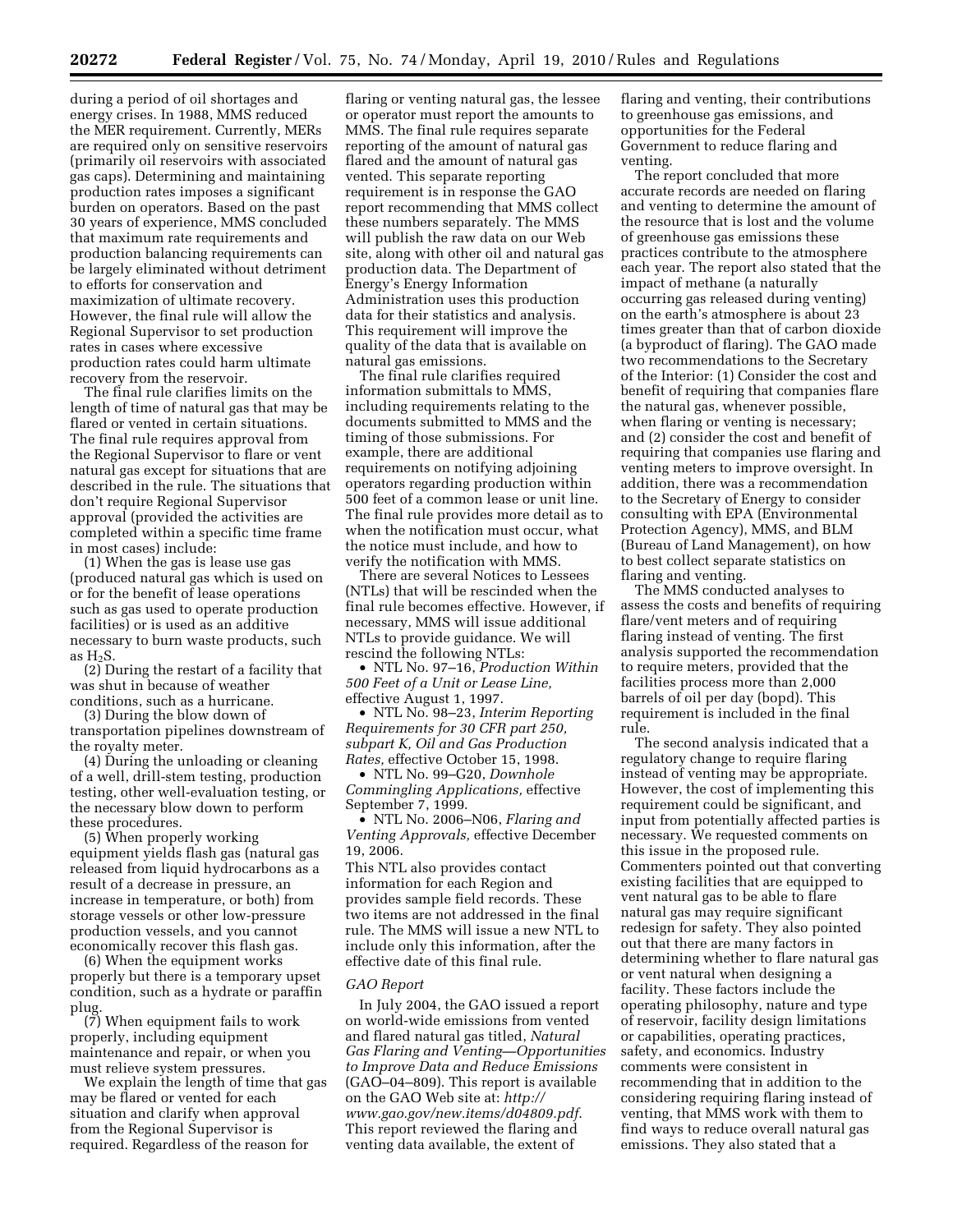requirement for flaring instead of venting should be only for new facilities. They requested that MMS hold a workshop to discuss the issue. The MMS plans to work directly with interested parties to study the costs and benefits of requiring that companies flare the natural gas, whenever possible, when flaring or venting is necessary, as recommended in the GAO report. We will hold a workshop to discuss the issue of flaring instead of venting, shortly after this final rule is published. This workshop and additional costbenefit analysis will consider greenhouse gas issues associated with flaring and venting. The workshop will be the first step in considering how to best implement this recommendation. The MMS will decide how to move forward with the rulemaking on flaring natural gas after we hold the workshop. Our next step would likely be an advance notice of proposed rulemaking to further vet our approach with industry and other stakeholders.

To improve data collection, as the GAO report suggested, MMS will require operators to report flaring and venting volumes to MMS separately. Previously, MMS only collected information on the total natural gas flared and vented. Operators did not need to differentiate between the two categories.

## *Oil and Gas Industry Contributions to Greenhouse Gases in the Federal OCS*

Most natural gas production involves extracting natural gas from wells drilled into underground gas reservoirs; however, some natural gas is generated as a by-product of oil production. During oil and natural gas production it may become necessary to burn or release natural gas for a number of operational reasons, including safety. These operations may be associated with unloading or cleaning of a well, production testing, or relieving system pressure during equipment failure. The controlled burning of natural gas is called flaring, while the controlled release of unburned gases directly into the atmosphere is called venting. Most flaring and venting occurs at the end of a flare stack or boom which ensures that natural gas can be safely disposed of in

emergency and shutdown situations. It is virtually impossible to produce oil and natural gas without any flaring or venting and it would be impractical to shut in production every time an upset occurs. It is estimated that operators in the Gulf of Mexico Outer Continental Shelf (OCS) flare and vent less than 0.5 percent of the gas produced, making this area a world leader in the conservation of natural gas resources.

Both flaring and venting on the OCS are highly regulated by the Minerals Management Service (MMS). Federal regulations (30 CFR 250, Subpart K) specify the limited circumstances under which offshore oil and gas operators may flare or vent natural gas. These final regulations strictly limit the amount of time operators may flare or vent. In some cases, operators request additional time in order to complete equipment repairs. We evaluate each of these requests on a case-by-case basis, with conservation as a primary focus.

Even though they are already a world leader, MMS continuously strives to improve our oversight of OCS flaring and venting. In most places around the world, for example, there is minimal reporting or tracking of flare and/or vent volumes. In the Federal OCS, MMS requires operators to continuously record these volumes and report them each month. These final regulations will require operators to install flare/vent meters on large platforms and also to report gas flared separately from gas vented. These regulatory changes would provide more accurate measurements of GHG emissions.

Given the existing restrictions on OCS flaring and venting, there is minimal opportunity to further reduce the overall volume of gas flared and vented. However, the global warming potential (GWP) of GHG emissions could be reduced if MMS were to require operators to flare instead of vent (when the release of natural gas is necessary). Such a requirement would reduce the GWP of GHG emissions by converting most methane to carbon dioxide as it is released. As previously stated, MMS is planning a workshop to address this topic.

It is difficult to estimate the impact that flaring instead of venting would

have on GHG emissions until we begin to gather more accurate data from the requirement to install flare/vent meters and to report flare volumes separately from vent volumes. Furthermore, it is impractical, if not impossible, to eliminate all venting. Even if 100% of the released OCS gas could be flared instead of vented, the impact on total U.S. GHG emissions would be very small.

In 2005, U.S. greenhouse gas (GHG) emissions totaled  $7.986 \times 10^9$  tons of carbon dioxide equivalent (CO<sub>2</sub>e). Of that total, only  $24.7 \times 10^6$  tons of CO<sub>2</sub>e, or 0.31 percent, were related to OCS oil and gas production (including platform and non-platform sources), flaring and venting activities represent only a fraction of that amount. Under MMS oversight, OCS oil and gas operators are already ahead of the curve in terms of limiting GHG emissions.

Based on several assumptions, estimates, and existing analyses, MMS roughly approximated the impact that might occur if it were to mandate flaring over venting. These estimates indicate that such a requirement would reduce total US GHG emissions by less than 0.05%. However, the accuracy of these estimates will improve after the regulatory change becomes final. Reported OCS flare and vent volumes could increase or decrease based solely on improved reporting accuracy. In any event, further analysis may shed light on whether flaring rather than venting natural gas is cost effective from a greenhouse gas perspective, even if the total amount of greenhouse gases is small.

### *Public Comments on the Proposed Rule*

The MMS received eight sets of comments on the NPR from industry trade groups and representatives and one comment from the State of Alaska. The MMS reviewed and responded to these comments as appropriate. To help convey the comments, we summarized and combined similar comments. The results are explained in the following two tables. Table 1 contains our responses to general comments and Table 2 addresses comments on specific sections.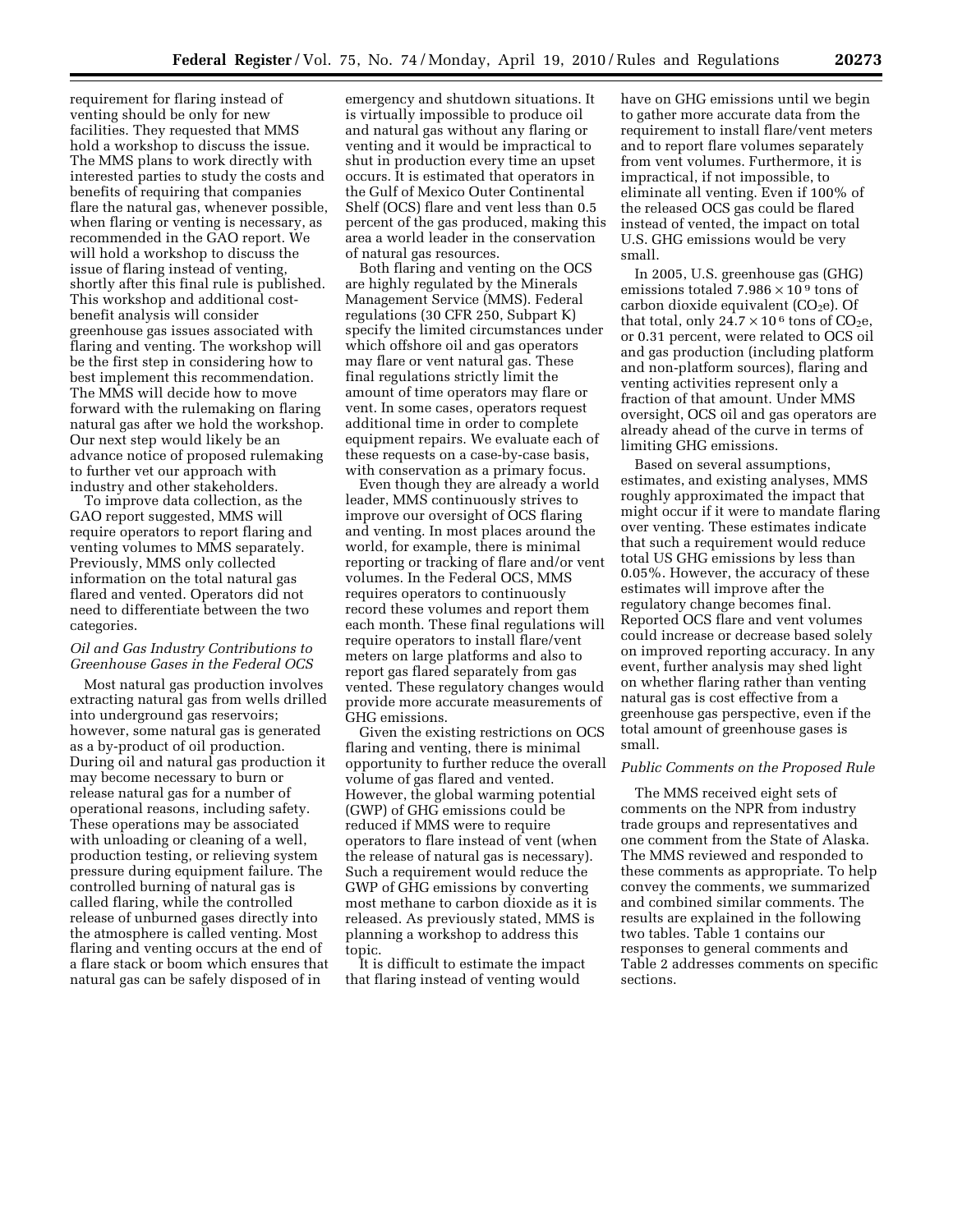Ξ

۰

# TABLE 1—MMS RESPONSE TO GENERAL COMMENTS

| Comment                                                                                                                                                                                                                                                                                                                 | MMS response                                                                                                                                                                                                                                                                                                                                                                                                                                                                                                                           |  |  |
|-------------------------------------------------------------------------------------------------------------------------------------------------------------------------------------------------------------------------------------------------------------------------------------------------------------------------|----------------------------------------------------------------------------------------------------------------------------------------------------------------------------------------------------------------------------------------------------------------------------------------------------------------------------------------------------------------------------------------------------------------------------------------------------------------------------------------------------------------------------------------|--|--|
| <b>Measurement</b>                                                                                                                                                                                                                                                                                                      |                                                                                                                                                                                                                                                                                                                                                                                                                                                                                                                                        |  |  |
| (1) Measurement accuracy for flared or vented gas envisioned by rule<br>is not achievable given the wide range of conditions to which the<br>meter would be exposed.                                                                                                                                                    | The MMS agrees. We will revise the accuracy requirement from 2 per-<br>cent to 5 percent. This is established technology in the North Sea<br>and Canada, and a 5 percent accuracy requirement has been adopt-<br>ed by regulatory bodies in those regions. Also, flare/vent meters with<br>this accuracy are already used on some Gulf of Mexico (GOM) facili-<br>ties.                                                                                                                                                                |  |  |
| (2) Retrofitting may be a problem due to space limitations and safety<br>concerns.                                                                                                                                                                                                                                      | Installation of meters is necessary to improve oversight of MMS's flare/<br>vent program. A cost-benefit analysis conducted by MMS supports<br>GAO's recommendation to install meters on all facilities that process<br>more than 2,000 bopd. The Regional Supervisor will work with oper-<br>ators on a case-by-case basis if a safety or space issue is dem-<br>onstrated, as a departure under § 250.142.                                                                                                                           |  |  |
| (3) If deferment of this part of the rule is not acceptable, it is rec-<br>ommended that meters be limited to new facilities under construction<br>6 months after date that final rule is published.                                                                                                                    | Installation of meters is necessary to improve oversight of MMS's flare/<br>vent program. The cost-benefit analysis concluded that meters on all<br>facilities processing over 2,000 bopd is appropriate, not just new fa-<br>cilities. Also, metering flare/vent volumes on all (existing and future)<br>facilities processing over 2,000 bopd better implements the GAO rec-<br>ommendations.                                                                                                                                        |  |  |
| (4) Defer requirement to install meters on all offshore complexes proc-<br>essing 2,000 bopd to develop a best practice with industry that would<br>have broad applicability to all facilities on the OCS, not just those<br>processing 2,000 bopd.                                                                     | The MMS has sufficient information to finalize the rule. Additional input<br>from industry groups is not necessary and would delay implementa-<br>tion of GAO recommendations. We agree that there should be a best<br>practice established for estimating volumes of gas flared or vented<br>from facilities processing less than 2,000 bopd. However, metering is<br>more accurate, and requiring meters on those facilities that process<br>more than 2,000 bopd is consistent with the GAO recommendations.                        |  |  |
| (5) The number of facilities impacted by the rule has been underesti-<br>mated since multiple facilities may be involved in processing/handling<br>production streams.                                                                                                                                                  | The commenter did not provide an alternate, documented number;<br>therefore, MMS must use our best analysis.                                                                                                                                                                                                                                                                                                                                                                                                                           |  |  |
| (6) Cost impact of the rule has been underestimated.                                                                                                                                                                                                                                                                    | A higher cost estimate was provided by the commenter. We used the<br>cost model that was submitted by the commenter in our cost-benefit<br>analysis and determined that the difference is negligible and that a<br>2,000 bopd threshold for metering is still appropriate.                                                                                                                                                                                                                                                             |  |  |
| (7) Set a thousand cubic feet (MCF) volume per day vented, calculated<br>by test, rather than having a mandatory metering system.                                                                                                                                                                                       | Volume estimates calculated from a test are far less accurate than me-<br>tered volumes and would not achieve the improvements rec-<br>ommended by GAO.                                                                                                                                                                                                                                                                                                                                                                                |  |  |
| (8) These meters should not be subject to the requirements of Subpart                                                                                                                                                                                                                                                   | Flare/vent meters are subject to the requirements of Subpart K.                                                                                                                                                                                                                                                                                                                                                                                                                                                                        |  |  |
| (9) Cost is a huge burden to smaller facilities; increase meter require-<br>ment to facilities with average throughput of 10,000 bopd or more.<br>(10) Revise time to install meters from 120 days to 180 days to accom-<br>modate design, shipping, and labor.                                                         | See responses (2) and (6). Also see discussion concerning the Regu-<br>latory Flexibility Act.<br>The MMS agrees. We will revise the time allowed to install meters from<br>120 to 180 days for facilities processing more than 2,000 bopd when<br>this final rule becomes effective. The time allowed to install meters<br>on facilities that begin producing above 2,000 bopd, after this final<br>rule is published, will also be revised from 90 to 120 days.                                                                      |  |  |
| (11) Revise accuracy to 15 percent.<br>(12) Meter high flow events, calculate others.                                                                                                                                                                                                                                   | The MMS disagrees. See response (1).<br>The MMS disagrees. See response (2).                                                                                                                                                                                                                                                                                                                                                                                                                                                           |  |  |
| (13) What if we don't have a flow when we schedule a calibration?<br>Most of our flaring/venting is done during upset or emergency situa-<br>tions. Flare pilot must be kept on at all times, hence, inert gas such<br>as nitrogen cannot be used as it will pose a safety issue by extin-<br>guishing the pilot flame. | At a minimum, calibration/verification of secondary devices associated<br>with flare/vent meters can be performed in a no-flow situation in ac-<br>cordance with American Petroleum Institute's (API) Manual of Petro-<br>leum Measurement Standards (MPMS) Chapter 14 Section 10. Also,<br>contingent upon the meter type, verification may include the perform-<br>ance of manufacturer recommended inspections and diagnostics.<br>However, after further review, we determined that calibrating meters<br>once a year is adequate. |  |  |
| (14) The time required to bring an existing facility into compliance<br>would far exceed 120 days.                                                                                                                                                                                                                      | The MMS agrees. See response (10).                                                                                                                                                                                                                                                                                                                                                                                                                                                                                                     |  |  |
| (15) Establish best practices for existing facilities to reduce overall lev-<br>els of gas vented/flared.                                                                                                                                                                                                               | The limits on flaring and venting set by these regulations are minimal,<br>additional reductions in the levels of natural gas flared or vented<br>would not reduce the need for meters. However, MMS does agree<br>that industry should establish best practices for reducing the amount<br>of natural gas flared or vented and we will include this topic as part<br>of the flaring and venting workshop we are planning.                                                                                                             |  |  |
| (16) Multiple meters would be required on most facilities.                                                                                                                                                                                                                                                              | The MMS anticipates 2 or 3 meters on most facilities where meters are<br>required. That is, one for each pressure system (High Pressure (HP),<br>Intermediate Pressure (IP), and Low Pressure (LP)) that exists on<br>the facility. The meters would likely be located near the base of the<br>flare boom just before the piping for that pressure system exits the<br>facility.                                                                                                                                                       |  |  |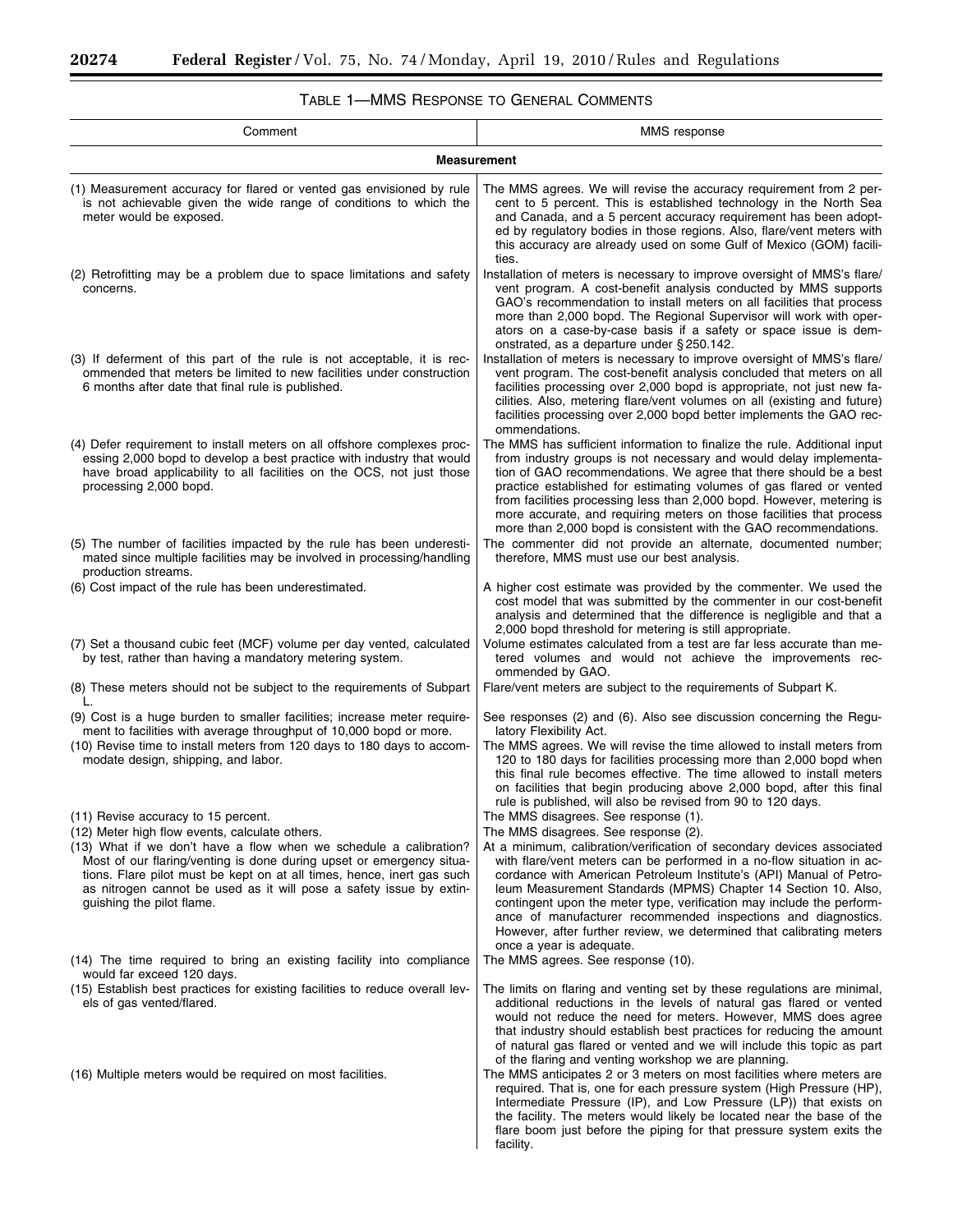▀

| Comment                                                                                                                                                                                                                                                                                                                                                                                                                                             | MMS response                                                                                                                                                                                                                                                                                                                                                                                                                                                                                                                                                                                                                                                                                                                                                                                                                                                                                                                                              |
|-----------------------------------------------------------------------------------------------------------------------------------------------------------------------------------------------------------------------------------------------------------------------------------------------------------------------------------------------------------------------------------------------------------------------------------------------------|-----------------------------------------------------------------------------------------------------------------------------------------------------------------------------------------------------------------------------------------------------------------------------------------------------------------------------------------------------------------------------------------------------------------------------------------------------------------------------------------------------------------------------------------------------------------------------------------------------------------------------------------------------------------------------------------------------------------------------------------------------------------------------------------------------------------------------------------------------------------------------------------------------------------------------------------------------------|
| (17) Wait for completion of API RP on measurement and allocation.<br>(18) Future workshop should be planned to discuss solutions and best                                                                                                                                                                                                                                                                                                           | The MMS has sufficient information to finalize the rule. As API Rec-<br>ommended Practices (RP) are published, MMS will consider incor-<br>porating these into our regulations.<br>The MMS will hold a workshop after this final rule is issued. This will                                                                                                                                                                                                                                                                                                                                                                                                                                                                                                                                                                                                                                                                                                |
| practices.                                                                                                                                                                                                                                                                                                                                                                                                                                          | be included as a topic as part of our workshop on flaring and vent-<br>ing.                                                                                                                                                                                                                                                                                                                                                                                                                                                                                                                                                                                                                                                                                                                                                                                                                                                                               |
| (19) Where did 2,000 bopd come from?                                                                                                                                                                                                                                                                                                                                                                                                                | The MMS conducted a cost-benefit analysis looking at equipment<br>costs, gas prices, and platform life to determine a minimum produc-<br>tion rate that could support the installation of flare/vent meters. Also<br>see Regulatory Flexibility Act discussion.                                                                                                                                                                                                                                                                                                                                                                                                                                                                                                                                                                                                                                                                                           |
| <b>Flaring/Venting</b>                                                                                                                                                                                                                                                                                                                                                                                                                              |                                                                                                                                                                                                                                                                                                                                                                                                                                                                                                                                                                                                                                                                                                                                                                                                                                                                                                                                                           |
| (20) Converting to flare on existing facilities may require redesign for<br>safety.                                                                                                                                                                                                                                                                                                                                                                 | The MMS is still evaluating the flare versus vent issue and will hold an<br>industry workshop to collect additional information.                                                                                                                                                                                                                                                                                                                                                                                                                                                                                                                                                                                                                                                                                                                                                                                                                          |
| (21) Limiting the flaring or venting of gas-well gas to 2 hours and allow-<br>ing 48 continuous hours for oil-well gas when a hydrate plug forms is<br>not consistent with prior guidance and actions. Previous MMS guid-<br>ance made no distinction between gas-well gas and oil-well gas if<br>the plug (hydrate) formed naturally.                                                                                                              | We have always distinguished between gas-well gas and oil-well gas.<br>The prior regulation stated that "lessees must not flare or vent gas-<br>well gas beyond the time required to eliminate an emergency unless<br>the Regional Supervisor approves." MMS policy has consistently<br>been to allow 2 hours to eliminate the flare or vent under this rule.<br>We added an exception for hydrate plugs under $\S 250.1160(a)(6)$ .                                                                                                                                                                                                                                                                                                                                                                                                                                                                                                                      |
| (22) Short comment period for response did not allow industry to de-<br>velop detailed comments on flaring versus venting.                                                                                                                                                                                                                                                                                                                          | The MMS included information in the preamble on the flaring versus<br>venting issue because it was addressed in the GAO report, and we<br>wanted operators to be aware that MMS is considering possible<br>changes to the regulations to address this issue in the future. The<br>MMS is still evaluating this issue and we may hold a workshop to<br>collect additional information, before proposing new regulations on<br>this issue.                                                                                                                                                                                                                                                                                                                                                                                                                                                                                                                  |
| (23) Retain records for 2 years instead of 6 years.                                                                                                                                                                                                                                                                                                                                                                                                 | There was no change proposed here; this is merely a clarification that<br>existing law (30 U.S.C. 1713, implemented at 30 CFR part 212) ap-<br>plies to flare/vent records. Those records must be maintained for 6<br>years (in accordance with 30 U.S.C. 1713 and 30 CFR part 212), in<br>addition to being maintained on the facility for 2 years and available<br>for inspection by MMS personnel.                                                                                                                                                                                                                                                                                                                                                                                                                                                                                                                                                     |
|                                                                                                                                                                                                                                                                                                                                                                                                                                                     | <b>Miscellaneous</b>                                                                                                                                                                                                                                                                                                                                                                                                                                                                                                                                                                                                                                                                                                                                                                                                                                                                                                                                      |
| (24) How much of the MMS budget is being supported by the cost re-<br>covery program at this time; is an evaluation of the fee structure<br>being carried out to adjust for actual agency needs?                                                                                                                                                                                                                                                    | The total discretionary budget for MMS in Fiscal Year 2007 was \$288.2<br>million. Total revenue generated by cost recovery fees that year to-<br>taled \$11.9 million or 4.1 percent of the total MMS discretionary<br>budget. The MMS recently adjusted these fees by the Implicit Price<br>Deflator for the Gross Domestic Product, as provided by regulation.<br>The MMS plans to review cost recovery fees in the coming year.<br>Should this review result in a need to change the fees significantly,<br>rulemaking will be required and a proposed rule will be published in<br>the Federal Register for public review and comment.<br>Fees are established in accordance with the Independent Offices Ap-<br>propriation Act of 1952, 31 U.S.C. 9701. It should be noted that<br>MMS does not determine or adjust cost recovery fees to meet a pre-<br>determined funding target, but rather to reflect the cost of actual<br>services provided. |
| (25) The OOC, in conjunction with API, will commit to the development<br>of a technical document or RP that would address quantification, in-<br>cluding volume, mass, and composition of flare and vent quantities<br>within the oil and gas production process. The OOC proposes to<br>start working on this document now, concurrent with the subpart K<br>final rulemaking; document and workshops to industry could occur<br>within 18 months. | The MMS has sufficient information to finalize this final rule. As API<br>RPs are published, MMS will consider incorporating these into our<br>regulations.                                                                                                                                                                                                                                                                                                                                                                                                                                                                                                                                                                                                                                                                                                                                                                                               |
| (26) For the protection of the State of Alaska's correlative rights, re-<br>quire approval for operators to produce within 500 ft of a lease or<br>unit line even if adjacent acreage is unleased, allow State to com-<br>ment.                                                                                                                                                                                                                     | The MMS does not agree that this final rule violates State correlative<br>rights. The MMS understands the State of Alaska's interest in pro-<br>tecting its correlative rights in the event of development and produc-<br>tion from an OCS lease adjacent to State unleased lands. Under the<br>MMS regulatory process, the State of Alaska will receive and will<br>have the opportunity to comment on each OCS Development and<br>Production Plan (DPP) (30 CFR part 250 subpart B). A DPP will in-<br>clude information on surface and bottom hole locations to enable the<br>State of Alaska to determine if its correlative rights are at risk. The<br>State of Alaska is entitled to copies of the Application(s) for Permit to                                                                                                                                                                                                                     |

Drill (APD) to monitor and assure that activities are conducted in ac-

cordance with an approved DPP.

| TABLE 1—MMS RESPONSE TO GENERAL COMMENTS—Continued |  |  |
|----------------------------------------------------|--|--|
|                                                    |  |  |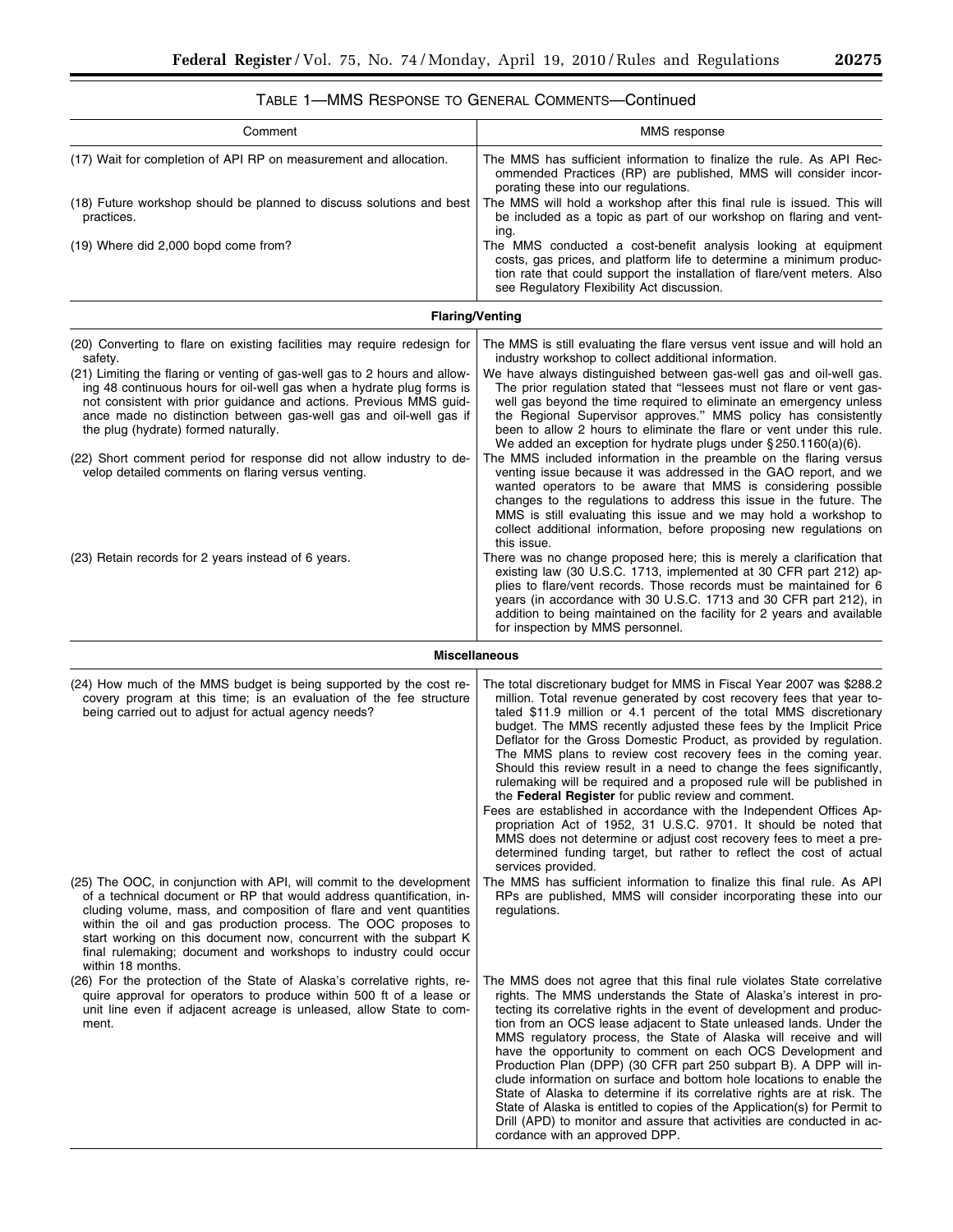▀

| Citation/comment                                                                                                                                                                                                                                                                                                                                                    | MMS response                                                                                                                                                                                                                                                                                                                                                                                                                                                                                                                                                                                                                                                                                                                                                                                                                                                                          |
|---------------------------------------------------------------------------------------------------------------------------------------------------------------------------------------------------------------------------------------------------------------------------------------------------------------------------------------------------------------------|---------------------------------------------------------------------------------------------------------------------------------------------------------------------------------------------------------------------------------------------------------------------------------------------------------------------------------------------------------------------------------------------------------------------------------------------------------------------------------------------------------------------------------------------------------------------------------------------------------------------------------------------------------------------------------------------------------------------------------------------------------------------------------------------------------------------------------------------------------------------------------------|
| §250.1153(b)(2)-Consider completions with downhole<br>gauges instead of requiring bottomhole pressure sur-<br>veys.                                                                                                                                                                                                                                                 | The MMS is not implementing this suggestion in the final rule. This configuration re-<br>sults in a single pressure measurement, which is not a survey. A survey is re-<br>quired in order to establish a pressure gradient, which is used to correct reservoir<br>pressures to a common datum. As stated in $\S$ 250.1153(d), industry may continue<br>to request departures from this requirement, if necessary.                                                                                                                                                                                                                                                                                                                                                                                                                                                                    |
|                                                                                                                                                                                                                                                                                                                                                                     | Wording in the final rule will change from <i>oil-well gas or gas-well gas</i> to <i>natural gas.</i><br>This wording covers the venting or flaring of all natural gas regardless of the well<br>type.                                                                                                                                                                                                                                                                                                                                                                                                                                                                                                                                                                                                                                                                                |
| § 250.1160(a)(3)(i)—Neither lease nor pipeline operator<br>needs MMS approval to blowdown pipelines down-<br>stream of royalty meters.                                                                                                                                                                                                                              | The commenter is correct, approval under this subpart will not be required for this<br>situation since the activity is downstream of the royalty meter; however, flaring or<br>venting must be reported after the fact in accordance with this final rule. Approvals<br>may be required under subparts H and J of this part.                                                                                                                                                                                                                                                                                                                                                                                                                                                                                                                                                          |
| $\S 250.1160(a)(4)$ —Include unloading or cleaning of a well<br>in addition to testing under the Additional requirements<br>column.                                                                                                                                                                                                                                 | The MMS agrees. The wording was modified to be consistent with the Condition col-<br>umn.                                                                                                                                                                                                                                                                                                                                                                                                                                                                                                                                                                                                                                                                                                                                                                                             |
| $\S 250.1160(a)(5)$ —Define the amount of routine flaring or<br>venting that is considered uneconomic.                                                                                                                                                                                                                                                              | Since economic conditions vary with time, MMS cannot specify a fixed volume higher<br>than 50 MCF per day. The Additional requirements column clearly indicates that a<br>monthly average volume equal to 50 MCF per day or less is assumed by MMS to<br>be uneconomic. If your facility averages more than 50 MCF per day, you will be<br>expected to capture the gas or demonstrate that the volume is uneconomic and<br>continue to monitor the economic viability as costs and prices change.                                                                                                                                                                                                                                                                                                                                                                                     |
| §250.1160(a)(6)—The time necessary to unload a well<br>after an upset is remedied should be granted under<br>$\S$ 250.1160(a)(4) and should not be included in the 48<br>continuous hours or 144 cumulative hours allowed<br>under $\S 260.1160(a)(6)$ (upset due to hydrate plugs,<br>etc.).                                                                       | The initial cause of the problem will determine where the incident falls (either<br>$\S 250.1160(a)(2)$ , (a)(4), (a)(6), or (a)(7)). For example, an operator may flare oil-<br>well gas without prior approval for 48 continuous hours in order to remediate a hy-<br>drate plug. However, that operator may not continue to flare without approval for<br>an additional 48 hours in order to unload the well after the hydrate plug is remedi-<br>ated. In this example, the initial cause of the problem was a hydrate plug; there-<br>fore, the operator will only be authorized to flare oil-well gas for up to 48 contin-<br>uous hours without approval (under $\S 250.1160(a)(6)$ ).                                                                                                                                                                                         |
| $\S$ 250.1160(a)(7)—The cumulative time allowed in para-<br>graph $(a)(4)$ should also be included in $(a)(7)(iv)$ . The<br>hours accumulated to restore/optimize production<br>should not impact the hours accrued due to equipment<br>failures.                                                                                                                   | The initial cause of the problem will determine where the incident falls (either<br>$\S$ 250.1160(a)(2), (a)(4), (a)(6), or (a)(7)) and therefore the time allotted to perform<br>the work related to the incident. If an equipment failure results in a need to flare or<br>vent under $\S 250.1160(a)(7)$ , any additional procedures needed to restore produc-<br>tion (e.g., well blow down), must be performed within the time allotted under<br>$\S$ 250.1160(a)(7). The operator would need to request approval from the Regional<br>Supervisor if additional time is needed.                                                                                                                                                                                                                                                                                                  |
| §250.1160(b)-Subpart C is sufficient to regulate pollu-<br>tion issues, mentioning Subpart C in Subpart K is re-<br>dundant and confusing. Production upsets are not an-<br>ticipated and therefore would not lend themselves to<br>prior approval.                                                                                                                 | The MMS agrees that it is not necessary to mention subpart C in subpart K. The<br>MMS also agrees that production upsets may not lend themselves to prior ap-<br>proval. Paragraph (a) details the periods allowable during production upsets before<br>MMS approval is required. Regardless of whether or not operators need and re-<br>ceive prior approval under (a), however, they are still obligated to follow their ap-<br>proved Development Operations Coordination Document (DOCD) or DPP under<br>subpart B. We reworded $\S 250.1160(b)$ to clarify that MMS flare or vent approvals<br>granted under subpart K do not exempt operators from the requirement to follow<br>their DOCD or DPP. Before flaring and/or venting an amount that exceeds the lim-<br>its specified in their DOCD or DPP, operators must submit and receive approval of<br>a revised DOCD or DPP. |
| §250.1160(e)—If MMS approves flaring or venting, the<br>volume should not be considered avoidably lost unless<br>information provided was incorrect. Revise wording to<br>state RS will evaluate flaring and venting requests to<br>determine if situation exceeds those in §250.1160(a).                                                                           | The subject paragraph was eliminated since negligence related to flaring and venting<br>is adequately covered in the subsequent paragraph.                                                                                                                                                                                                                                                                                                                                                                                                                                                                                                                                                                                                                                                                                                                                            |
| §250.1160(f)—If MMS approves flaring or venting, the<br>volume should not be considered avoidably lost unless<br>information provided was incorrect. Revise wording to<br>state flaring or venting in excess of situations in<br>§250.1160(a) without approval, or if approval was ob-<br>tained with misleading information, will be considered<br>avoidably lost. | Additional wording referencing § 250.1160(a) is not necessary. Although MMS does<br>not intend to commonly determine gas to be avoidably lost after we have approved<br>the flaring or venting, the Regional Supervisor must retain full authority to make<br>that determination.                                                                                                                                                                                                                                                                                                                                                                                                                                                                                                                                                                                                     |
| §250.1161(c)-Industry supports addressing small leaks<br>from valves, etc., if all safety concerns are addressed.                                                                                                                                                                                                                                                   | The MMS agrees. Small leaks from valves, fittings, flanges, pressure relief valves or<br>similar components are considered fugitive emissions and are more appropriately<br>addressed under 30 CFR 250.107 ("What must I do to protect health, safety, prop-<br>erty, and the environment?"). Note that this paragraph was reworded and renum-<br>bered as 30 CFR 250.1160(f).                                                                                                                                                                                                                                                                                                                                                                                                                                                                                                        |
| § 250.1162(a)—Include all liquid hydrocarbons, not just<br>condensate.                                                                                                                                                                                                                                                                                              | The MMS agrees. The word condensate will be replaced with liquid hydrocarbons.                                                                                                                                                                                                                                                                                                                                                                                                                                                                                                                                                                                                                                                                                                                                                                                                        |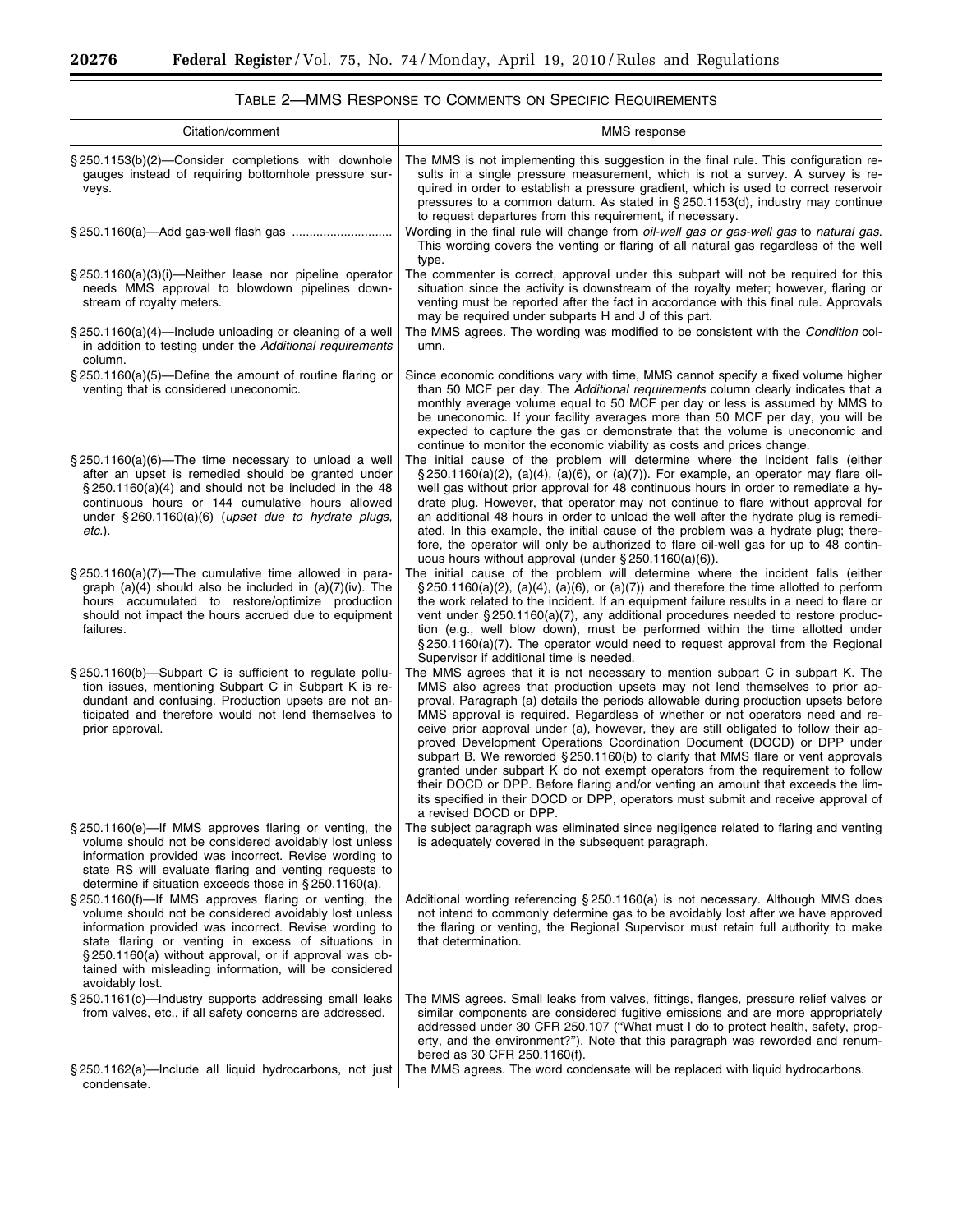÷.

# TABLE 2—MMS RESPONSE TO COMMENTS ON SPECIFIC REQUIREMENTS—Continued

| Citation/comment                                                                                                                                                                                                                                                                                                                                                                                                                                                      | MMS response                                                                                                                                                                                                                                                                                                                                                                                                                                                                                                                                                                                                                                                                                                                                                                                                                                                                                                                                                                                                                                                                                                                                                                                                                                                                                                                                                                                                                                                                                                                                                          |
|-----------------------------------------------------------------------------------------------------------------------------------------------------------------------------------------------------------------------------------------------------------------------------------------------------------------------------------------------------------------------------------------------------------------------------------------------------------------------|-----------------------------------------------------------------------------------------------------------------------------------------------------------------------------------------------------------------------------------------------------------------------------------------------------------------------------------------------------------------------------------------------------------------------------------------------------------------------------------------------------------------------------------------------------------------------------------------------------------------------------------------------------------------------------------------------------------------------------------------------------------------------------------------------------------------------------------------------------------------------------------------------------------------------------------------------------------------------------------------------------------------------------------------------------------------------------------------------------------------------------------------------------------------------------------------------------------------------------------------------------------------------------------------------------------------------------------------------------------------------------------------------------------------------------------------------------------------------------------------------------------------------------------------------------------------------|
| $\S 250.1163(a)$ —Metering—defer this part until a work-<br>shop can be held with industry; work in conjunction<br>with API to develop a Technical Bulletin; not enough<br>time to retrofit existing facilities; high degree of meas-<br>urement accuracy is unrealistic; if not deferred, limit to<br>new facilities; and pulling a portion of the metering re-<br>quirement may conflict with the Administration and Pro-<br>cedures Act.                           | The MMS has sufficient information to finalize this rule. Additional input from industry<br>groups is not necessary and would delay implementation of GAO recommenda-<br>tions. The meter accuracy requirement has been changed from 2 percent to 5 per-<br>cent. We changed the time to install the meters on existing facilities from 120 days<br>to 180 days based on an industry comment. Thus rulemaking is consistent with the<br>Administrative Procedure Act (5 U.S.C. § 553, Rulemaking).                                                                                                                                                                                                                                                                                                                                                                                                                                                                                                                                                                                                                                                                                                                                                                                                                                                                                                                                                                                                                                                                    |
| $\S 250.1163(a)(3)$ —OGOR-B submitted to MRM will not<br>accommodate multiple facility submissions. Flared or<br>vented gas at a host facility would have to be allocated<br>back to the lease.<br>§250.1163(b)(1)-Reporting separate flaring or venting                                                                                                                                                                                                              | Note—The proposed rule did not have a $\S 250.1163(a)(3)$ , this comment presumably<br>refers to $\S 250.1163(b)(3)$ . The MMS agrees that modified reporting on Form<br>MMS-4054 Part B (OGOR-B) is required in order to implement this GAO rec-<br>ommendation. In order to implement this, $\S 250.1163(a)(1)$ of the final rule will re-<br>quire operators to notify MMS of all facilities that process more than 2,000 bopd<br>and therefore require meters. The Regional Supervisor will then establish Facility<br>Measurement Point (FMP) numbers for those metering locations. These FMP num-<br>bers will be used on the OGOR-B forms to identify the facilities where flaring and<br>venting occurs. Further, in order to ease the reporting burden, the language will be<br>modified from that in the proposed rule. Instead of requiring operators to associate<br>all flared and vented volumes with the facilities where the flaring and venting oc-<br>curred, such reporting (on OGOR-B forms) is only required for those facilities<br>which are required to install flare/vent meters $(\S 250.1160(b)(3))$ . For other facili-<br>ties, operators must continue to report flared and vented volumes by lease or unit<br>$(S250.1163(b)(4))$ (note that flared and vented volumes must be separated regard-<br>less of whether reporting is by facility, lease, or unit). Additionally, MRM will send<br>guidance to operators on all other reporting requirements necessitated by this reg-<br>ulatory change.<br>See response § 250.1163(a)(3). |
| on OGOR B will require modification to current report-<br>ing requirements.<br>§250.1163(b)(2)—Lease use already reported on OGOR<br>В.                                                                                                                                                                                                                                                                                                                               | The MMS agrees. Section 250.1163(b)(2) requires reporting lease use gas on Form<br>MMS-4054, which is the OGOR. This rule does not impose additional lease use<br>reporting requirements. The wording was modified slightly to clarify this issue.                                                                                                                                                                                                                                                                                                                                                                                                                                                                                                                                                                                                                                                                                                                                                                                                                                                                                                                                                                                                                                                                                                                                                                                                                                                                                                                    |
| §250.1163(b)(3)—Reporting flaring or venting from mul-<br>tiple facilities separately on a single lease is redundant<br>and requires changes from industry and MRM. These<br>records are kept at each facility and could be re-<br>quested from the operator as needed to eliminate this<br>burdensome requirement.                                                                                                                                                   | See response § 250.1163(a)(3).                                                                                                                                                                                                                                                                                                                                                                                                                                                                                                                                                                                                                                                                                                                                                                                                                                                                                                                                                                                                                                                                                                                                                                                                                                                                                                                                                                                                                                                                                                                                        |
| §250.1163(c)-Industry sends a letter summarizing perti-<br>nent flaring or venting information after receiving oral<br>approval to flare or vent; requiring actual flaring or<br>venting records be kept on location is redundant.<br>§250.1164(b)(1)—Subpart C is sufficient to regulate pol-<br>lution issues.                                                                                                                                                      | The MMS disagrees. Summary information submitted in a letter following an oral ap-<br>proval is only a portion of the required records to be saved on location. A complete<br>record must be maintained on each facility for routine inspections by MMS per-<br>sonnel.<br>The MMS agrees. This paragraph was deleted.                                                                                                                                                                                                                                                                                                                                                                                                                                                                                                                                                                                                                                                                                                                                                                                                                                                                                                                                                                                                                                                                                                                                                                                                                                                |
| §250.1167–General–Requiring the following additional<br>information is burdensome and redundant to data pre-<br>viously submitted in other documents (e.g. CIDs).<br>$\S 250.1167(a)(3)$ net sand isopach.<br>$\S 250.1167(a)(4)$ net hydrocarbon isopach.<br>$\S 250.1167(b)(2)$ —amplitude maps.<br>§250.1167(d)(1)—estimated recoverable reserves for<br>each completion in a reservoir.<br>$\S 250.1167(e)(2)$ reservoir name and whether it is com-<br>petitive. | Data submitted for an early application would often be obsolete interpretations and<br>result in inaccurate conclusions. Furthermore, receiving the data in separate sub-<br>mittals will expedite MMS review of industry applications.                                                                                                                                                                                                                                                                                                                                                                                                                                                                                                                                                                                                                                                                                                                                                                                                                                                                                                                                                                                                                                                                                                                                                                                                                                                                                                                               |

After reviewing and responding to the comments, MMS changed the

appropriate rule language as specified in compares the changes from the NPR to the MMS comment response. Table 3

this final rule.

| TABLE 3-CHANGES FROM THE PROPOSED RULE TO THIS FINAL RULE |  |
|-----------------------------------------------------------|--|
|-----------------------------------------------------------|--|

| Citation—description, or reason for the change                                                                                                                                                                                             | Proposed rule language                                                                  | Final rule language                                                                |
|--------------------------------------------------------------------------------------------------------------------------------------------------------------------------------------------------------------------------------------------|-----------------------------------------------------------------------------------------|------------------------------------------------------------------------------------|
| §250.105—Removed the phrase "in the field"<br>from the definition of Flaring. This phrase is<br>not necessary, since all activities under this<br>regulation take place in the field. Also,<br>changed "gas" to "natural gas" for clarity. | Flaring means the burning of gas in the field<br>as it is released into the atmosphere. | Flaring means the burning of natural gas as it<br>is released into the atmosphere. |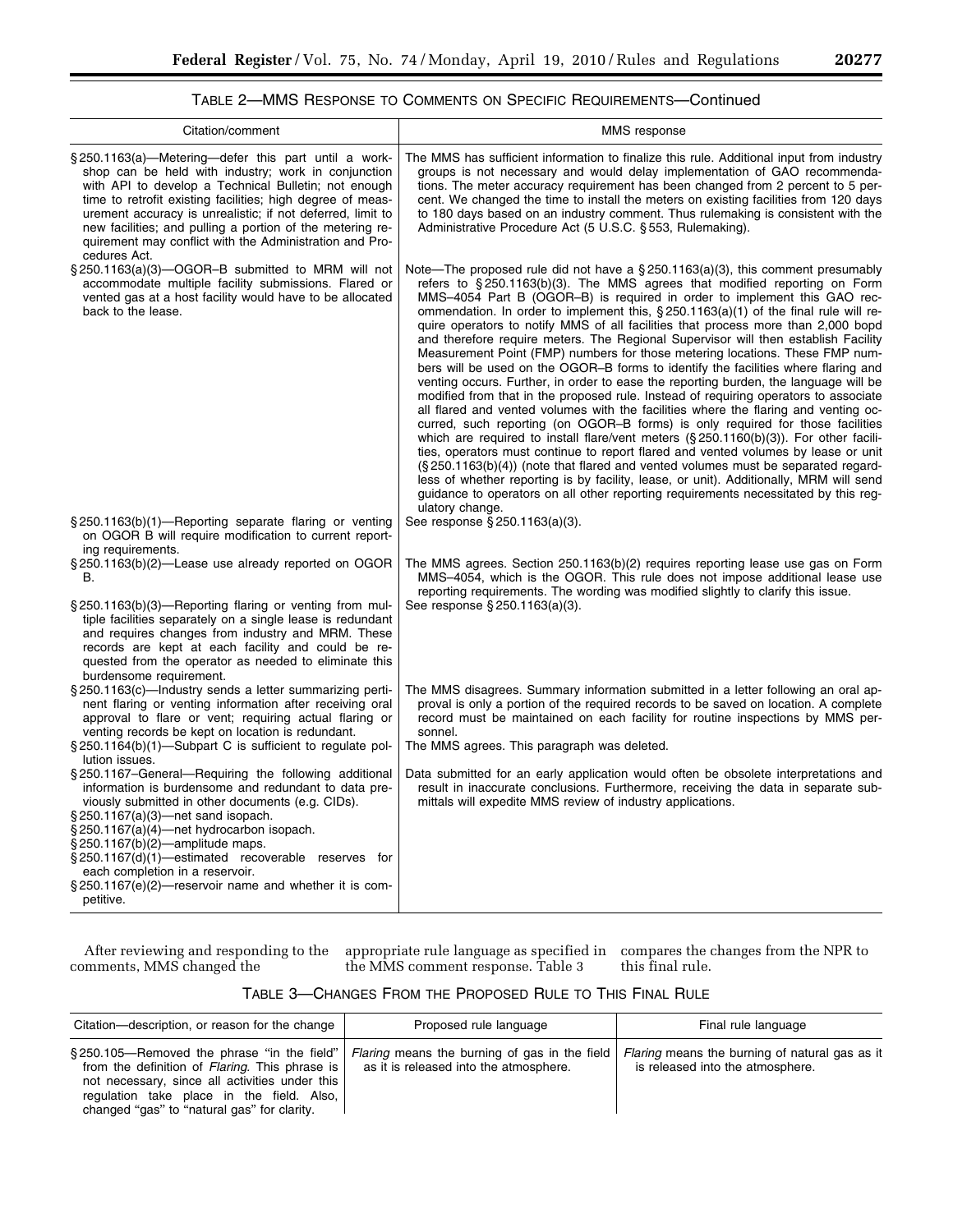$\equiv$ 

٠

| Citation—description, or reason for the change                                                                                                                                                                                                                                                                                                                                                       | Proposed rule language                                                                                                                                                                                                                                                                                                                      | Final rule language                                                                                                                                                                                                                                                                                                                                                                                                                |
|------------------------------------------------------------------------------------------------------------------------------------------------------------------------------------------------------------------------------------------------------------------------------------------------------------------------------------------------------------------------------------------------------|---------------------------------------------------------------------------------------------------------------------------------------------------------------------------------------------------------------------------------------------------------------------------------------------------------------------------------------------|------------------------------------------------------------------------------------------------------------------------------------------------------------------------------------------------------------------------------------------------------------------------------------------------------------------------------------------------------------------------------------------------------------------------------------|
| §250.105—Revised the definition of Sensitive<br>reservoir to state that it is a reservoir in<br>which the production rate will affect ultimate<br>recovery. This is a more accurate and inclu-<br>sive definition.                                                                                                                                                                                   | Sensitive reservoir means a reservoir in which<br>high reservoir production rates will de-<br>crease ultimate recovery.                                                                                                                                                                                                                     | Sensitive reservoir means a reservoir in which<br>the production rate will affect ultimate re-<br>covery.                                                                                                                                                                                                                                                                                                                          |
| §250.1150—Revised wording back to the text<br>in the existing rule, changed "without harm-<br>ing ultimate recovery" to "while maximizing<br>ultimate recovery". This wording is more con-<br>sistent with our mission and with the require-<br>ments of the final rule.                                                                                                                             | You must produce wells and reservoirs at<br>rates that provide for economic develop-<br>ment without harming ultimate recovery and<br>without adversely affecting correlative rights.                                                                                                                                                       | You must produce wells and reservoirs at<br>rates that provide for economic develop-<br>ment while maximizing ultimate recovery<br>and without adversely affecting correlative<br>rights.                                                                                                                                                                                                                                          |
| §250.1151(c)—Revised language to clarify sub-<br>mittal requirement for the required form (ei-<br>ther form MMS-126 or MMS-128). Three<br>copies of the form must be submitted, one of<br>those copies is a public information copy. A<br>public information copy of the supporting doc-<br>uments is not required, therefore only two<br>copies of the supporting information must be<br>submitted. | You must submit an original and one copy of<br>the form required by paragraph (a) of this<br>section, as listed in the table in §250.1167.<br>You must include one public information<br>copy with each submittal in accordance with<br>$\S$ \$250.190 and 250.196, and mark that<br>copy "Public Information".                             | You must submit to the Regional Supervisor<br>an original and two copies of the appro-<br>priate form required by paragraph (a) of this<br>section; one of the copies of the form must<br>be a public information copy in accordance<br>with §§250.186 and 250.197, and marked<br>"Public Information." You must submit two<br>copies of the supporting information as list-<br>ed in the table in §250.1167 with form<br>MMS-126. |
| § 250.1153(d)-Clarified language on request-<br>ing a departure from conducting a static<br>bottomhole pressure survey to specify what<br>information must be included with the request.                                                                                                                                                                                                             | The Regional Supervisor may grant a depar-<br>ture from the requirement to run a static<br>bottomhole pressure survey. You must re-<br>quest a departure by letter, along with Form<br>MMS-140, Bottomhole Pressure Survey<br>Report. You must include sufficient justifica-<br>tion to support the departure request.                      | The Regional Supervisor may grant a depar-<br>ture from the requirement to run a static<br>bottomhole pressure survey. To request a<br>departure, you must submit a justification,<br>along with Form MMS-140, Bottomhole<br>Pressure Survey Report, showing a cal-<br>culated bottomhole pressure or any meas-<br>ured data.                                                                                                      |
| $\S 250.1154(a)(3)$ -Simplified wording-changed<br>"secondary or tertiary" to "enhanced". The<br>term enhanced includes secondary and ter-<br>tiary recovery techniques.                                                                                                                                                                                                                             | The reservoir is undergoing secondary or ter-<br>tiary recovery.                                                                                                                                                                                                                                                                            | The reservoir is undergoing enhanced recov-<br>ery.                                                                                                                                                                                                                                                                                                                                                                                |
| $\S 250.1154(b)$ -Restructured<br>the<br>paragraph,<br>adding two subparagraphs.                                                                                                                                                                                                                                                                                                                     | For the purposes of this subpart, near-critical<br>fluids are those fluids that occur in high<br>high-pressure<br>temperature,<br>reservoirs<br>where it is not possible to define the liquid-<br>gas contact or fluids in reservoirs that are<br>near bubble point or dew point conditions.                                                | For the purposes of this subpart, near-critical<br>fluids are: (1) Those fluids that occur in<br>high temperature, high-pressure reservoirs<br>where it is not possible to define the liquid-<br>gas contact; or<br>(2) Fluids in reservoirs that are near bubble<br>point or dew point conditions.                                                                                                                                |
| §250.1155—Revised language to clarify sub-<br>mittal requirements for form MMS-127. Three<br>copies of form MMS-127 must be submitted,<br>one is a public information copy. A public in-<br>formation copy of the supporting documents<br>is not required, therefore only two copies of<br>the supporting information must be submitted.                                                             | You must submit an original and three copies<br>of Form MMS-127 and supporting informa-<br>tion, as listed in the table in $\S 250.1167$ to<br>the Regional Supervisor. You must include<br>one public information copy with each sub-<br>mittal in accordance with §§250.190 and<br>250.196, and mark that copy "Public Infor-<br>mation." | You must submit to the Regional Supervisor<br>an original and two copies of Form MMS-<br>127; one of the copies must be a public in-<br>formation<br>copy in<br>accordance<br>with<br>§§250.186 and 250.197, and marked<br>"Public Information." You must also submit<br>two copies of the supporting information, as<br>listed in the table in $§$ 250.1167.* * *                                                                 |
| §250.1155(b)-Added language to clarify that<br>the structure maps and well logs, required as<br>supporting information for form MMS-127,<br>are not required as part of the annual sub-<br>mittal.                                                                                                                                                                                                   | At least once during the calendar year                                                                                                                                                                                                                                                                                                      | At least once during the calendar year, but<br>you do not need to resubmit unrevised<br>structure maps $(\S 250.1167(a)(2))$ or pre-<br>submitted<br>viously<br>well<br>logs<br>$(\S 250.1167(c)(1)).$                                                                                                                                                                                                                             |

TABLE 3—CHANGES FROM THE PROPOSED RULE TO THIS FINAL RULE—Continued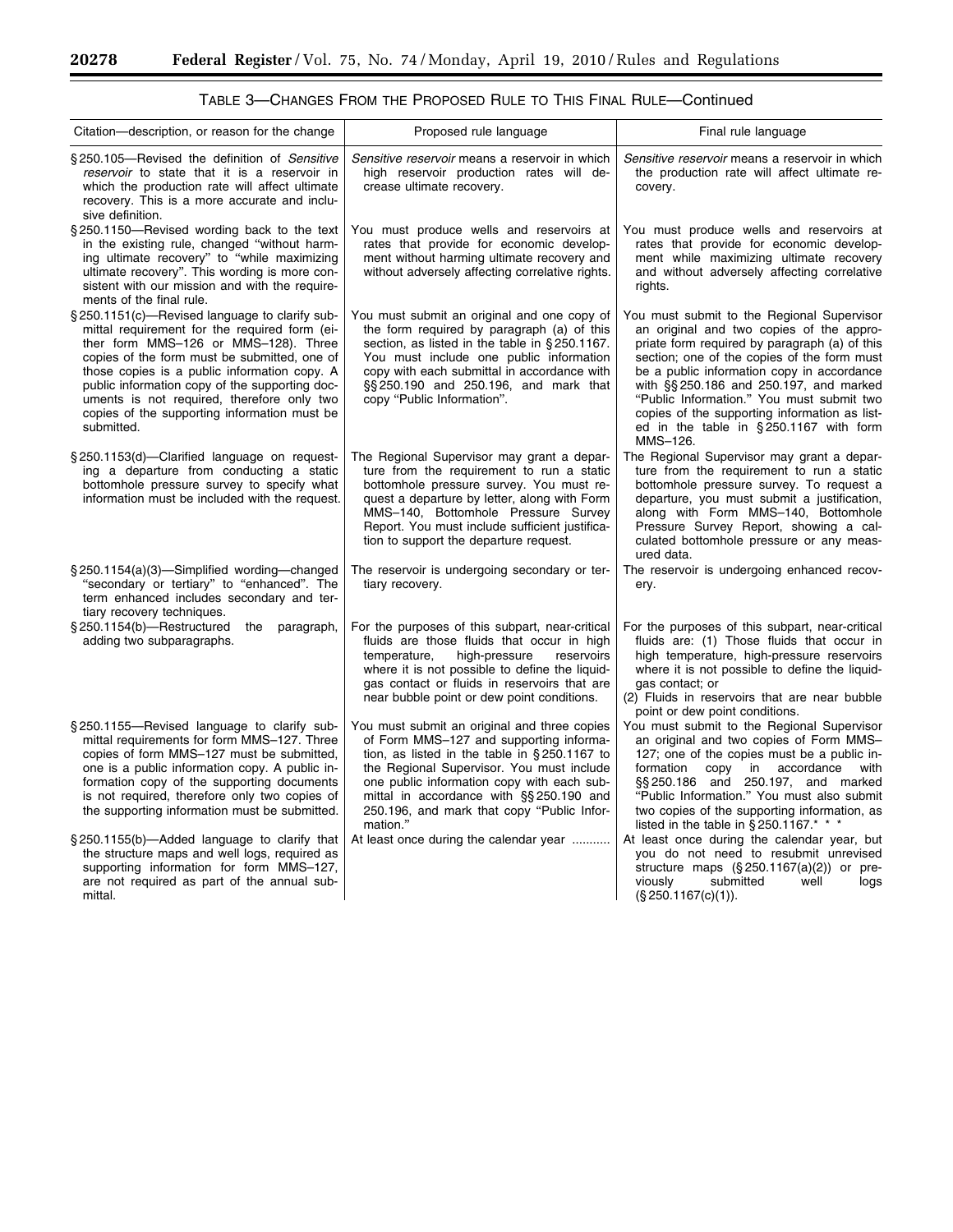e<br>B

# TABLE 3—CHANGES FROM THE PROPOSED RULE TO THIS FINAL RULE—Continued

| Citation—description, or reason for the change                                                                                                                                                                                                                                                                                                                                                                                                                                                                                                                                                                                                           | Proposed rule language                                                                                                                                                                                                                                                                                                                                                                                                                                                                                                                                                                                                                                                                                                                               | Final rule language                                                                                                                                                                                                                                                                                                                                                                                                                                                                                                                                                                                                                                                                                                                                                                                                                                                                   |
|----------------------------------------------------------------------------------------------------------------------------------------------------------------------------------------------------------------------------------------------------------------------------------------------------------------------------------------------------------------------------------------------------------------------------------------------------------------------------------------------------------------------------------------------------------------------------------------------------------------------------------------------------------|------------------------------------------------------------------------------------------------------------------------------------------------------------------------------------------------------------------------------------------------------------------------------------------------------------------------------------------------------------------------------------------------------------------------------------------------------------------------------------------------------------------------------------------------------------------------------------------------------------------------------------------------------------------------------------------------------------------------------------------------------|---------------------------------------------------------------------------------------------------------------------------------------------------------------------------------------------------------------------------------------------------------------------------------------------------------------------------------------------------------------------------------------------------------------------------------------------------------------------------------------------------------------------------------------------------------------------------------------------------------------------------------------------------------------------------------------------------------------------------------------------------------------------------------------------------------------------------------------------------------------------------------------|
| $\S 250.1156(a)$ —Clarified that approval is need-<br>ed before producing from a reservoir within in<br>a well that is less than 500 ft. from a lease<br>line. Reworded the section to clarify instruc-<br>tions on submitting the service fee and sup-<br>porting information. Removed the phrase,<br>"whether it is necessary to," from the sen-<br>tence on how the Regional Supervisor will<br>determine whether to approve the request.<br>Added the parenthetical phrase record title<br>and operating rights to clarify the meaning of<br>lease interest and to be consistent with the<br>definition of lessee in 30 CFR part 250 sub-<br>part A. | You must obtain approval from the Regional<br>Supervisor before you start producing from<br>a well that has any portion of the completed<br>interval less than 500 feet from a unit or<br>lease line. Submit to MMS the service fee<br>listed in $\S 250.125$ and the Regional Super-<br>visor will determine whether approval of<br>your request will maximize ultimate recov-<br>ery, avoids the waste of natural resources<br>or whether it is necessary to protect correl-<br>ative rights. You do not need to obtain ap-<br>proval if the adjacent leases or units have<br>the same unit, lease, and royalty interests<br>as the lease or unit you plan to produce.<br>You do not need to obtain approval if the<br>adjacent block is unleased. | You must obtain approval from the Regional<br>Supervisor before you start producing from<br>a reservoir within a well that has any por-<br>tion of the completed interval less than 500<br>feet from a unit or lease line. Submit to<br>MMS the service fee listed in $\S 250.125$ , ac-<br>cording to the instructions in $\S 250.126$ , and<br>the supporting information, as listed in the<br>table in $\S 250.1167$ , with your request. The<br>Regional Supervisor will determine whether<br>approval of your request will maximize ulti-<br>mate recovery, avoid the waste of natural<br>resources, or protect correlative rights. You<br>do not need to obtain approval if the adja-<br>cent leases or units have the same unit,<br>lease (record title and operating rights), and<br>royalty interests as the lease or unit you<br>plan to produce. You do not need to obtain |
| §250.1157—Added wording to state that the<br>Regional Supervisor will determine whether<br>the request to produce gas-cap-gas from an<br>oil reservoir maximizes ultimate recovery.<br>This informs the applicant of the basis for the<br>decision to approve or disapprove the re-<br>quest. We also restructured the section to im-<br>prove readability.                                                                                                                                                                                                                                                                                              | You must request and receive written ap-<br>proval from the Regional Supervisor before<br>producing gas from each completion in an<br>oil reservoir that is known to have an asso-<br>ciated gas cap. If the oil reservoir is not ini-<br>tially known to have an associated gas cap,<br>but your oil well begins to show characteris-<br>tics of a gas well, you must request and re-<br>ceive written approval from the Regional<br>Supervisor to continue producing the well.<br>You must include the service fee listed in<br>§250.125 and the supporting information,<br>as listed in the table in $\S$ 250.1167, with<br>your request.                                                                                                         | approval if the adjacent block is unleased.<br>(a) You must request and receive approval<br>from the Regional Supervisor:<br>(1) Before producing gas-cap gas from each<br>completion in an oil reservoir that is known<br>to have an associated gas cap.<br>(2) To continue production from a well if the<br>oil reservoir is not initially known to have an<br>associated gas cap, but the oil well begins<br>to show characteristics of a gas well.<br>(b) For either request, you must submit the<br>service fee listed in §250.125, according to<br>the instructions in $\S 250.126$ , and the sup-<br>porting information, as listed in the table in<br>$\S 250.1167$ , with your request.<br>(c) The Regional Supervisor will determine<br>whether your request maximizes ultimate<br>recovery.                                                                                |
| $\S 250.1158(b)$ -Changed<br>"commingled"<br>to<br>"proposed for commingling," since the res-<br>ervoirs are only proposed for commingling at<br>this stage of the process.                                                                                                                                                                                                                                                                                                                                                                                                                                                                              | If one or more of the commingled reservoirs is<br>a competitive reservoir, you must notify the<br>operators of all leases that contain the res-<br>ervoir that you intend to downhole com-<br>mingle the reservoirs.                                                                                                                                                                                                                                                                                                                                                                                                                                                                                                                                 | If one or more of the reservoirs proposed for<br>commingling is a competitive reservoir, you<br>must notify the operators of all leases that<br>contain the reservoir that you intend to<br>downhole commingle the reservoirs.                                                                                                                                                                                                                                                                                                                                                                                                                                                                                                                                                                                                                                                        |
| § 250.1159(b)—Changed "or" to "and/or."                                                                                                                                                                                                                                                                                                                                                                                                                                                                                                                                                                                                                  | If the Regional Supervisor sets an MPR for a<br>producing well completion, or an MER for a<br>reservoir, you may not exceed those rates<br>except due to normal variations and fluctua-<br>tions in production rates, as set by the Re-<br>gional Supervisor.                                                                                                                                                                                                                                                                                                                                                                                                                                                                                        | If the Regional Supervisor sets an MPR for a<br>producing well completion and/or an MER<br>for a reservoir, you may not exceed those<br>rates except due to normal variations and<br>fluctuations in production rates as set by<br>the Regional Supervisor.                                                                                                                                                                                                                                                                                                                                                                                                                                                                                                                                                                                                                           |
| § 250.1160(a)-Per industry comment,<br>changed oil-well gas or gas-well gas to nat-<br>ural gas. This wording covers the venting or<br>flaring of all natural gas regardless of the well<br>type.                                                                                                                                                                                                                                                                                                                                                                                                                                                        | we   You must receive approval from the Regional   You must request and receive approval from<br>Supervisor to flare or vent oil-well gas or<br>gas-well gas at your facility, * * *                                                                                                                                                                                                                                                                                                                                                                                                                                                                                                                                                                 | the Regional Supervisor to flare or vent nat-<br>ural gas at your facility,                                                                                                                                                                                                                                                                                                                                                                                                                                                                                                                                                                                                                                                                                                                                                                                                           |
| § 250.1160(a)(4), Additional requirements col-<br>umn-Per industry comment, we added dur-<br>ing unloading or cleaning of a well to make<br>wording consistent with wording under the<br>Condition column.                                                                                                                                                                                                                                                                                                                                                                                                                                               | You may not exceed 48 cumulative hours of<br>flaring or venting per testing operation on a<br>single completion without Regional Super-<br>visor approval.                                                                                                                                                                                                                                                                                                                                                                                                                                                                                                                                                                                           | You may not exceed 48 cumulative hours of<br>flaring or venting per unloading or cleaning<br>or testing operation on a single completion<br>without Regional Supervisor approval.                                                                                                                                                                                                                                                                                                                                                                                                                                                                                                                                                                                                                                                                                                     |
| § 250.1160(b)-Per industry comment, we sim-<br>plified the wording and clarified that the oper-<br>ators are accountable for estimated max-<br>imum flare/vent volumes provided to MMS in<br>DPPs and DOCDs and removed reference to<br>30 CFR part 250 subpart C.                                                                                                                                                                                                                                                                                                                                                                                       | You must inform the Regional Supervisor and<br>receive approval to flare or vent gas before<br>you exceed the volume specified in your<br>DPP submitted under subpart B of this part,<br>even if the flaring or venting does not re-<br>quire approval under paragraph (a) of this<br>section. The Regional Supervisor will deter-<br>mine whether your proposed flaring or vent-<br>ing complies with air emission thresholds<br>under subpart C of this part.                                                                                                                                                                                                                                                                                      | Regardless of the requirements in paragraph<br>(a) of this section, you must not flare or<br>vent gas over the volume approved in your<br>Development Operations Coordination Doc-<br>ument (DOCD) or your Development and<br>Production Plan (DPP).                                                                                                                                                                                                                                                                                                                                                                                                                                                                                                                                                                                                                                  |
| §250.1160(e)-Per industry comment, we de-<br>leted this paragraph and renumbered the<br>section, since negligence in flaring or venting<br>of gas is covered in $\S 250.1160(f)$ .                                                                                                                                                                                                                                                                                                                                                                                                                                                                       | The Regional Supervisor will evaluate your re-<br>quest for gas flaring or venting and deter-<br>mine if the loss of hydrocarbons is due to<br>negligence, or could be avoided.                                                                                                                                                                                                                                                                                                                                                                                                                                                                                                                                                                      | Deleted entire paragraph.                                                                                                                                                                                                                                                                                                                                                                                                                                                                                                                                                                                                                                                                                                                                                                                                                                                             |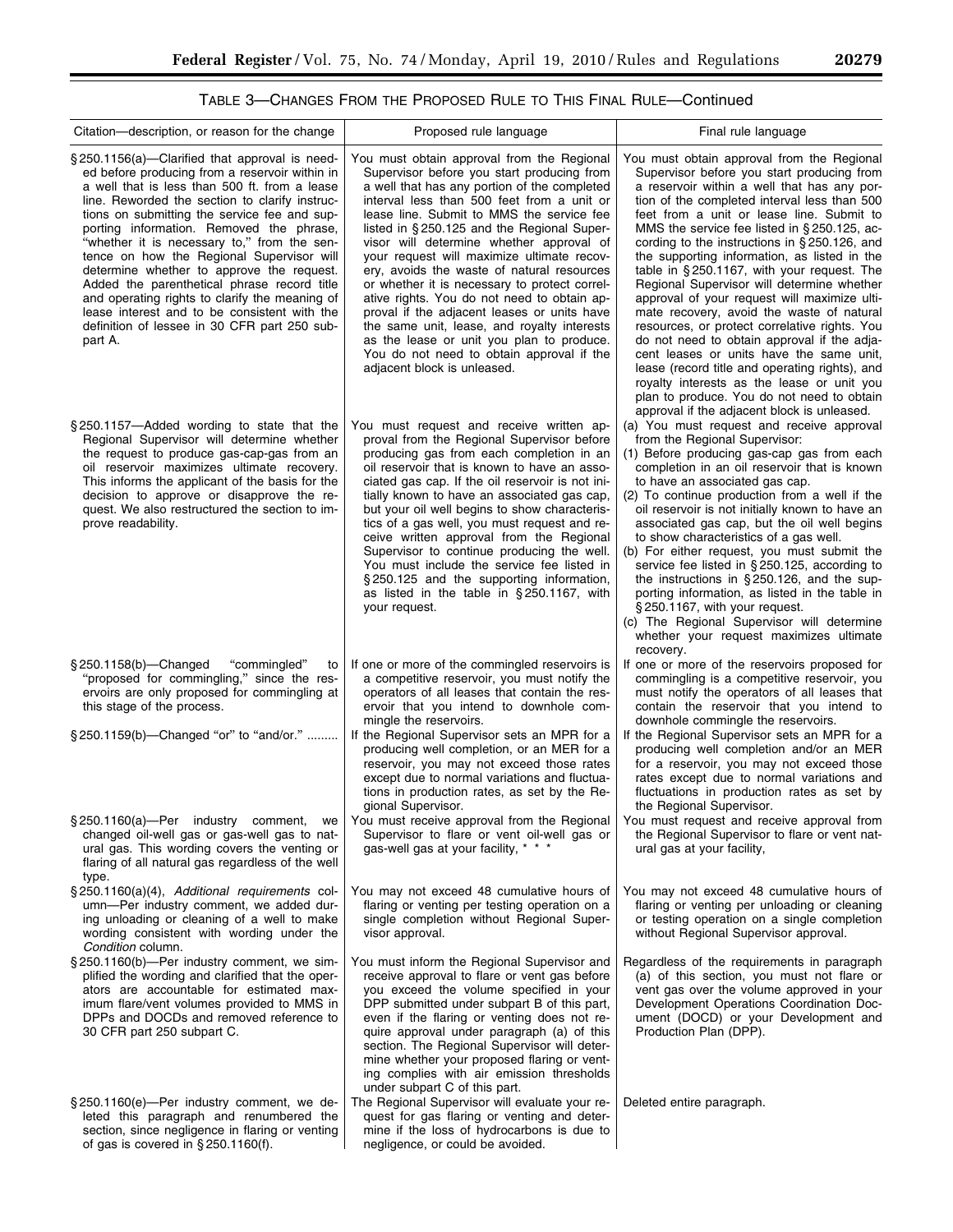$\equiv$ 

٠

| Citation—description, or reason for the change                                                                                                                                                                                                                                                                                                                                                                                                                                                                                                                                                                        | Proposed rule language                                                                                                                                                                                                                                                                                                                                                                                                                                                                                                                                                                                              | Final rule language                                                                                                                                                                                                                                                                                                                                                                                                                                                                                                                                                          |
|-----------------------------------------------------------------------------------------------------------------------------------------------------------------------------------------------------------------------------------------------------------------------------------------------------------------------------------------------------------------------------------------------------------------------------------------------------------------------------------------------------------------------------------------------------------------------------------------------------------------------|---------------------------------------------------------------------------------------------------------------------------------------------------------------------------------------------------------------------------------------------------------------------------------------------------------------------------------------------------------------------------------------------------------------------------------------------------------------------------------------------------------------------------------------------------------------------------------------------------------------------|------------------------------------------------------------------------------------------------------------------------------------------------------------------------------------------------------------------------------------------------------------------------------------------------------------------------------------------------------------------------------------------------------------------------------------------------------------------------------------------------------------------------------------------------------------------------------|
| §250.1161-Revised introductory paragraph to<br>improve clarity.                                                                                                                                                                                                                                                                                                                                                                                                                                                                                                                                                       | You may flare or vent oil-well gas and gas-<br>well flash gas for a period that the Regional<br>Supervisor will specify, and which will not<br>exceed 1 year, if the Regional Supervisor<br>approves your request for one of the fol-<br>lowing reasons:                                                                                                                                                                                                                                                                                                                                                            | You must request and receive approval from<br>the Regional Supervisor to flare or vent gas<br>for an extended period of time. The Re-<br>gional Supervisor will specify the approved<br>period of time, which will not exceed 1 year.<br>The Regional Supervisor may deny your re-<br>quest if it does not ensure the conservation<br>of natural resources or is not consistent<br>with national interests relating to develop-<br>ment and production of minerals of the<br>OCS. The Regional Supervisor may ap-<br>prove your request for one of the following<br>reasons: |
| § 250.1161(c)-Moved to § 250.1160(f). Clari-<br>fied how MMS will handle small emissions<br>that are not caught by a capture system.<br>Emissions that occur from leaking valves, fit-<br>tings, flanges, pressure relief valves and<br>similar components, are considered fugitive<br>emissions. These emissions are more appro-<br>priately addressed under safety regulations<br>conservation<br>regulations.<br>Section<br>than<br>250.1161(c) was renumbered to §250.1160(f)<br>because this paragraph provides general<br>guidance to operators and is therefore more<br>appropriately listed under § 250.1160. | §250.1161(c) The Regional Supervisor deter-<br>mines that an improperly working valve,<br>pipe fitting, or similar component results in<br>flaring or venting of less than 10 MCF per<br>day, and that it is prudent to repair the leak<br>at a later date. The Regional Supervisor<br>may exempt this flaring or venting from the<br>time limits set in $\S$ 250.1160.                                                                                                                                                                                                                                             | §250.1160(f) Fugitive emissions from valves,<br>fittings, flanges, pressure relief valves or<br>similar components do not require approval<br>under this subpart unless specifically re-<br>quired by the Regional Supervisor.                                                                                                                                                                                                                                                                                                                                               |
| $\S 250.1162(a)$ -Per industry comments, we re-<br>placed the term condensate with liquid hydro-<br>carbons to allow burning of oil in limited<br>cases. In addition, we deleted the statement<br>"In most cases, the Regional Supervisor will<br>not allow you to burn more than 300 barrels<br>of condensate in total during unloading or<br>cleaning of a well, drill-stem testing, produc-<br>tion testing, or other well-evaluation testing."<br>We decided it is better to make this decision<br>on a case-by-case basis. Also changed "fea-<br>sible" to "technically feasible."                               | You must request and receive approval from<br>the Regional Supervisor to burn any pro-<br>duced liquid hydrocarbons. The Regional<br>Supervisor may allow you to burn conden-<br>sate if you demonstrate that transporting it<br>to market or re-injecting it is not feasible or<br>poses a significant risk of harm to offshore<br>personnel or the environment. In most<br>cases, the Regional Supervisor will not<br>allow you to burn more than 300 barrels of<br>condensate in total during unloading or<br>cleaning of a well, drill-stem testing, produc-<br>tion testing, or other well-evaluation testing. | You must request and receive approval from<br>the Regional Supervisor to burn any pro-<br>duced liquid hydrocarbons. The Regional<br>Supervisor may allow you to burn liquid hy-<br>drocarbons if you demonstrate that trans-<br>porting them to market or re-injecting them<br>is not technically feasible or poses a signifi-<br>cant risk of harm to offshore personnel or<br>the environment.                                                                                                                                                                            |
| §250.1162(b)-We eliminated this paragraph<br>and renumbered the subsequent paragraph<br>because this is covered in $\S 250.1162(c)$ .                                                                                                                                                                                                                                                                                                                                                                                                                                                                                 | The Regional Supervisor will evaluate your re-<br>quest for liquid hydrocarbon burning, and<br>determine if the loss of hydrocarbons is due<br>to negligence or could be avoided.                                                                                                                                                                                                                                                                                                                                                                                                                                   | Paragraph deleted and subsequent paragraph<br>renumbered.                                                                                                                                                                                                                                                                                                                                                                                                                                                                                                                    |
| § 250.1163(a)—Per industry comments, we<br>changed the requirement to install meters on<br>facilities that already process more than<br>2,000 bopd from 120 days after the rule is<br>published to 180 days after the rule is effec-<br>tive. Per industry comments, we changed the<br>requirement to install meters on facilities that<br>begin to process more than 2,000 bopd, after<br>the rule is effective, from 90 days to 120<br>days after the facility begins to process more<br>than the 2,000 bopd.                                                                                                       | If your facility processes more than an aver-<br>age of 2,000 bopd during May 2010, you<br>must install flare/vent meters within 120<br>days after May 2010. If your facility proc-<br>esses more than an average of 2,000 bopd<br>during a calendar month after May 2010,<br>you must install flare/vent meters within 90<br>days after the end of the month in which<br>the average amount of oil processed ex-<br>ceeds 2,000 bopd.                                                                                                                                                                              | If your facility processes more than an aver-<br>age of 2,000 bopd during May 2010, you<br>must install flare/vent meters within 180<br>days after May 2010. If your facility proc-<br>esses more than an average of 2,000 bopd<br>during a calendar month after May 2010,<br>you must install flare/vent meters within 120<br>days after the end of the month in which<br>the average amount of oil processed ex-<br>ceeds 2,000 bopd.                                                                                                                                      |
| $\S 250.1163(a)(1)$ -Per industry comment, we<br>added a new paragraph to require a one-time<br>notification to the Regional Supervisor if a fa-<br>cility processes more than 2,000 bopd. This<br>will trigger FMP assignments to simplify re-<br>porting. We renumbered the subsequent<br>paragraphs.                                                                                                                                                                                                                                                                                                               |                                                                                                                                                                                                                                                                                                                                                                                                                                                                                                                                                                                                                     | You must notify the Regional Supervisor<br>when your facility begins to process more<br>than an average of 2,000 bopd in a cal-<br>endar month.                                                                                                                                                                                                                                                                                                                                                                                                                              |
| $\S 250.1163(a)(2)$ -Per industry comment, we<br>revised the accuracy requirement from 2 per-<br>cent to 5 percent. This is established tech-<br>nology in the North Sea and Canada, and a<br>5 percent accuracy requirement has been<br>adopted by regulatory bodies in those re-<br>gions. Also, flare/vent meters with this accu-<br>racy are already used on some Gulf of Mex-<br>ico facilities.                                                                                                                                                                                                                 | The flare/vent meters must measure all flared<br>and vented gas within 2 percent accuracy.                                                                                                                                                                                                                                                                                                                                                                                                                                                                                                                          | The flare/vent meters must measure all flared<br>and vented gas within 5 percent accuracy.                                                                                                                                                                                                                                                                                                                                                                                                                                                                                   |

# TABLE 3—CHANGES FROM THE PROPOSED RULE TO THIS FINAL RULE—Continued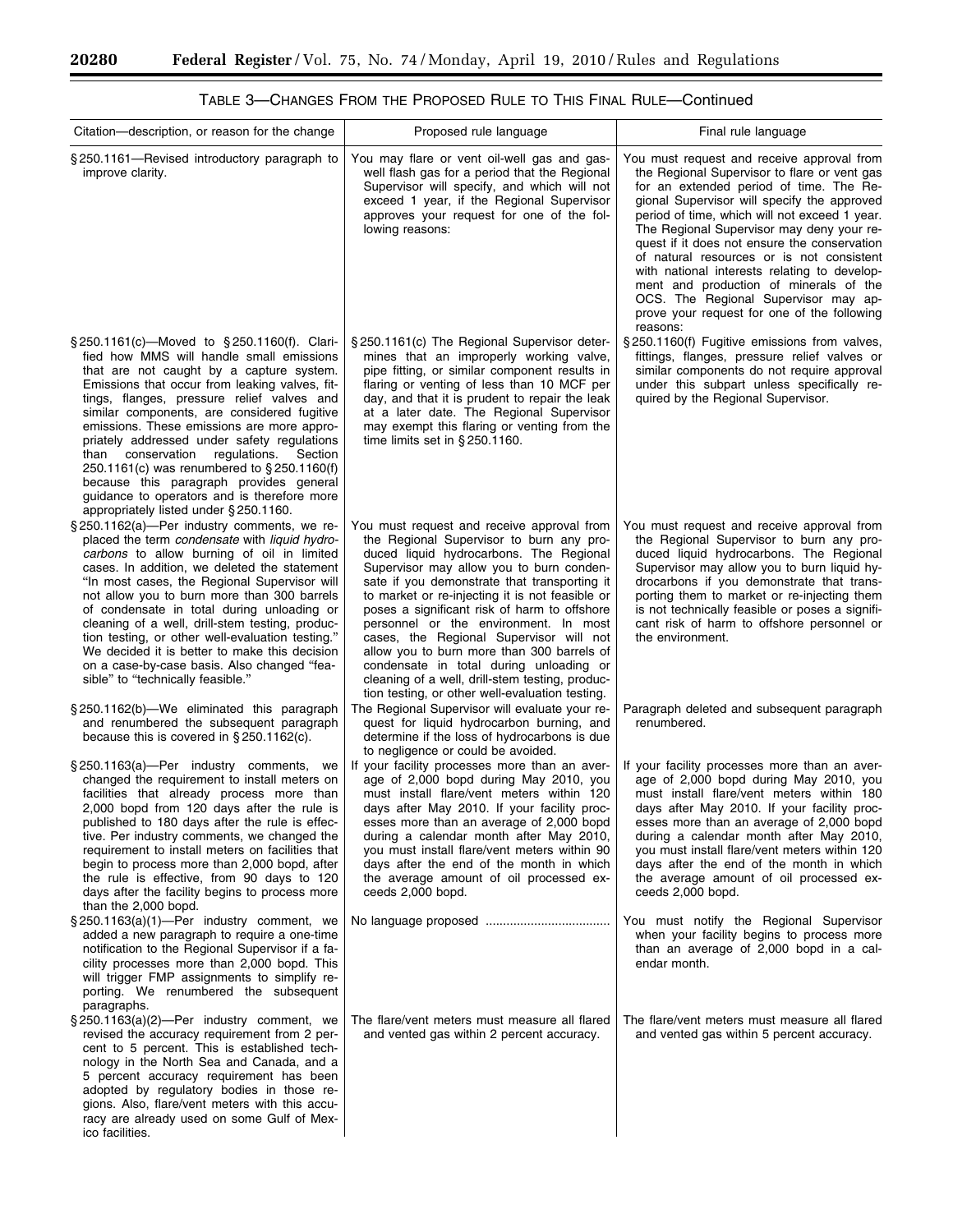| TABLE 3-CHANGES FROM THE PROPOSED RULE TO THIS FINAL RULE-Continued |  |
|---------------------------------------------------------------------|--|
|---------------------------------------------------------------------|--|

| Citation—description, or reason for the change                                                                                                                                                                                                                                                                                                                                                                                                                                                                                     | Proposed rule language                                                                                                                                                                                                                                                                                                                                                                                                                                                                                                                                                                                                                                                                                                                                                                                                                                                                                                                                                                                                                                          | Final rule language                                                                                                                                                                                                                                                                                                                                                                                                                                                                                                                                                                                                                                                                                                                                                                                                                                                                                                                                                                                                                             |
|------------------------------------------------------------------------------------------------------------------------------------------------------------------------------------------------------------------------------------------------------------------------------------------------------------------------------------------------------------------------------------------------------------------------------------------------------------------------------------------------------------------------------------|-----------------------------------------------------------------------------------------------------------------------------------------------------------------------------------------------------------------------------------------------------------------------------------------------------------------------------------------------------------------------------------------------------------------------------------------------------------------------------------------------------------------------------------------------------------------------------------------------------------------------------------------------------------------------------------------------------------------------------------------------------------------------------------------------------------------------------------------------------------------------------------------------------------------------------------------------------------------------------------------------------------------------------------------------------------------|-------------------------------------------------------------------------------------------------------------------------------------------------------------------------------------------------------------------------------------------------------------------------------------------------------------------------------------------------------------------------------------------------------------------------------------------------------------------------------------------------------------------------------------------------------------------------------------------------------------------------------------------------------------------------------------------------------------------------------------------------------------------------------------------------------------------------------------------------------------------------------------------------------------------------------------------------------------------------------------------------------------------------------------------------|
| §250.1163(a)(3)-Per industry comment, we<br>changed the calibration requirement from at<br>least once every 6 months to at least once<br>every year.<br>§ 250.1163(a)(4)-Added a new paragraph to<br>clarify that meters should not be removed if<br>the amount of oil the facility processes later<br>drops below 2,000 bopd.                                                                                                                                                                                                     | You must calibrate the meters regularly, in ac-<br>cordance with the manufacturer's rec-<br>ommendation, or at least once every 6<br>months, whichever is shorter.                                                                                                                                                                                                                                                                                                                                                                                                                                                                                                                                                                                                                                                                                                                                                                                                                                                                                              | You must calibrate the meters regularly, in ac-<br>cordance with the manufacturer's rec-<br>ommendation, or at least once every year,<br>whichever is shorter.<br>You must use and maintain the flare/vent me-<br>ters for the life of the facility.                                                                                                                                                                                                                                                                                                                                                                                                                                                                                                                                                                                                                                                                                                                                                                                            |
| § 250.1163(b)(2)—Simplified wording from, "gas<br>used as pilot lights, instrument gas, purge<br>gas used to prevent oxygen from entering the<br>flare or vent stack, sparge gas used to re-<br>generate glycol, and blanket gas used to<br>maintain pressure in low pressure vessels)"<br>to "instrument gas, and gas used to maintain<br>pilot lights " Per industry comment, we<br>changed "on the facility" to "on the lease."                                                                                                 | You may classify and report gas used to op-<br>erate equipment on the facility (such as gas<br>used to power engines, gas used as pilot<br>lights, instrument gas, purge gas used to<br>prevent oxygen from entering the flare or<br>vent stack, sparge gas used to regenerate<br>glycol, and blanket gas used to maintain<br>pressure in low pressure vessels) as lease<br>use gas.                                                                                                                                                                                                                                                                                                                                                                                                                                                                                                                                                                                                                                                                            | You may classify and report gas used to op-<br>erate equipment on the lease, such as gas<br>used to power engines, instrument gas, and<br>gas used to maintain pilot lights, as lease<br>use gas.                                                                                                                                                                                                                                                                                                                                                                                                                                                                                                                                                                                                                                                                                                                                                                                                                                               |
| $\S 250.1163(b)(3)$ -Per industry comment, we<br>added language to clarify that this only ap-<br>plies to facilities that are required to have<br>meters.                                                                                                                                                                                                                                                                                                                                                                          | You must report the amount of gas flared and<br>vented at each facility on a lease or unit<br>basis. Gas flared and vented from multiple<br>facilities on a single lease or unit must be<br>reported separately.                                                                                                                                                                                                                                                                                                                                                                                                                                                                                                                                                                                                                                                                                                                                                                                                                                                | If flare/vent meters are required at one or<br>more of your facilities, you must report the<br>amount of gas flared and vented at each of<br>those facilities separately from those facili-<br>ties that do not require meters and sepa-<br>rately from other facilities with meters.                                                                                                                                                                                                                                                                                                                                                                                                                                                                                                                                                                                                                                                                                                                                                           |
| § 250.1163(b)(4)—Per<br>industry<br>comment,<br>added a new paragraph to clarify that if a fa-<br>cility is not required to have meters, the oper-<br>ator may report the amounts of gas flared or<br>vented on a lease or unit basis. This reduces<br>the reporting burden on industry.                                                                                                                                                                                                                                           |                                                                                                                                                                                                                                                                                                                                                                                                                                                                                                                                                                                                                                                                                                                                                                                                                                                                                                                                                                                                                                                                 | Added new paragraph:<br>(4) If flare/vent meters are not required at<br>your facility:<br>(i) You may report the gas flared and vented<br>on a lease or unit basis. Gas flared and<br>vented from multiple facilities on a single<br>lease or unit may be reported together.<br>(ii) If you choose to install meters, you may<br>report the gas volume flared and vented ac-<br>cording to the method specified in para-<br>graph (b)(3) of this section.                                                                                                                                                                                                                                                                                                                                                                                                                                                                                                                                                                                       |
| §250.1163(c)—Restructured section. Split the<br>introductory paragraph into subparagraphs<br>and renumbered the section to conform. Re-<br>moved reference to part 212, clarifying that<br>the retention period for these records is 6<br>years, as specified in 30 U.S.C. 1713. The<br>MMS promulgated regulations under this law<br>at 30 CFR part 212, but specific reference to<br>part 212 is not necessary here. Revised<br>paragraph (2) to make consistent with lan-<br>guage in §250.1163(d)(1)(ii).                      | You must prepare and maintain records de-<br>tailing gas flaring, gas venting, and liquid<br>hydrocarbon burning for each facility. You<br>must maintain these records for the period<br>specified in part 212 of this title. You must<br>keep these records on the facility for 2<br>years and have them available for inspec-<br>tion by MMS representatives. After 2 years,<br>you must maintain the records, allow MMS<br>representatives to inspect the records upon<br>request, and provide copies to the Regional<br>Supervisor upon request, but you are not<br>required to keep them on the facility. The<br>records must include, at a minimum:<br>(1 O='xl') Daily volumes of gas flared, gas<br>vented, and liquid hydrocarbons burned;.<br>(2) Number of hours of gas flaring, gas vent-<br>ing, and liquid hydrocarbon burning, on a<br>daily basis;<br>(3) A list of the wells contributing to gas flar-<br>ing, gas venting, and liquid hydrocarbon<br>burning, along with gas-oil ratio data;<br>(4) Reasons for gas flaring, gas venting, and | You must prepare and maintain records de-<br>tailing gas flaring, gas venting, and liquid<br>hydrocarbon burning for each facility for 6<br>years.<br>(1) You must maintain these records on the<br>facility for at least the first 2 years and have<br>them available for inspection by MMS rep-<br>resentatives.<br>(2) After 2 years, you must maintain the<br>records, allow MMS representatives to in-<br>spect the records upon request and provide<br>copies to the Regional Supervisor upon re-<br>quest, but are not required to keep them on<br>the facility.<br>(3) The records must include, at a minimum:<br>(i) Daily volumes of gas flared, gas vented,<br>and liquid hydrocarbons burned;<br>(ii) Number of hours of gas flaring, gas vent-<br>ing, and liquid hydrocarbon burning, on a<br>daily and monthly cumulative basis;<br>(iii) A list of the wells contributing to gas flar-<br>ing, gas venting, and liquid hydrocarbon<br>burning, along with gas-oil ratio data;<br>(iv) Reasons for gas flaring, gas venting, and |
| $\S 250.1163(c)(3)(ii)$ —Renumbered<br>from<br>$\S 250.1163(c)(2)$ . Added that the records<br>must include the number of hours of gas flar-<br>ing, gas venting, and liquid hydrocarbon<br>burning on a monthly cumulative basis. This<br>number is normally recorded by operators.<br>This specifies that operators are required to<br>add up the monthly cumulative on the field<br>records because inspectors need this to<br>verify that the operators are in compliance<br>with $\S$ \$ 250.1160(a)(6)(iii) and (a)(7)(iii). | liquid hydrocarbon burning; and<br>(5) Documentation of all required approvals.<br>Number of hours of gas flaring, gas venting,<br>and liquid hydrocarbon burning, on a daily<br>basis;                                                                                                                                                                                                                                                                                                                                                                                                                                                                                                                                                                                                                                                                                                                                                                                                                                                                         | liquid hydrocarbon burning; and<br>(v) Documentation of all required approvals.<br>Number of hours of gas flaring, gas venting,<br>and liquid hydrocarbon burning, on a daily<br>and monthly cumulative basis;                                                                                                                                                                                                                                                                                                                                                                                                                                                                                                                                                                                                                                                                                                                                                                                                                                  |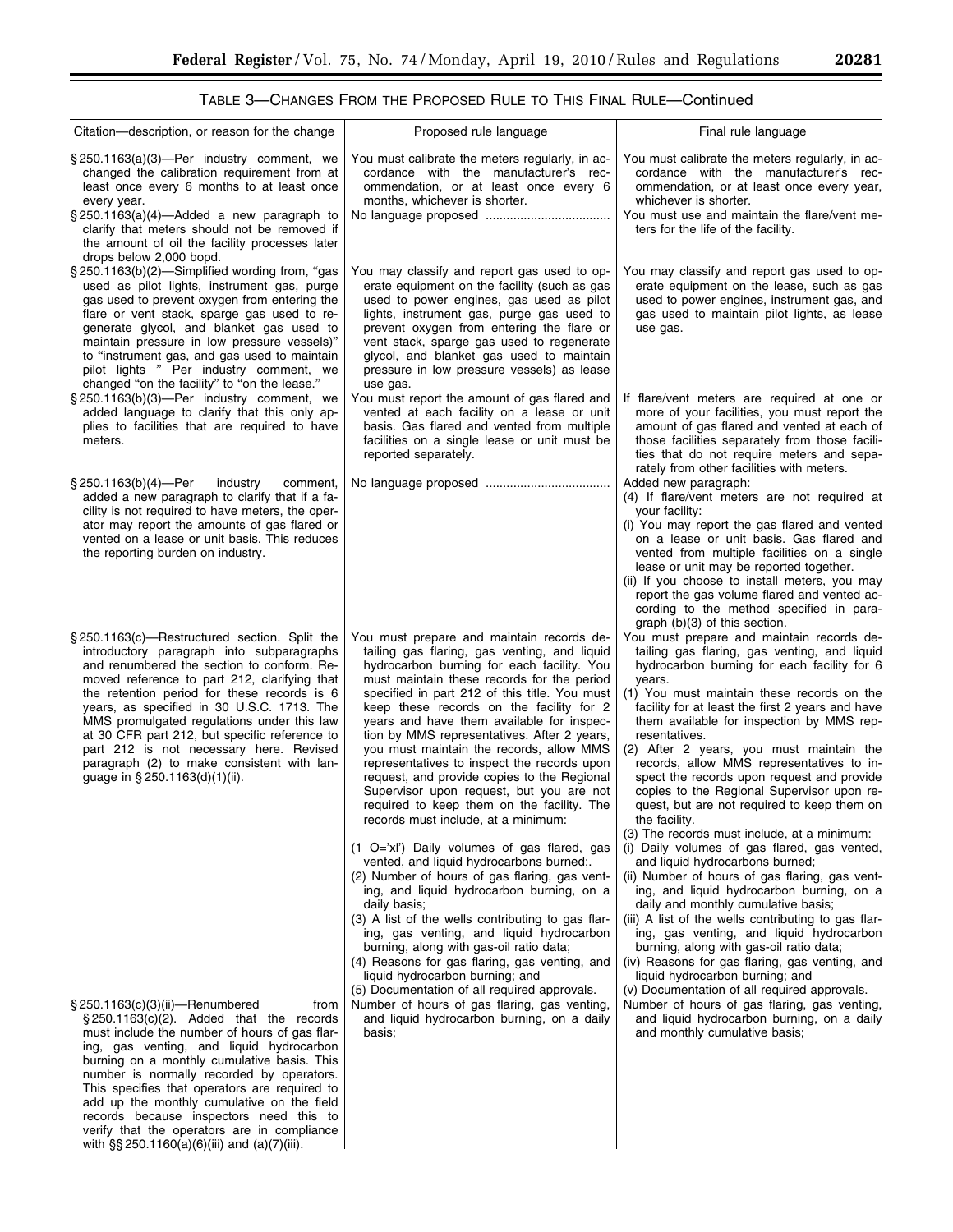$\equiv$ 

÷.

| Citation—description, or reason for the change                                                                                                                                                                                                                   | Proposed rule language                                                                                                                                                                                                                                                                                                                                                                                                                                                                                                                                                                                                                                                                    | Final rule language                                                                                                                                                                                                                                                                                                                                                                                                                                                                                                                                                                                                                                                                                                                                                              |
|------------------------------------------------------------------------------------------------------------------------------------------------------------------------------------------------------------------------------------------------------------------|-------------------------------------------------------------------------------------------------------------------------------------------------------------------------------------------------------------------------------------------------------------------------------------------------------------------------------------------------------------------------------------------------------------------------------------------------------------------------------------------------------------------------------------------------------------------------------------------------------------------------------------------------------------------------------------------|----------------------------------------------------------------------------------------------------------------------------------------------------------------------------------------------------------------------------------------------------------------------------------------------------------------------------------------------------------------------------------------------------------------------------------------------------------------------------------------------------------------------------------------------------------------------------------------------------------------------------------------------------------------------------------------------------------------------------------------------------------------------------------|
| § 250.1163(d)-Removed citations § \$212.50<br>and 212.51. Restructured the section, to im-<br>prove clarity. Retained the requirement to<br>keep meter recordings for 6 years. Also<br>added requirement for maintaining calibration<br>and maintenance records. | If your facility is required to have flare/vent<br>meters, you must maintain the meter re-<br>cordings for the period specified in<br>§§ 212.50 and 212.51 of this title. You must<br>keep these recordings on the facility for 2<br>years and have them available for inspec-<br>tion by MMS representatives. After 2 years,<br>you must maintain the recordings, allow<br>MMS representatives to inspect the record-<br>ings upon request, and provide copies to<br>the Regional Supervisor upon request, but<br>are not required to keep them on the facil-<br>ity. These recordings must include the<br>begin times, end times, and volumes for all<br>flaring and venting incidents. | If your facility is required to have flare/vent<br>meters:<br>(1) You must maintain the meter recordings<br>for 6 years.<br>(i) You must keep these recordings on the fa-<br>cility for 2 years and have them available<br>for inspection by MMS representatives.<br>(ii) After 2 years, you must maintain the re-<br>cordings, allow MMS representatives to in-<br>spect the recordings upon request and pro-<br>vide copies to the Regional Supervisor<br>upon request, but are not required to keep<br>them on the facility.<br>(iii) These recordings must include the begin<br>times, end times, and volumes for all flaring<br>and venting incidents.<br>(2) You must maintain flare/vent meter cali-<br>bration and maintenance records on the fa-<br>cility for 2 years. |
| §250.1163(e)-Deleted reference to §250.140,<br>because that section only applies to oral ap-<br>provals.                                                                                                                                                         | If your flaring or venting of gas, or burning of<br>liquid hydrocarbons, required written or oral<br>approval, you must submit documentation<br>to the Regional Supervisor summarizing the<br>location, dates, number of hours, and vol-<br>umes of gas flared, gas vented, and liquid<br>hydrocarbons burned under the approval,<br>as required under §250.140.                                                                                                                                                                                                                                                                                                                          | If your flaring or venting of gas, or burning of<br>liquid hydrocarbons, required written or oral<br>approval, you must submit documentation<br>to the Regional Supervisor summarizing the<br>location, dates, number of hours, and vol-<br>umes of gas flared, gas vented, and liquid<br>hydrocarbons burned under the approval.                                                                                                                                                                                                                                                                                                                                                                                                                                                |
| §250.1164(b)(1)-Per industry comment, we<br>deleted this paragraph since air quality guide-<br>lines are governed by Subpart C (Pollution<br>Prevention and Control).                                                                                            | You may not emit more than 15 lbs of $SO2$<br>per hour per mile from shore, without ap-<br>proval from the Regional Supervisor.                                                                                                                                                                                                                                                                                                                                                                                                                                                                                                                                                           | Deleted paragraph and renumbered subse-<br>quent paragraphs.                                                                                                                                                                                                                                                                                                                                                                                                                                                                                                                                                                                                                                                                                                                     |
| $\S 250.1164(b)(2)$ —Added<br>a<br>reference<br>to<br>§250.303 to clarify the authority for request-<br>ing additional air quality modeling analysis<br>and the requirements for the analysis.                                                                   | If the Regional Supervisor determines that<br>flaring at a facility or group of facilities may<br>significantly affect the air quality of an on-<br>shore area, the Regional Supervisor may<br>require you to conduct an air quality mod-<br>eling analysis to determine the potential ef-<br>fect of facility emissions. The Regional Su-<br>pervisor may require monitoring and report-<br>ing, or may restrict or prohibit flaring, under<br>§§ 250.303 and 250.304.                                                                                                                                                                                                                   | If the Regional Supervisor determines that<br>flaring at a facility or group of facilities may<br>significantly affect the air quality of an on-<br>shore area, the Regional Supervisor may<br>require you to conduct an air quality mod-<br>eling analysis, under §250.303, to deter-<br>mine the potential effect of facility emis-<br>sions. The Regional Supervisor may require<br>monitoring and reporting, or may restrict or<br>prohibit flaring, under §§250.303 and<br>250.304.                                                                                                                                                                                                                                                                                         |
| §250.1164(c)—Deleted first sentence in intro-<br>ductory paragraph regarding reporting flared<br>and vented gas containing $H_2S$ , because the<br>reporting requirement is covered in para-<br>graph (b) of this section.                                       | You must report flared and vented gas con-<br>taining $H_2S$ as required under § 250.1163.<br>In addition, the Regional Supervisor may<br>require you to submit monthly reports of<br>flared and vented gas containing $H_2S$ .                                                                                                                                                                                                                                                                                                                                                                                                                                                           | The Regional Supervisor may require you to<br>submit monthly reports of flared and vented<br>gas containing $H_2S$ .                                                                                                                                                                                                                                                                                                                                                                                                                                                                                                                                                                                                                                                             |
| §250.1165(b)-Removed the reference to sup-<br>porting data (structure map and well log sec-<br>tion) and cited §250.1167 for the required<br>supporting information for Form MMS-127.                                                                            | Before initiating enhanced recovery oper-<br>ations, you must submit a proposed plan to<br>the Regional Supervisor and receive ap-<br>proval for pressure maintenance, secondary<br>or tertiary recovery, cycling, and similar re-<br>covery operations intended to increase the<br>ultimate recovery of oil and gas from a res-<br>ervoir. The proposed plan must include, for<br>each project reservoir, a brief geologic and<br>engineering overview, structure map, well<br>log section, Form MMS-127, and any addi-<br>tional information required by the Regional<br>Supervisor.                                                                                                    | Before initiating enhanced recovery oper-<br>ations, you must submit a proposed plan to<br>the Regional Supervisor and receive ap-<br>proval for pressure maintenance, secondary<br>or tertiary recovery, cycling, and similar re-<br>covery operations intended to increase the<br>ultimate recovery of oil and gas from a res-<br>ervoir. The proposed plan must include, for<br>each project reservoir, a geologic and engi-<br>neering overview, Form MMS-127 and sup-<br>porting data as required in $\S 250.1167$ , and<br>any additional information required by the<br>Regional Supervisor.                                                                                                                                                                              |
| $\S 250.1165(c)$ -Changed citation from $\S 216.53$<br>to $\S 210.102$ to conform with changes made<br>in the Minerals Revenue Management regu-<br>lations.                                                                                                      | You must report to Minerals Revenue Man-<br>agement the volumes of oil, gas, or other<br>substances injected, produced, or produced<br>for a second time under $\S 216.53$ of this title.                                                                                                                                                                                                                                                                                                                                                                                                                                                                                                 | You must report to Minerals Revenue Man-<br>agement the volumes of oil, gas, or other<br>substances injected, produced, or produced<br>for a second time under $\S 210.102$ of this<br>title.                                                                                                                                                                                                                                                                                                                                                                                                                                                                                                                                                                                    |

# TABLE 3—CHANGES FROM THE PROPOSED RULE TO THIS FINAL RULE—Continued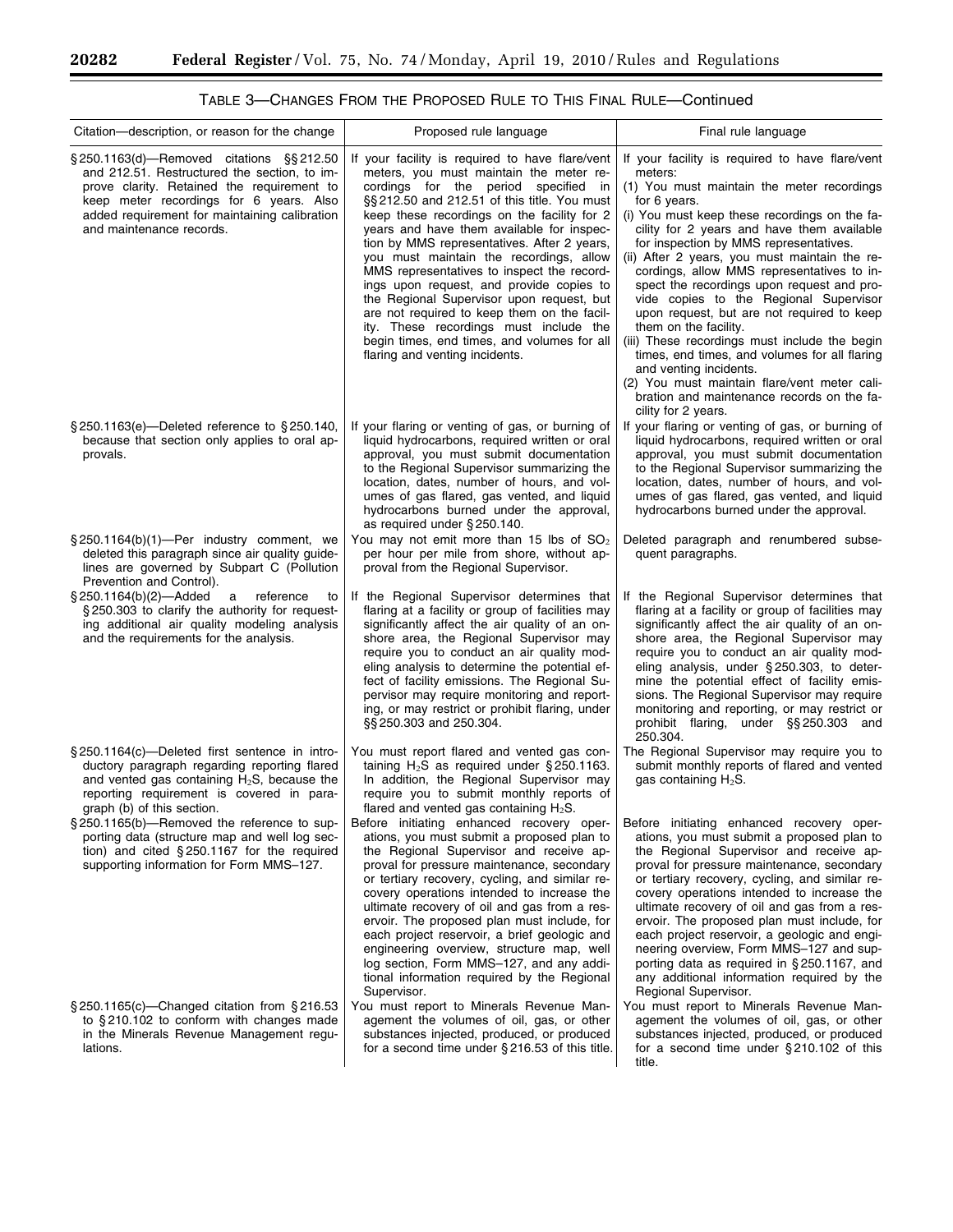| TABLE 3—CHANGES FROM THE PROPOSED RULE TO THIS FINAL RULE—Continued |  |
|---------------------------------------------------------------------|--|
|---------------------------------------------------------------------|--|

| Citation—description, or reason for the change                                                                                                                                                                                                                                                                                                                                                             | Proposed rule language                                                                                                                                                                                                                                                                                                                                            | Final rule language                                                                                                                                                                                                                                                                                                                                                                                              |
|------------------------------------------------------------------------------------------------------------------------------------------------------------------------------------------------------------------------------------------------------------------------------------------------------------------------------------------------------------------------------------------------------------|-------------------------------------------------------------------------------------------------------------------------------------------------------------------------------------------------------------------------------------------------------------------------------------------------------------------------------------------------------------------|------------------------------------------------------------------------------------------------------------------------------------------------------------------------------------------------------------------------------------------------------------------------------------------------------------------------------------------------------------------------------------------------------------------|
| §250.1166(a)—Revised wording from "a great-<br>er ultimate recovery of oil and gas" to "maxi-<br>mize ultimate recovery of oil and gas." The<br>new wording is consistent with terminology<br>used in the rest of the rule.                                                                                                                                                                                | For any development in the Alaska OCS Re-<br>gion, you must submit an annual reservoir<br>management report to the Regional Super-<br>visor. The report must contain information<br>detailing the activities performed during the<br>previous year and planned for the upcom-<br>ing year that will provide for:<br>(2) the protection of correlative rights; and | For any development in the Alaska OCS Re-<br>gion, you must submit an annual reservoir<br>management report to the Regional Super-<br>visor. The report must contain information<br>detailing the activities performed during the<br>previous year and planned for the upcom-<br>ing year that will:<br>(1) provide for the prevention of waste;<br>(2) provide for the protection of correlative<br>rights; and |
| §250.1167—Revised introductory paragraph to<br>clarify that columns 1 and 2 are for forms<br>and columns 3 through 6 are for approvals.                                                                                                                                                                                                                                                                    | (3) a greater ultimate recovery of oil and gas.<br>You must submit the supporting information<br>listed in the following table with the forms<br>and for the approvals required under this<br>subpart:.                                                                                                                                                           | (3) maximize ultimate recovery of oil and gas.<br>You must submit the supporting information<br>listed in the following table with the forms<br>identified in columns 1 and 2 and for the<br>approvals required under this subpart iden-<br>tified in columns 3 through 6:                                                                                                                                       |
| $\S 250.1167(a)(3)$ and (4) (table)—Changed the<br>submittal requirement for net sand isopach<br>with total net sand penetrated for each well,<br>identified at the penetration point, and net hy-<br>drocarbon isopach with net feet of pay for<br>each well, identified at the penetration point,<br>for Form SRI MMS-127 from Required to Ad-<br>ditional items the Regional Supervisor may<br>request. |                                                                                                                                                                                                                                                                                                                                                                   | Additional items the Regional Supervisor may<br>request.                                                                                                                                                                                                                                                                                                                                                         |
| $\S 250.1167(c)(2)$ (table)—Added that the Re-<br>gional Supervisor may request the structural<br>cross-sections for production within 500-ft of<br>a lease or unit line.                                                                                                                                                                                                                                  |                                                                                                                                                                                                                                                                                                                                                                   | Additional items the Regional Supervisor may<br>request.                                                                                                                                                                                                                                                                                                                                                         |
| (table)—Revised wording,<br>$\S 250.1167(e)(5)$<br>from "will not harm ultimate recovery" to "will<br>maximize ultimate recovery." This change is<br>consistent with terminology used throughout<br>the rest of the rule.                                                                                                                                                                                  | Explanation of why the proposed completion<br>scenario will not harm ultimate recovery.                                                                                                                                                                                                                                                                           | Explanation of why the proposed completion<br>scenario will maximize ultimate recovery.                                                                                                                                                                                                                                                                                                                          |

## *Final Rule Organization*

The final rule completely restructures subpart K. The final rule is divided into shorter, easier-to-read sections, that focus on only one topic. For example, in the current subpart K regulation, the

requirements regarding burning liquid hydrocarbons, as well as those governing flaring or venting natural gas, were all together in one section. In the final rule, these same requirements are in five sections, making it easier for an operator to find the information that

applies to a particular situation. The numbering for subpart K starts at § 250.1150 instead of § 250.1100 to accommodate other planned rulemaking. The final rule structure is shown in the following table:

|                                       | Current regulations                                                 |                                            | Final rule                                                                                                                                                                                                                                                                                                           |
|---------------------------------------|---------------------------------------------------------------------|--------------------------------------------|----------------------------------------------------------------------------------------------------------------------------------------------------------------------------------------------------------------------------------------------------------------------------------------------------------------------|
| §250.1100<br>Definitions<br>§ 250.105 |                                                                     | § 250.105                                  | Definitions.                                                                                                                                                                                                                                                                                                         |
| \$250.1101                            | General requirements and classification of reservoirs               |                                            | §250.1150 What are the general reservoir production requirements?<br>§250.1154 How do I determine if my reservoir is sensitive?<br>§250.1155 What information must I submit for sensitive reservoirs?<br>§250.1156 What steps must I take to receive approval to produce<br>within 500 feet of a unit or lease line? |
|                                       |                                                                     |                                            | §250.1157 How do I receive approval to produce gas-cap gas from<br>an oil reservoir with an associated gas cap?                                                                                                                                                                                                      |
|                                       |                                                                     | production rates?                          | Requirements for production rates are largely eliminated. Portions re-<br>tained were combined with new information.<br>§250.1159 May the Regional Supervisor limit my well or reservoir                                                                                                                             |
|                                       |                                                                     | § 250.1151                                 | How often must I conduct well production tests?<br>§250.1152 How do I conduct well tests?                                                                                                                                                                                                                            |
|                                       |                                                                     | § 250.1153<br>vey?                         | When must I conduct a static bottomhole pressure sur-                                                                                                                                                                                                                                                                |
|                                       | §250.1105 Flaring or venting of gas and burning liquid hydrocarbons | § 250.1160<br>§ 250.1161<br>time?<br>tain? | When may I flare or vent gas?<br>When may I flare or vent gas for extended periods of<br>§250.1162 When may I burn produced liquid hydrocarbons?<br>§250.1163 How must I measure gas flaring or venting volumes and<br>liquid hydrocarbon burning volumes and what records must I main-                              |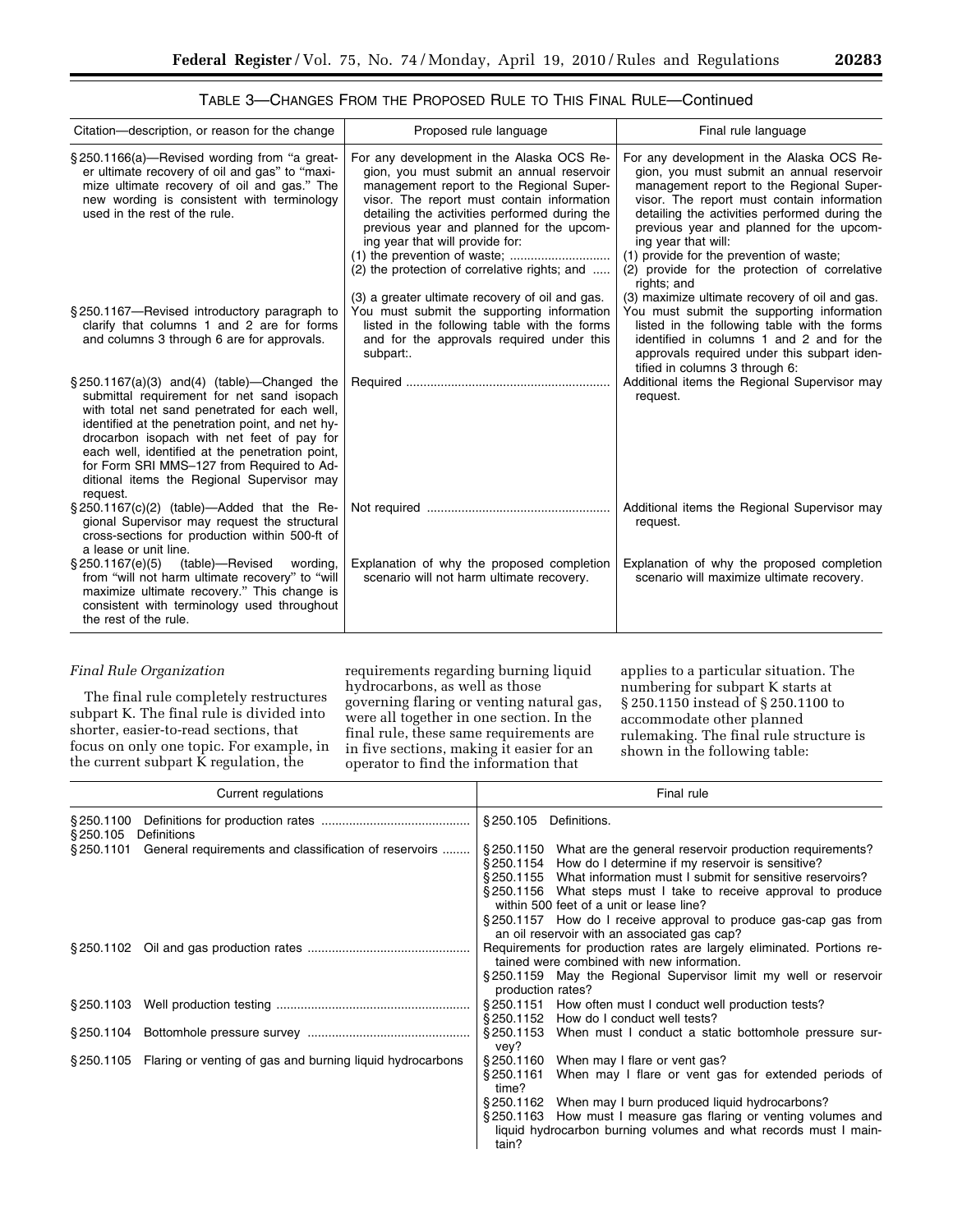| Current regulations                                | Final rule                                                                                                                                                                                                                                                                                                                                                                                                                                                                                                     |
|----------------------------------------------------|----------------------------------------------------------------------------------------------------------------------------------------------------------------------------------------------------------------------------------------------------------------------------------------------------------------------------------------------------------------------------------------------------------------------------------------------------------------------------------------------------------------|
| §250.1107 Enhanced oil and gas recovery operations | §250.1164 What are the requirements for flaring or venting gas con-<br>taining $H_2S$ ?<br>§250.1158 How do I receive approval to downhole commingle hydro-<br>carbons?<br>§250.1165 What must I do for enhanced recovery operations?<br>§250.1159 May the Regional Supervisor limit my well or reservoir<br>production rates?<br>§250.1166 What additional reporting is required for developments in<br>the Alaska OCS Region?<br>§250.1167 What information must I submit with forms and for approv-<br>als? |

#### **Procedural Matters**

*Regulatory Planning and Review (Executive Order (E.O.) 12866)* 

The Office of Management and Budget (OMB) has designated this rule significant for OMB review under Executive Order 12866.

(1) The final rule will not have an annual effect of \$100 million or more on the economy. It will not adversely affect in a material way the economy, productivity, competition, jobs, the environment, public health or safety, or State, local, or tribal governments or communities. A cost-benefit and economic analysis is not required.

This final rule revises the requirements for oil and gas production. The changes in the rule are not significant enough to have an impact on the economy or an economic sector, productivity, jobs, the environment, or other units of government. Some of the previous requirements will be relaxed. For example, limits on production rates were eliminated in most cases. This will allow the operators to produce the oil and gas at the rates that they determine are best, and will not have a significant effect on any sector of the economy.

(2) The final rule will not create a serious inconsistency or otherwise interfere with an action taken or planned by another agency because MMS is the only Federal agency directly involved in setting production requirements for the offshore oil and natural gas industry.

(3) This final rule will not alter the budgetary effects of entitlements, grants, user fees or loan programs or the rights or obligations of their recipients.

(4) This final rule will raise novel legal or policy issues.

## *Regulatory Flexibility Act*

The Department of the Interior certifies that this final rule will not have a significant economic effect on a substantial number of small entities under the Regulatory Flexibility Act (5 U.S.C. 601 *et seq.*).

The changes in this rule will affect lessees and operators of leases in the

OCS. This includes about 130 active Federal oil and gas lessees. Small lessees that operate under this rule fall under the Small Business Administration's (SBA) North American Industry Classification System (NAICS) codes 211111, Crude Petroleum and Natural Gas Extraction, and 213111, Drilling Oil and Gas Wells. For these NAICS code classifications, a small company is one with fewer than 500 employees. Based on these criteria, an estimated 70 percent of these companies are considered small. This final rule, therefore, will affect a substantial number of small entities, but the changes in the rule will not have a significant economic effect on a these entities.

The only new requirement that will impose a cost to operators is a requirement to install flaring/venting meters on all facilities that process more than 2,000 bopd. The GAO report on flaring and venting natural gas, released in July 2004, recommended that MMS require these meters to improve oversight. The MMS agrees with this recommendation. The MMS regulations allow flaring and venting in very limited circumstances. These meters will help MMS:

• Verify the amounts of natural gas that operators flare or vent into the environment;

• Prevent waste of resources:

• Collect the proper royalties on avoidably flared or vented gas;

• Determine if an operator is violating MMS regulations; and

• Assess the impacts on the environment.

In determining the criteria for which facilities must install the meters, MMS considered the cost of the meters and the amount of production needed to justify the cost. To ensure that the requirement to install flare/vent meters will not produce an undue burden on small companies, it is limited to those facilities that process more than an average of 2,000 bopd.

In the proposed rule, MMS estimated that 34 companies will have to install

meters on 112 facilities at an average cost of \$77,000 per facility, with a total cost to industry of \$8,624,000 (112  $\times$ \$77,000 = \$8,624,000). Of those 34 companies, nine companies are considered small entities, based on the NAICS. These nine companies represent only 7 percent of the 130 operators in the OCS. We estimate that seven of these nine companies will need to install meters on one facility each; one company will need to install meters on two facilities; and one company will need to install meters on three facilities. This represents an average cost of \$102,667 for each of the small companies (12 facilities  $\times$  \$77,000/9 companies). For the remaining companies, the average cost to install meters will be \$308,000 per company (100 facilities  $\times$  \$77,000/25 companies). This does not represent an unfair burden to small companies because the cost of these meters is small in comparison to the revenues generated by the amount of oil processed by those facilities.

Your comments are important. The Small Business and Agriculture Regulatory Enforcement Ombudsman and 10 Regional Fairness Boards were established to receive comments from small businesses about Federal agency enforcement actions. The Ombudsman will annually evaluate the enforcement activities and rate each agency's responsiveness to small business. If you wish to comment on the actions of MMS, call 1–888–734–3247. You may comment to the Small Business Administration without fear of retaliation. Allegations of discrimination/retaliation filed with the SBA will be investigated for appropriate action.

## *Small Business Regulatory Enforcement Fairness Act*

The final rule is not a major rule under 5 U.S.C. 804(2) of the Small Business Regulatory Enforcement Fairness Act. This final rule:

a. Will not have an annual effect on the economy of \$100 million or more.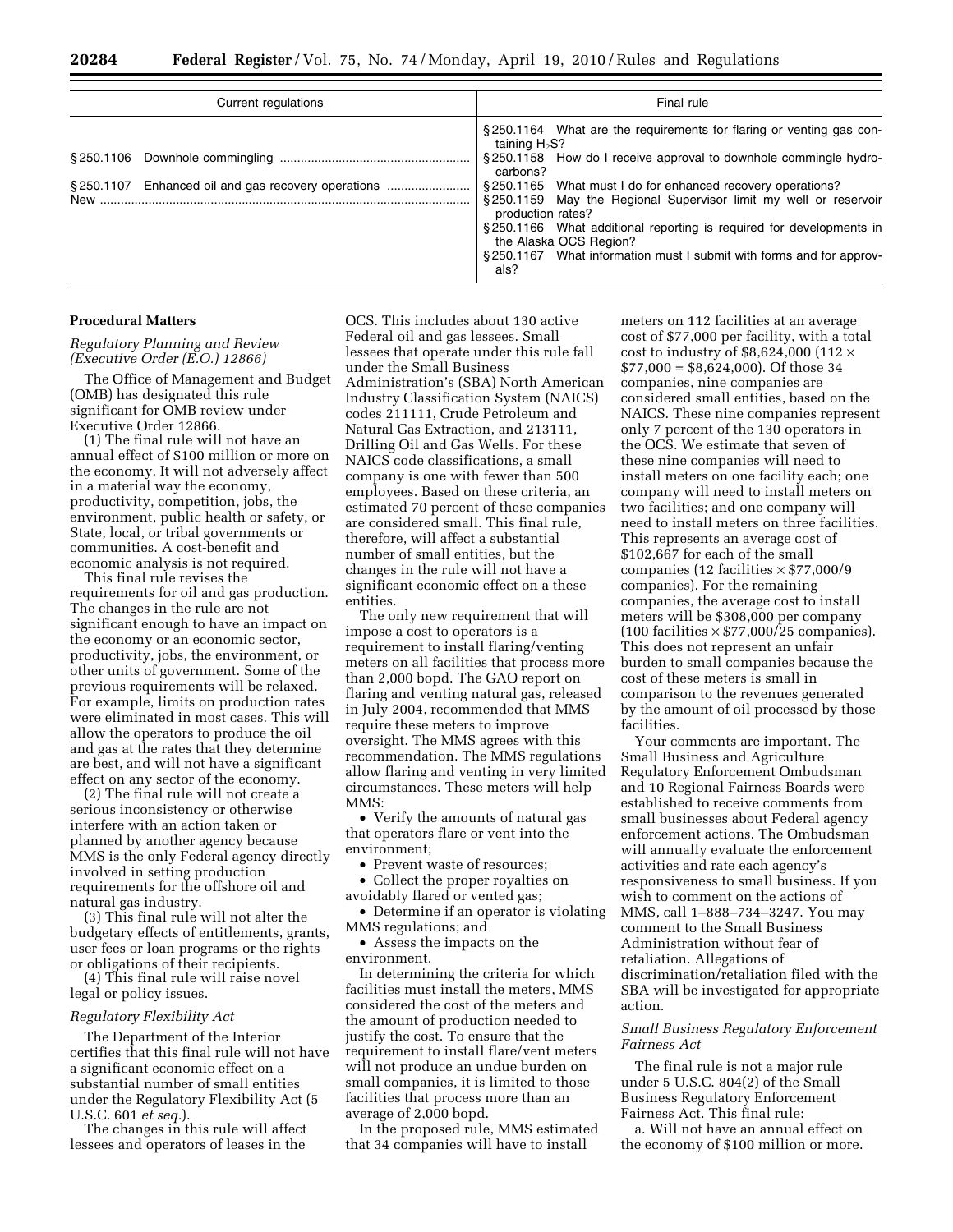This final rule revises the requirements for oil and gas production. Most of the new requirements are paperwork requirements, and will not add significant time to development and production processes. One new requirement will add new costs for some operators. Operators will be required to install flare/vent meters on any facility that processes more than an average of 2,000 bopd. The MMS estimates that 34 companies will have to install meters on 112 facilities at an average cost of \$77,000 per facility, with a total cost to industry of \$8,624,000  $(112 \times $77,000 = $8,624,000).$ 

b. Will not cause a major increase in costs or prices for consumers, individual industries, Federal, State, or local government agencies, or geographic regions.

The only change to this rule that has a cost associated with it is a new requirement to install meters on facilities that process more than an average of 2,000 bopd. As discussed previously, this requirement will not significantly increase the cost of doing business offshore and will not cause an increase in costs or prices for consumers, individual industries, Federal, State, or local government agencies, or geographic regions.

c. Will not have significant adverse effects on competition, employment, investment, productivity, innovation, or the ability of U.S.-based enterprises to compete with foreign-based enterprises. This final rule will eliminate the requirement for operators to set limits on production rates, allowing the operators to determine the best rate to produce their reservoirs. There are clearer limits on burning, flaring, and venting, which will encourage conservation of our natural resources.

#### *Unfunded Mandates Reform Act*

This final rule will not impose an unfunded mandate on State, local, or tribal governments or the private sector of more than \$100 million per year. The final rule will not have a significant or unique effect on State, local, or tribal governments or the private sector. A statement containing the information required by the Unfunded Mandates Reform Act (2 U.S.C. 1531 *et seq.*) is not required.

## *Takings Implication Assessment (E.O. 12630)*

Under the criteria in E.O. 12630, this final rule does not have significant takings implications. The final rule is not a governmental action capable of interference with constitutionally protected property rights. A Takings Implication Assessment is not required.

## *Federalism (E.O. 13132)*

Under the criteria in E.O. 13132, this final rule does not have federalism implications. This final rule will not substantially and directly affect the relationship between the Federal and State governments. To the extent that State and local governments have a role in OCS activities, this final rule will not affect that role. A Federalism Assessment is not required.

### *Civil Justice Reform (E.O. 12988)*

This rule complies with the requirements of E.O. 12988. Specifically, this rule:

(a) Meets the criteria of section 3(a) requiring that all regulations be reviewed to eliminate errors and ambiguity and be written to minimize litigation; and

(b) Meets the criteria of section 3(b)(2) requiring that all regulations be written in clear language and contain clear legal standards.

## *Consultation With Indian Tribes (E.O. 13175)*

Under the criteria in E.O. 13175, we have evaluated this final rule and determined that it has no potential effects on federally recognized Indian tribes. There are no Indian or tribal lands in the OCS.

#### *Paperwork Reduction Act (PRA)*

This rulemaking is a total rewrite of regulations under 30 CFR Part 250, Subpart K, Oil and Gas Production Rates. The rule changes the information collection (IC) burden already approved for current subpart K regulations; therefore, a submission was made to OMB under 44 U.S.C. 3501 *et seq.* The OMB approved the collection of information under OMB Control Number 1010–0041, expiration date 3/31/2013, for a total of 43,396 burden hours and \$9,234,392 non-hour cost burdens.

The title of the collection of information for the rule is *30 CFR Part 250, Subpart K, Oil and Gas Production Requirements.* Potential respondents comprise Federal oil and gas and sulphur lessees. Responses to this collection are mandatory or are required to obtain or retain a benefit. The frequency of response is on occasion, monthly, semi-annually, annually, and as a result of situations encountered depending upon the requirement. The information collection does not include questions of a sensitive nature. The MMS will protect proprietary information according to the Freedom of Information Act (5 U.S.C. 552) and its implementing regulations (43 CFR part 2), and 30 CFR 250.197, *Data and* 

*information to be made available to the public or for limited inspection,* and 30 CFR part 252, *OCS Oil and Gas Information Program.* Proprietary information concerning geological and geophysical data will be protected according to 43 U.S.C. 1352.

The information collected under subpart K is used in our efforts to conserve natural resources, prevent waste, and protect correlative rights, including the Government's royalty interest. Specifically, MMS uses the information to:

• Evaluate requests to burn liquid hydrocarbons and vent and flare gas to ensure that these requests are appropriate;

• Determine if a maximum production or efficient rate is required; and,

• Review applications for downhole commingling to ensure that action maximizes ultimate recovery.

The IC burdens for these regulations include several changes from the burdens published in the preamble to the proposed rule. The changes and reasons for making them are:

(1) On August 25, 2008 (73 FR 49943) a final rulemaking was published that increased the cost recovery fees required under § 250.125. These fees became effective on September 24, 2008, and the final rule includes these fees that affect subpart K.

(2) The OMB approval of the information collection burden (1010– 0041) for the current subpart K regulations was due to expire before these final regulations became effective. As required by the Paperwork Reduction Act, to renew the OMB approval of 1010–0041, we consulted with several respondents and adjusted the burden estimates and number of responses accordingly. The burden estimates for the final rule reflect these updates.

(3) Based on a public comment, we removed the requirements published in proposed § 250.1164(b)(1) to request Regional Supervisor approval for emitting more than 15 pounds of  $SO<sub>2</sub>$ , and § 250.1164(b)(2), submit to the Regional Supervisor air quality modeling analysis. The commenter stated that 30 CFR 250, subpart C, was sufficient to regulate pollution issues and MMS agreed.

(4) We also added two IC requirements and burdens to the following IC burden table for the final regulations.

(a) First, operators/lessees must provide notice to operator(s) of adjacent property(ies) of their request for MMS approval to produce within 500 feet of a unit or lease line or to commingle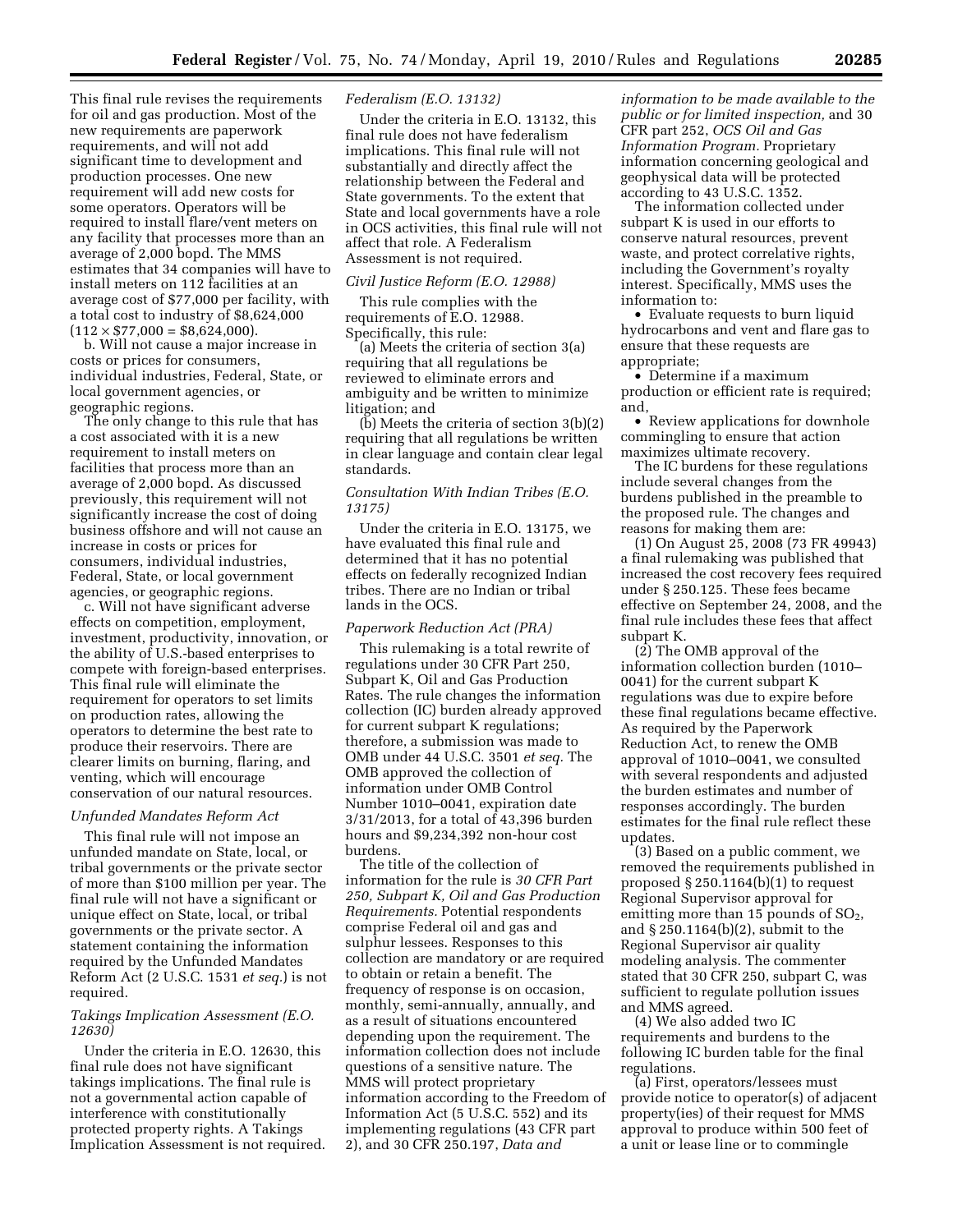Ξ

hydrocarbons. Sections 250.1156(b) and 250.1158(b) allow the notified party(ies) to submit letters of acceptance or objection to MMS. This provision was in the proposed rule, but was

inadvertently omitted from the IC table in the proposed rule.

(b) Second, is a new paragraph (1) under § 250.1163(a) that requires a notice to MMS when a facility begins to process more than an average of 2,000

 $\overline{\phantom{a}}$ 

BOPD per month. This change was made in response to a commenter's concern that the current Oil and Gas Operations Report (OGOR)–B form does not allow for multiple facility submissions.

 $$4,592 \times 51$  requests = \$234,192

|                                  |                                                                                                                                                                                                                                                                                            | Non-hour cost burdens                |                                          |                     |
|----------------------------------|--------------------------------------------------------------------------------------------------------------------------------------------------------------------------------------------------------------------------------------------------------------------------------------------|--------------------------------------|------------------------------------------|---------------------|
| 30 CFR part 250<br>subpart K     | Reporting & recordkeeping<br>requirement                                                                                                                                                                                                                                                   | Hour burden                          | Average number of<br>annual responses    | Annual burden hours |
|                                  | <b>WELL TESTS/SURVEYS and CLASSIFYING RESERVOIRS</b>                                                                                                                                                                                                                                       |                                      |                                          |                     |
| $1151(a)(1)$ , (c); 1167         | Conduct well production test; submit<br>Form MMS-126 (Well Potential Test<br>Report) and supporting information<br>(within 15 days after end of test period).                                                                                                                              | 3                                    | 1,325 forms                              | 3,975               |
| $1151(a)(2)$ , (c); 1167         | Conduct well production test; submit<br>Form MMS-128 (Semiannual Well Test<br>Report) and supporting information<br>(within 45 days after end of calendar<br>half-year).                                                                                                                   | 0.1 to 3 <sup>*</sup>                | 13,000 GOM forms<br>600 POCS forms.      | 3,100               |
| $1151(b)$                        | Request extension of time to submit re-<br>sults of semi-annual well test.                                                                                                                                                                                                                 |                                      | 37 requests                              | 19                  |
| 1152(b), (c)                     | Request approval to conduct well testing<br>using alternative procedures.                                                                                                                                                                                                                  | 0.5                                  | 37 requests                              | 19                  |
| $1152(d)$                        | Provide advance notice of time and date<br>of well tests.                                                                                                                                                                                                                                  |                                      | 10 notices                               | 5                   |
|                                  | Conduct static bottomhole pressure sur-<br>Form<br>submit<br>MMS-140<br>vey;<br>(Bottomhole Pressure Survey Report)<br>(within 60 days after survey).                                                                                                                                      | 14                                   | 1,270 surveys                            | 17,780              |
| $1153(d)$                        | Submit a letter, along with Form MMS-<br>140, to request a departure from re-<br>quirement to run a static bottomhole<br>survey.                                                                                                                                                           |                                      | 120 survey depar-<br>tures.              | 120                 |
| 1154; 1167                       | Request approval, along with supporting<br>information, to reclassify reservoir.                                                                                                                                                                                                           |                                      | 20 requests                              | 120                 |
| 1155; 1165(b);<br>1166(c); 1167. | Submit Form MMS-127 (Sensitive Res-<br>ervoir Information Report) and sup-<br>porting information (within 45 days after<br>certain events or at least annually).                                                                                                                           | 2.2                                  | 2,189 forms                              | 4,816               |
|                                  | Subtotal                                                                                                                                                                                                                                                                                   |                                      | 18,608 responses                         | 29,954 hours        |
|                                  |                                                                                                                                                                                                                                                                                            | <b>APPROVALS PRIOR TO PRODUCTION</b> |                                          |                     |
| 1156; 1167                       | Request approval to produce within 500<br>feet of a unit or lease line; submit sup-<br>porting information; pay service fee and<br>include pay.gov payment confirmation<br>with request; notify adjacent operators<br>and provide MMS proof of notice date.                                | 5                                    | 33 requests                              | 165                 |
|                                  |                                                                                                                                                                                                                                                                                            |                                      | \$3,608 $\times$ 33 requests = \$119,064 |                     |
| $1156(b)$ ; $1158(b)$            | Notify adjacent operators submit letters of<br>acceptance or objection to MMS within<br>30 days after notice.                                                                                                                                                                              | .5                                   | 33 letters                               | 17 (rounded)        |
| 1157; 1167                       | Request approval to produce gas-cap<br>gas in an oil reservoir with an associ-<br>ated gas cap, or to continue producing<br>an oil well showing characteristics of a<br>gas well with an associated gas cap;<br>submit supporting information; pay<br>service fee and include pay.gov pay- | 12                                   | 51 requests                              | 612                 |

ment confirmation with request.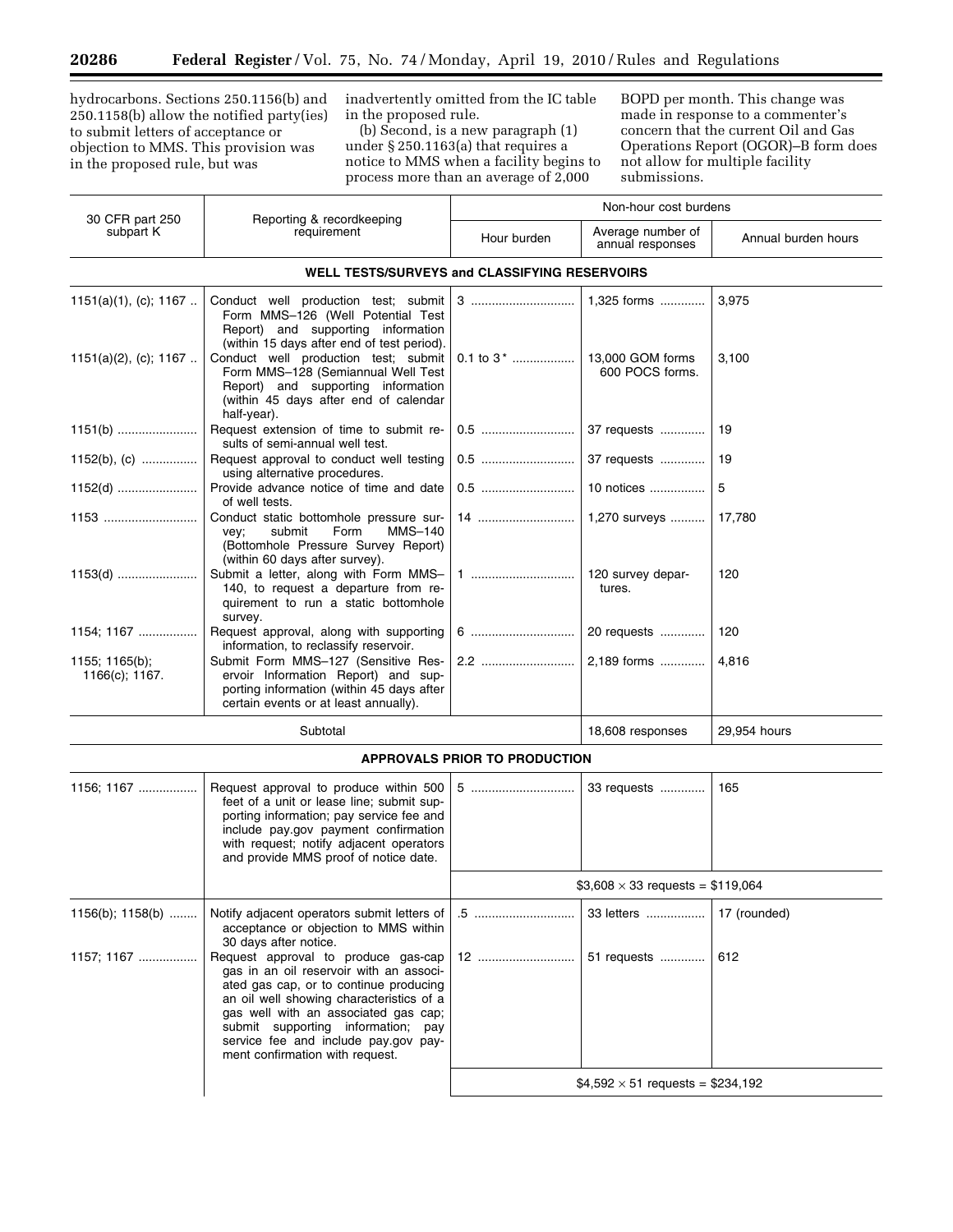|                                                                                                                                                                  |                                                                                                                                                                                                                                                                                                                            |                           | Non-hour cost burdens                        |                            |
|------------------------------------------------------------------------------------------------------------------------------------------------------------------|----------------------------------------------------------------------------------------------------------------------------------------------------------------------------------------------------------------------------------------------------------------------------------------------------------------------------|---------------------------|----------------------------------------------|----------------------------|
| 30 CFR part 250<br>subpart K                                                                                                                                     | Reporting & recordkeeping<br>requirement                                                                                                                                                                                                                                                                                   | Hour burden               | Average number of<br>annual responses        | Annual burden hours        |
| 1158; 1167                                                                                                                                                       | Request approval to downhole com-<br>mingle hydrocarbons; submit sup-<br>porting information; pay service fee and<br>include pay.gov payment confirmation<br>with request; notify operators and pro-<br>vide proof of notice date.                                                                                         | 6                         | 48 applications                              | 288                        |
|                                                                                                                                                                  |                                                                                                                                                                                                                                                                                                                            |                           | \$5,357 $\times$ 48 applications = \$257,136 |                            |
|                                                                                                                                                                  |                                                                                                                                                                                                                                                                                                                            |                           | 165 responses                                | 1,082 hours                |
|                                                                                                                                                                  | Subtotal                                                                                                                                                                                                                                                                                                                   |                           |                                              | \$610,392 non-hour costs   |
|                                                                                                                                                                  | FLARING, VENTING, and BURNING HYDROCARBONS                                                                                                                                                                                                                                                                                 |                           |                                              |                            |
| 1160; 1161; 1163(e)                                                                                                                                              | Request approval to flare or vent natural<br>gas or exceed specified volumes; sub-<br>mit documentation; report flare/vent in-<br>formation due to blow down of trans-<br>portation pipelines within 72 hours after<br>incident.                                                                                           |                           | 1,007 requests/<br>reports.                  | 504                        |
| 1162; 1163(e)                                                                                                                                                    | Request approval to burn produced liquid<br>hydrocarbons; submit documentation                                                                                                                                                                                                                                             |                           | 60 requests/<br>reports.                     | 30                         |
| $1163(a)$                                                                                                                                                        | One-time initial purchase and installation<br>112 meters $\times$ \$77,000 ea = \$8,624,000<br>of gas meters to measure and record<br>the amount of gas flared or vented.<br>This is a non-hour cost burden required<br>to comply with revised regulations with<br>relatively small or no burden in subse-<br>quent years. |                           |                                              |                            |
| $1163(a)(1)$                                                                                                                                                     | Notify MMS when facility begins to proc-<br>ess more than an average of 2,000<br>bopd per month.                                                                                                                                                                                                                           | 0.833                     | 112 notices                                  | 93 (rounded)               |
| Report to MRM hydrocarbons produced, including measured gas flared/vented and liq-<br>1163(b); 1164(c)<br>uid hydrocarbon burned-burden covered under 1010-0139. |                                                                                                                                                                                                                                                                                                                            |                           | 0                                            |                            |
| $1163(c)$ , (d)                                                                                                                                                  | Maintain records for 6 years detailing gas<br>flaring/venting, liquid hydrocarbon burn-<br>ing; and flare/vent meter recordings;<br>make available for inspection or pro-<br>vide copies upon request.                                                                                                                     | 13                        | 869 flare/vent<br>platforms.                 | 11,297                     |
|                                                                                                                                                                  |                                                                                                                                                                                                                                                                                                                            |                           | 60 liquid hydro-<br>carbons.                 | 30                         |
| 1164(c)                                                                                                                                                          | Submit monthly reports of flared or vent-<br>ed gas containing $H_2S$ .                                                                                                                                                                                                                                                    | 2                         | 3 operators $\times$ 12<br>$mos. = 36.$      | 72                         |
| $1160(b)$ ; $1164(b)(1)$ ,<br>(2).                                                                                                                               | H <sub>2</sub> S Contingency, Exploration, or Development and Production Plans and, Development<br>Operations Coordination Documents-burdens covered under 1010-0141 and 1010-<br>0151. Monitor air quality and report-burdens covered under 1010-0057.                                                                    |                           |                                              | 0                          |
|                                                                                                                                                                  |                                                                                                                                                                                                                                                                                                                            |                           | 2,084 responses                              | 12,026 hours               |
|                                                                                                                                                                  | Subtotal                                                                                                                                                                                                                                                                                                                   |                           |                                              | \$8,624,000 non-hour costs |
|                                                                                                                                                                  |                                                                                                                                                                                                                                                                                                                            | <b>OTHER REQUIREMENTS</b> |                                              |                            |
| 1165                                                                                                                                                             | Submit proposed plan and supporting in-<br>formation for enhanced recovery oper-<br>ations; including Form MMS-127.                                                                                                                                                                                                        |                           | 14 plans                                     | 168                        |
| 1165(c)                                                                                                                                                          | Submit periodic reports of volumes of oil, gas, or other substances injected, produced,<br>or produced for a second time—burden covered under OMB approval 1010–0139.                                                                                                                                                      |                           |                                              | 0                          |
| 1166                                                                                                                                                             | Alaska Region only: submit annual res-<br>ervoir management report and sup-<br>porting information, including Form<br>MMS-127.                                                                                                                                                                                             |                           | 1 (req'd by State,<br>MMS gets copy).        | 1                          |
|                                                                                                                                                                  |                                                                                                                                                                                                                                                                                                                            | 100                       | 1 new development<br>not State lands.        | 100                        |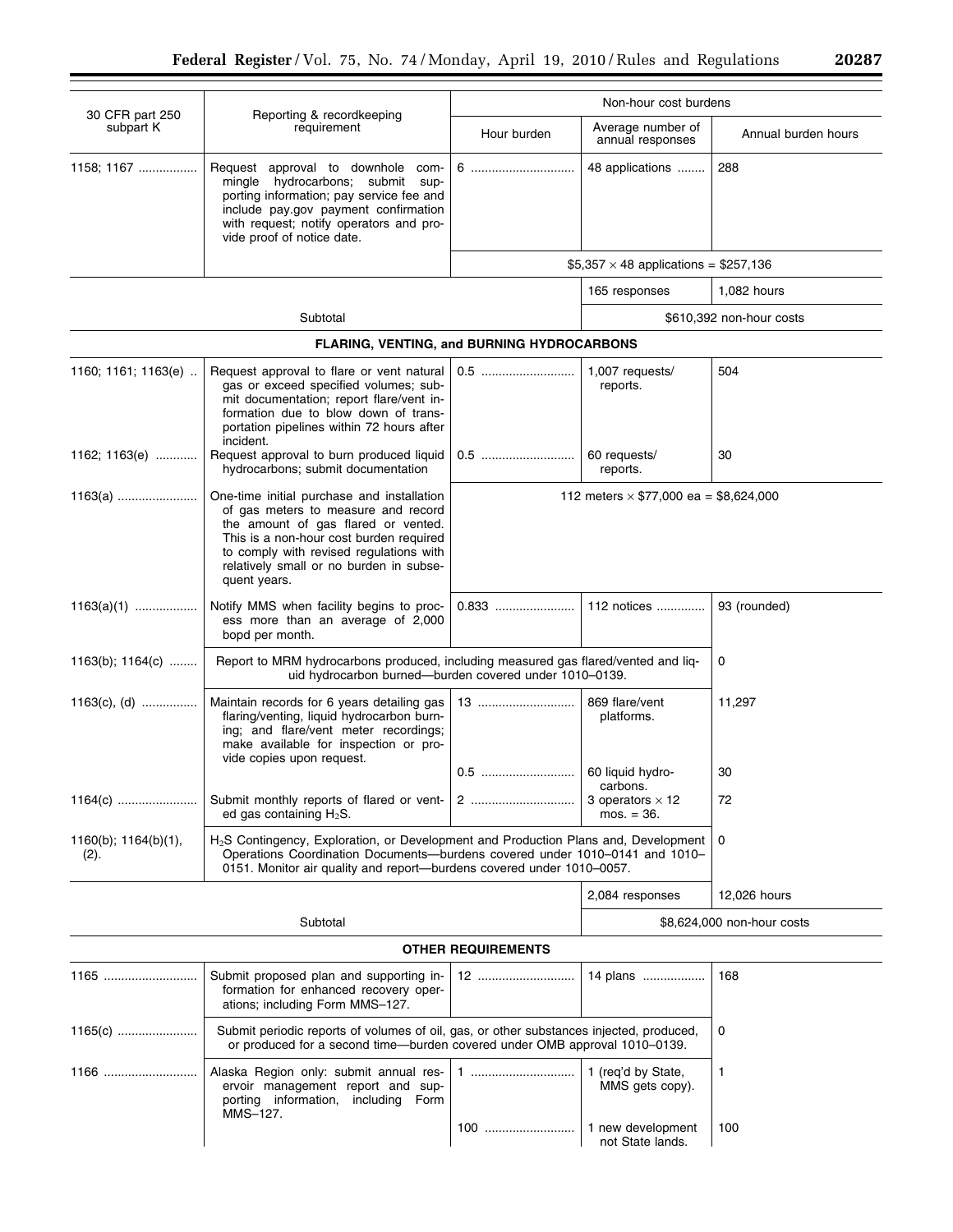|                              |                                                                                                               | Non-hour cost burdens |                                       |                                   |
|------------------------------|---------------------------------------------------------------------------------------------------------------|-----------------------|---------------------------------------|-----------------------------------|
| 30 CFR part 250<br>subpart K | Reporting & recordkeeping<br>requirement                                                                      | Hour burden           | Average number of<br>annual responses | Annual burden hours               |
| 1150-1167                    | General departure or alternative compli-<br>ance requests not specifically covered<br>elsewhere in subpart K. | 20                    | 3 annual revisions<br>5 submissions   | 60<br>5                           |
| Subtotal                     |                                                                                                               |                       | 24 responses                          | 334 hours                         |
|                              |                                                                                                               |                       | 20,881 responses                      | 43.396 hours                      |
| <b>TOTAL BURDEN</b>          |                                                                                                               |                       |                                       | \$9,234,392 non-hour cost burdens |

\* Reporting burden for this form is estimated to average 0.1 to 3 hours per form depending on the number of well tests reported, including the time for reviewing instructions, gathering and maintaining data, and completing and reviewing the form.

An agency may not conduct or sponsor, and you are not required to respond to, a collection of information unless it displays a currently valid OMB control number. The public may comment, at any time, on the accuracy of the IC burden in this rule and may submit any comments to the Department of the Interior; Minerals Management Service; Attention: Regulations and Standards Branch; Mail Stop 5438; 381 Elden Street; Herndon, Virginia 20170– 4817.

## *National Environmental Policy Act of 1969*

This rule does not constitute a major Federal action significantly affecting the quality of the human environment. A detailed statement under the National Environmental Policy Act of 1969 is not required because the rule is covered by a categorical exclusion. This rule is excluded from the requirement to prepare a detailed statement because it falls within the MMS categorical exclusion covering the "[i]ssuance and modification of regulations, Orders, Standards, Notices to Lessees and Operators. Guidelines and field rules for which the impacts are limited to administrative, economic, or technological effects and the environmental impacts are minimal.'' This categorical exclusion is documented in 516 Departmental

Manual 15.4(C)(1). We have also determined that the rule does not involve any of the extraordinary circumstances listed in 43 CFR 46.215 that would require further analysis under the National Environmental Policy Act.

#### *Data Quality Act*

In developing this rule, we did not conduct or use a study, experiment, or survey requiring peer review under the Data Quality Act (Pub. L. 106–554, app. C § 515, 114 Stat. 2763, 2763A–153– 154).

## *Effects on the Energy Supply (E.O. 13211)*

This rule is not a significant energy action under the definition in E.O. 13211. A Statement of Energy Effects is not required.

### **List of Subjects in 30 CFR Part 250**

Continental shelf, Environmental protection, Oil and gas exploration, Public lands—mineral resources, reporting and recordkeeping requirements.

Dated: December 23, 2009.

## **Ned Farquhar,**

*Acting Assistant Secretary—Land and Minerals Management.* 

■ For the reasons stated in the preamble, Minerals Management Service (MMS) amends 30 CFR part 250 as follows:

## **PART 250—OIL AND GAS AND SULPHUR OPERATIONS IN THE OUTER CONTINENTAL SHELF**

■ 1. The authority citation for part 250 continues to read as follows:

**Authority:** 31 U.S.C. 9701, 43 U.S.C. 1334.

■ 2. Amend § 250.105 by revising the definition of *Sensitive reservoir* and adding in alphabetical order definitions for *Flaring* and *Venting* to read as follows:

## **§ 250.105 Definitions.**

\* \* \* \* \*

*Flaring* means the burning of natural gas as it is released into the atmosphere. \* \* \* \* \*

*Sensitive reservoir* means a reservoir in which the production rate will affect ultimate recovery.

\* \* \* \* \*

*Venting* means the release of gas into the atmosphere without igniting it. This includes gas that is released underwater and bubbles to the atmosphere.

\* \* \* \* \*

■ 3. In § 250.125, revise paragraphs (a)(27) through (29) to read as follows:

## **§ 250.125 Service fees.**

## $(a) * * * *$

## SERVICE FEE TABLE

| Service-processing of the following: |  |  | Fee amount | 30 CFR citation |                          |
|--------------------------------------|--|--|------------|-----------------|--------------------------|
|                                      |  |  |            |                 |                          |
|                                      |  |  |            |                 |                          |
|                                      |  |  |            |                 | $3,608$ $$250.1156(a)$ . |
|                                      |  |  |            |                 | 4,592 § 250.1157.        |
|                                      |  |  |            |                 | $5,357$ $§$ 250.1158(a). |
|                                      |  |  |            |                 |                          |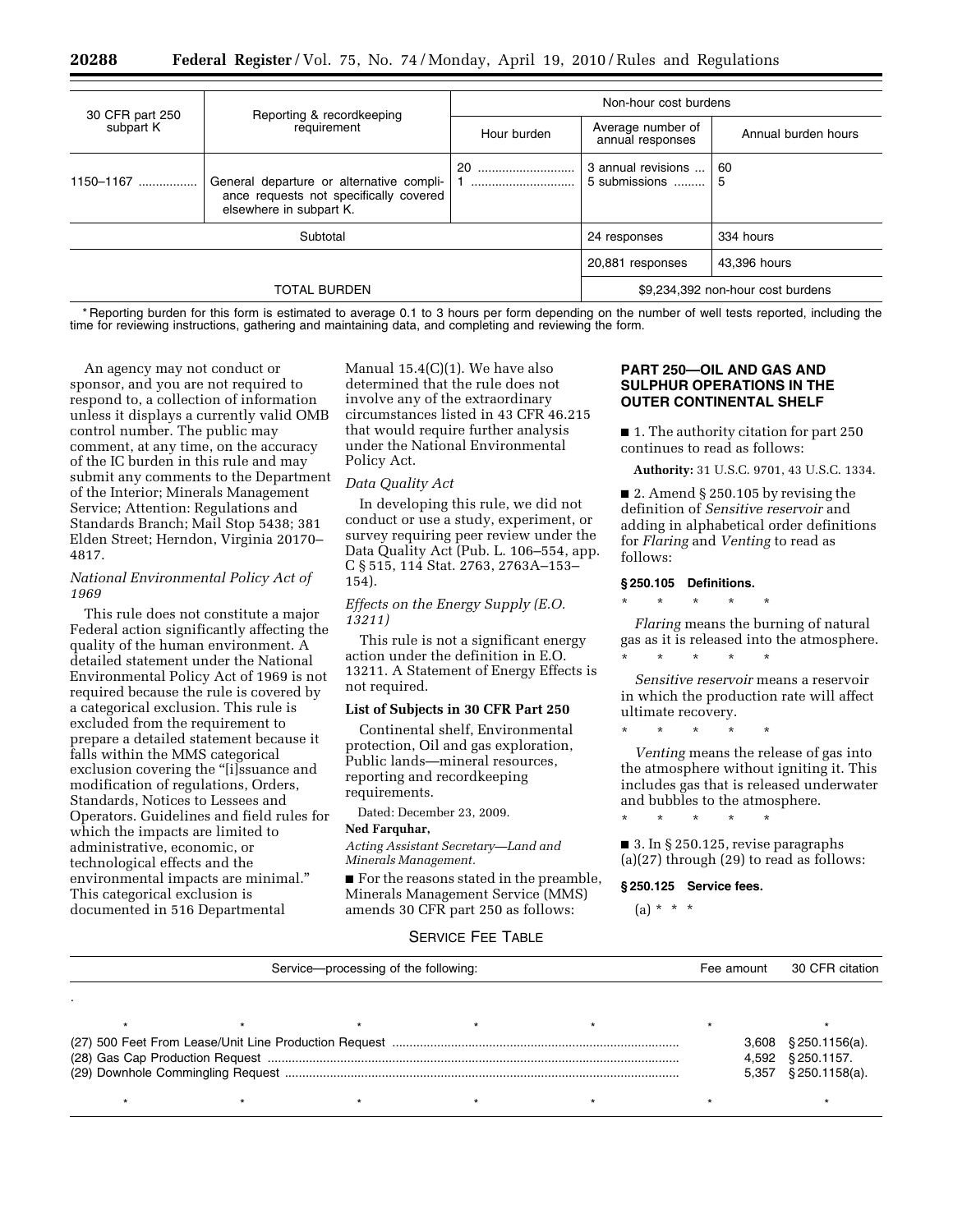■ 4. In § 250.199, paragraph (e)(10) is revised to read as follows:

**§ 250.199 Paperwork Reduction Act statements—information collection.**  \* \* \* \* \*

(e) \* \* \*

30 CFR subpart, title and/or MMS Form (OMB Control No.) Reasons for collecting information and how used

\* \* \* \* \* \* \* \* \* \* \* \* \* \* To inform MMS of production rates for hydrocarbons produced on the OCS. To ensure economic maximization of ultimate hydrocarbon re-

(10) Subpart K, Oil and Gas Production Rates (1010–0041), including Forms MMS–126, Well Potential Test Report; MMS–127, Sensitive Reservoir Information Report; MMS–128, Semiannual Well Test Report; MMS–140 Bottomhole Pressure Survey Report.

#### **§ 250.490 [Amended]**

■ 5. In § 250.490, paragraph (o)(3), the citation ''§ 250.1105'' is revised to read ''§ 250.1164''.

■ 6. Revise subpart K to read as follows:

## **Subpart K—Oil and Gas Production Requirements**

#### **General**

Sec.

250.1150 What are the general reservoir production requirements?

#### **Well Tests and Surveys**

- 250.1151 How often must I conduct well production tests?
- 250.1152 How do I conduct well tests?
- 250.1153 When must I conduct a static
- bottomhole pressure survey?

## **Classifying Reservoirs**

- 250.1154 How do I determine if my reservoir is sensitive?
- 250.1155 What information must I submit for sensitive reservoirs?

#### **Approvals Prior To Production**

250.1156 What steps must I take to receive approval to produce within 500 feet of a unit or lease line?

\* \* \* \* \* \* \* \* \* \* \* \* \* \*

covery.

- 250.1157 How do I receive approval to produce gas-cap gas from an oil reservoir with an associated gas cap?
- 250.1158 How do I receive approval to downhole commingle hydrocarbons?

#### **Production Rates**

250.1159 May the Regional Supervisor limit my well or reservoir production rates?

## **Flaring, Venting, And Burning Hydrocarbons**

- 250.1160 When may I flare or vent gas? 250.1161 When may I flare or vent gas for
- extended periods of time? 250.1162 When may I burn produced liquid
- hydrocarbons?
- 250.1163 How must I measure gas flaring or venting volumes and liquid hydrocarbon burning volumes, and what records must I maintain?
- 250.1164 What are the requirements for flaring or venting gas containing  $H_2S$ ?

#### **Other Requirements**

- 250.1165 What must I do for enhanced recovery operations?
- 250.1166 What additional reporting is required for developments in the Alaska OCS Region?
- 250.1167 What information must I submit with forms and for approvals?

#### **General**

## **§ 250.1150 What are the general reservoir production requirements?**

You must produce wells and reservoirs at rates that provide for economic development while maximizing ultimate recovery and without adversely affecting correlative rights.

#### **Well Tests and Surveys**

## **§ 250.1151 How often must I conduct well production tests?**

(a) You must conduct well production tests as shown in the following table:

| You must conduct:                                                                                                                                  | And you must submit to the Regional Supervisor:                                                                                                                                   |
|----------------------------------------------------------------------------------------------------------------------------------------------------|-----------------------------------------------------------------------------------------------------------------------------------------------------------------------------------|
| (1) A well-flow potential test on all new, recompleted, or reworked well<br>completions within 30 days of the date of first continuous production. | Form MMS-126, Well Potential Test Report, along with the supporting<br>data as listed in the table in $\S 250.1167$ , within 15 days after the end<br>of the test period.         |
| (2) At least one well test during a calendar half-year for each producing<br>completion.                                                           | Results on Form MMS-128, Semiannual Well Test Report, of the most<br>recent well test obtained. This must be submitted within 45 days<br>after the end of the calendar half-year. |

(b) You may request an extension from the Regional Supervisor if you cannot submit the results of a semiannual well test within the specified time.

(c) You must submit to the Regional Supervisor an original and two copies of the appropriate form required by paragraph (a) of this section; one of the copies of the form must be a public information copy in accordance with §§ 250.186 and 250.197, and marked ''Public Information.'' You must submit two copies of the supporting information as listed in the table in § 250.1167 with form MMS–126.

#### **§ 250.1152 How do I conduct well tests?**

(a) When you conduct well tests you must:

(1) Recover fluid from the well completion equivalent to the amount of fluid introduced into the formation during completion, recompletion, reworking, or treatment operations before you start a well test;

(2) Produce the well completion under stabilized rate conditions for at least 6 consecutive hours before beginning the test period;

(3) Conduct the test for at least 4 consecutive hours;

(4) Adjust measured gas volumes to the standard conditions of 14.73 pounds per square inch absolute (psia) and 60° F for all tests; and

(5) Use measured specific gravity values to calculate gas volumes.

(b) You may request approval from the Regional Supervisor to conduct a well test using alternative procedures if you can demonstrate test reliability under those procedures.

(c) The Regional Supervisor may also require you to conduct the following tests and complete them within a specified time period:

(1) A retest or a prolonged test of a well completion if it is determined to be necessary for the proper establishment of a Maximum Production Rate (MPR) or a Maximum Efficient Rate (MER); and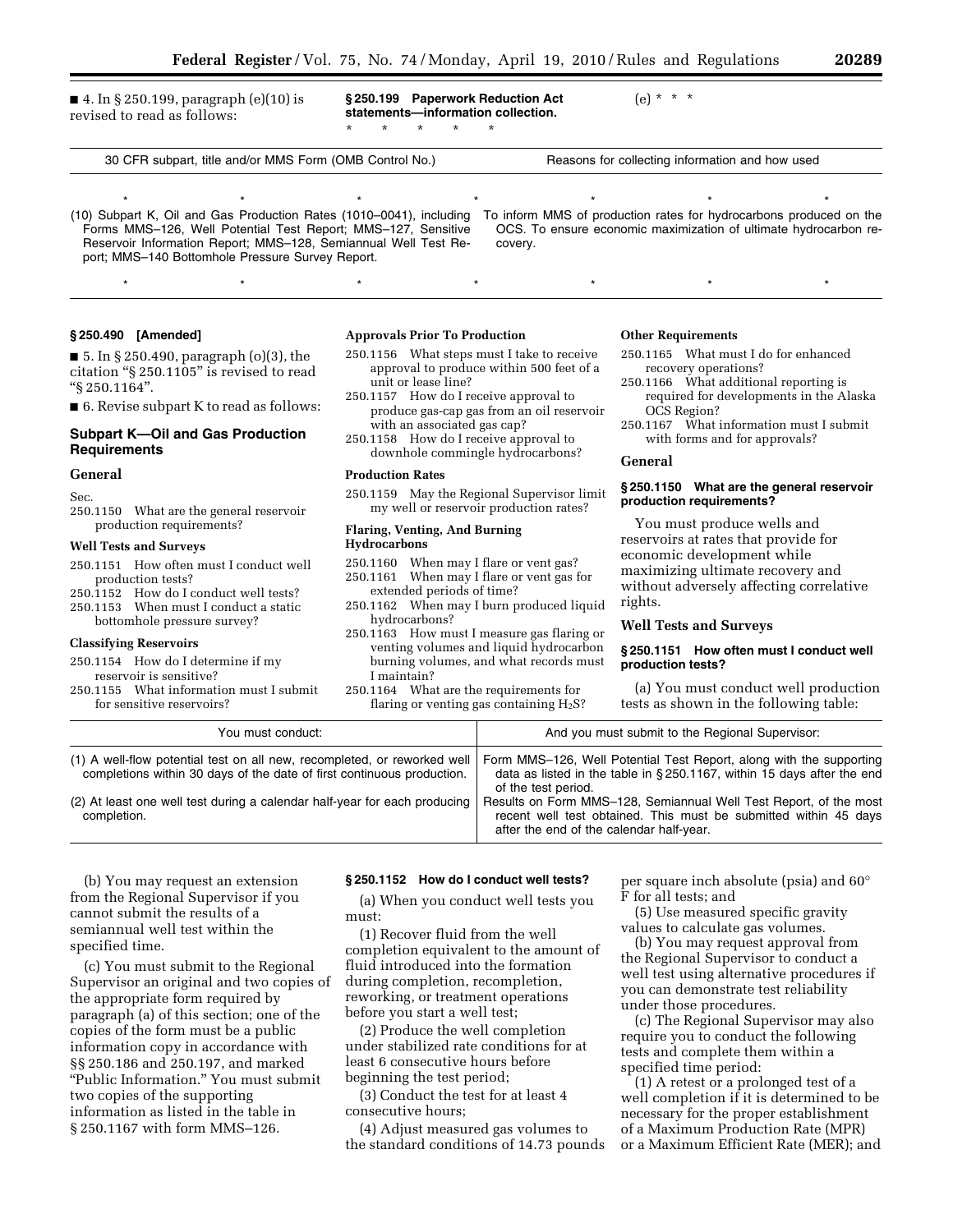(2) A multipoint back-pressure test to determine the theoretical open-flow potential of a gas well.

(d) An MMS representative may witness any well test. Upon request, you must provide advance notice to the Regional Supervisor of the times and dates of well tests.

## **§ 250.1153 When must I conduct a static bottomhole pressure survey?**

(a) You must conduct a static bottomhole pressure survey under the following conditions:

| If you have                                              | Then you must conduct                                                                                                                                                                                                                                                                                                                             |
|----------------------------------------------------------|---------------------------------------------------------------------------------------------------------------------------------------------------------------------------------------------------------------------------------------------------------------------------------------------------------------------------------------------------|
| (2) A reservoir with three or more producing completions | A static bottomhole pressure survey within 90 days after the date of<br>first continuous production.<br>Annual static bottomhole pressure surveys in a sufficient number of<br>key wells to establish an average reservoir pressure. The Regional<br>Supervisor may require that bottomhole pressure surveys be per-<br>formed on specific wells. |

(b) Your bottomhole pressure survey must meet the following requirements:

(1) You must shut-in the well for a minimum period of 4 hours to ensure stabilized conditions; and

(2) The bottomhole pressure survey must consist of a pressure measurement at mid-perforation, and pressure measurements and gradient information for at least four gradient stops coming out of the hole.

(c) You must submit to the Regional Supervisor the results of all static bottomhole pressure surveys on Form MMS–140, Bottomhole Pressure Survey Report, within 60 days after the date of the survey.

(d) The Regional Supervisor may grant a departure from the requirement to run a static bottomhole pressure survey. To request a departure, you must submit a justification, along with Form MMS–140, Bottomhole Pressure Survey Report, showing a calculated bottomhole pressure or any measured data.

## **Classifying Reservoirs**

## **§ 250.1154 How do I determine if my reservoir is sensitive?**

(a) You must determine whether each reservoir is sensitive. You must classify the reservoir as sensitive if:

(1) Under initial conditions it is an oil reservoir with an associated gas cap;

(2) At any time there are near-critical fluids; or

(3) The reservoir is undergoing enhanced recovery.

(b) For the purposes of this subpart, near-critical fluids are:

(1) Those fluids that occur in high temperature, high-pressure reservoirs where it is not possible to define the liquid-gas contact; or

(2) Fluids in reservoirs that are near bubble point or dew point conditions.

(c) The Regional Supervisor may reclassify a reservoir when available information warrants reclassification.

(d) If available information indicates that a reservoir previously classified as non-sensitive is now sensitive, you must submit a request to the Regional Supervisor to reclassify the reservoir. You must include supporting information, as listed in the table in § 250.1167, with your request.

(e) If information indicates that a reservoir previously classified as sensitive is now non-sensitive, you may submit a request to the Regional Supervisor to reclassify the reservoir. You must include supporting information, as listed in the table in § 250.1167, with your request.

## **§ 250.1155 What information must I submit for sensitive reservoirs?**

You must submit to the Regional Supervisor an original and two copies of Form MMS–127; one of the copies must be a public information copy in accordance with §§ 250.186 and 250.197, and marked ''Public Information.'' You must also submit two copies of the supporting information, as listed in the table in § 250.1167. You must submit this information:

(a) Within 45 days after beginning production from the reservoir or discovering that it is sensitive;

(b) At least once during the calendar year, but you do not need to resubmit unrevised structure maps (§ 250.1167(a)(2)) or previously submitted well logs (§ 250.1167(c)(1));

(c) Within 45 days after you revise reservoir parameters; and

(d) Within 45 days after the Regional Supervisor classifies the reservoir as sensitive under § 250.1154(c).

## **Approvals Prior to Production**

#### **§ 250.1156 What steps must I take to receive approval to produce within 500 feet of a unit or lease line?**

(a) You must obtain approval from the Regional Supervisor before you start producing from a reservoir within a well that has any portion of the completed interval less than 500 feet from a unit or lease line. Submit to MMS the service fee listed in § 250.125, according to the instructions in § 250.126, and the supporting information, as listed in the

table in § 250.1167, with your request. The Regional Supervisor will determine whether approval of your request will maximize ultimate recovery, avoid the waste of natural resources, or protect correlative rights. You do not need to obtain approval if the adjacent leases or units have the same unit, lease (record title and operating rights), and royalty interests as the lease or unit you plan to produce. You do not need to obtain approval if the adjacent block is unleased.

(b) You must notify the operator(s) of adjacent property(ies) that are within 500 feet of the completion, if the adjacent acreage is a leased block in the Federal OCS. You must provide the Regional Supervisor proof of the date of the notification. The operators of the adjacent properties have 30 days after receiving the notification to provide the Regional Supervisor letters of acceptance or objection. If an adjacent operator does not respond within 30 days, the Regional Supervisor will presume there are no objections and proceed with a decision. The notification must include:

(1) The well name;

(2) The rectangular coordinates (x, y) of the location of the top and bottom of the completion or target completion referenced to the North American Datum 1983, and the subsea depths of the top and bottom of the completion or target completion;

(3) The distance from the completion or target completion to the unit or lease line at its nearest point; and

(4) A statement indicating whether or not it will be a high-capacity completion having a perforated or open hole interval greater than 150 feet measured depth.

## **§ 250.1157 How do I receive approval to produce gas-cap gas from an oil reservoir with an associated gas cap?**

(a) You must request and receive approval from the Regional Supervisor:

(1) Before producing gas-cap gas from each completion in an oil reservoir that is known to have an associated gas cap.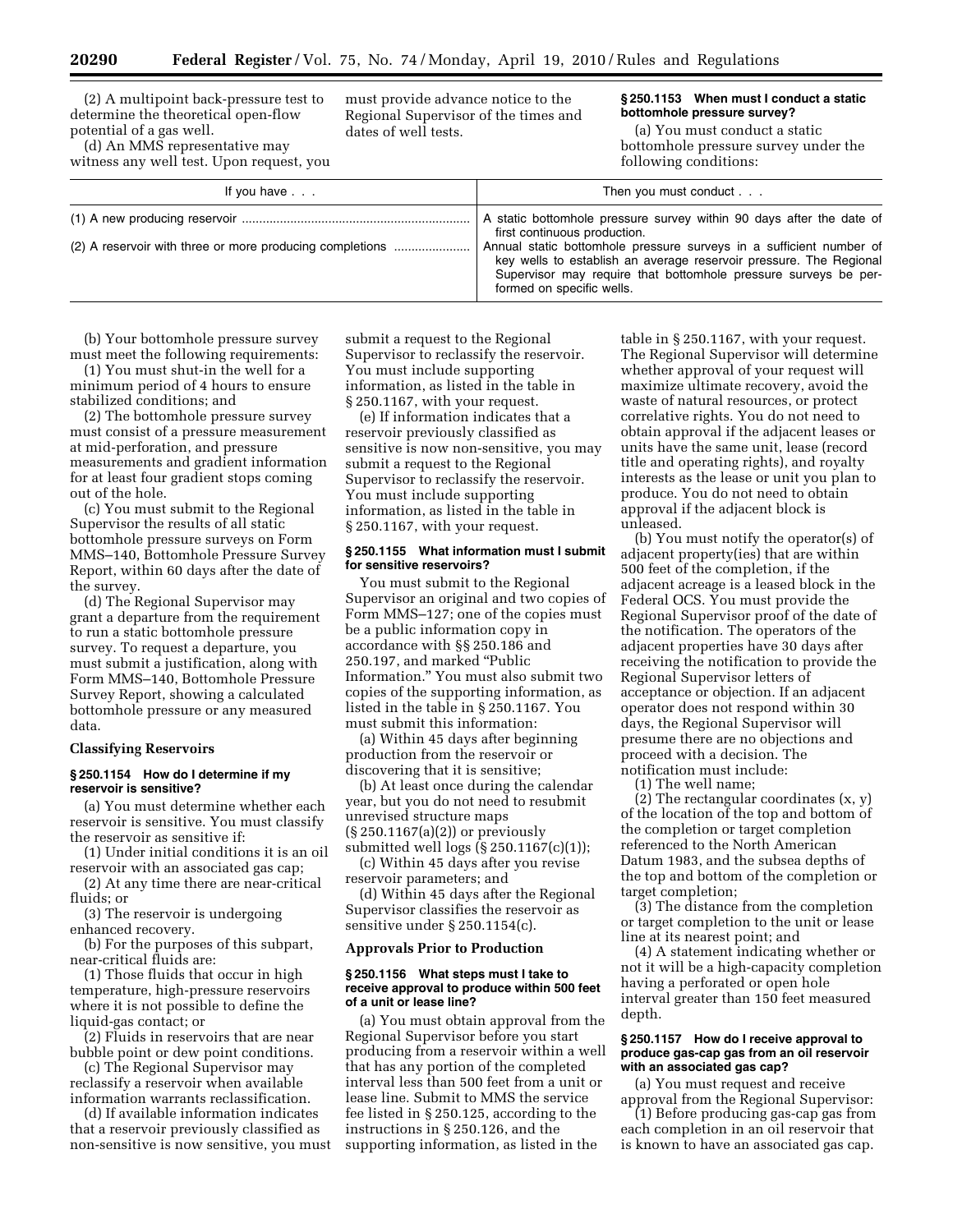(2) To continue production from a well if the oil reservoir is not initially known to have an associated gas cap, but the oil well begins to show characteristics of a gas well.

(b) For either request, you must submit the service fee listed in § 250.125, according to the instructions in § 250.126, and the supporting information, as listed in the table in § 250.1167, with your request.

(c) The Regional Supervisor will determine whether your request maximizes ultimate recovery.

#### **§ 250.1158 How do I receive approval to downhole commingle hydrocarbons?**

(a) Before you perforate a well, you must request and receive approval from the Regional Supervisor to commingle hydrocarbons produced from multiple reservoirs within a common wellbore. The Regional Supervisor will determine whether your request maximizes ultimate recovery. You must include the service fee listed in § 250.125, according to the instructions in § 250.126, and the

supporting information, as listed in the table in § 250.1167, with your request.

(b) If one or more of the reservoirs proposed for commingling is a competitive reservoir, you must notify the operators of all leases that contain the reservoir that you intend to downhole commingle the reservoirs. Your request for approval of downhole commingling must include proof of the date of this notification. The notified operators have 30 days after notification to provide the Regional Supervisor with letters of acceptance or objection. If the notified operators do not respond within the specified period, the Regional Supervisor will assume the operators do not object and proceed with a decision.

### **Production Rates**

#### **§ 250.1159 May the Regional Supervisor limit my well or reservoir production rates?**

(a) The Regional Supervisor may set a Maximum Production Rate (MPR) for a producing well completion, or set a Maximum Efficient Rate (MER) for a

reservoir, or both, if the Regional Supervisor determines that an excessive production rate could harm ultimate recovery. An MPR or MER will be based on well tests and any limitations imposed by well and surface equipment, sand production, reservoir sensitivity, gas-oil and water-oil ratios, location of perforated intervals, and prudent operating practices.

(b) If the Regional Supervisor sets an MPR for a producing well completion and/or an MER for a reservoir, you may not exceed those rates except due to normal variations and fluctuations in production rates as set by the Regional Supervisor.

## **Flaring, Venting, and Burning Hydrocarbons**

## **§ 250.1160 When may I flare or vent gas?**

(a) You must request and receive approval from the Regional Supervisor to flare or vent natural gas at your facility, except in the following situations:

| Condition                                                                                                                                                                                                                                                                                                          | Additional requirements                                                                                                                                                                                                                                                                                                                                                                                                                                                                                                                    |  |  |  |
|--------------------------------------------------------------------------------------------------------------------------------------------------------------------------------------------------------------------------------------------------------------------------------------------------------------------|--------------------------------------------------------------------------------------------------------------------------------------------------------------------------------------------------------------------------------------------------------------------------------------------------------------------------------------------------------------------------------------------------------------------------------------------------------------------------------------------------------------------------------------------|--|--|--|
| (1) When the gas is lease use gas (produced natural gas which is used<br>on or for the benefit of lease operations such as gas used to operate<br>production facilities) or is used as an additive necessary to burn<br>waste products, such as $H_2S$ .                                                           | The volume of gas flared or vented may not exceed the amount nec-<br>essary for its intended purpose. Burning waste products may require<br>approval under other regulations.                                                                                                                                                                                                                                                                                                                                                              |  |  |  |
| (2) During the restart of a facility that was shut in because of weather<br>conditions, such as a hurricane.                                                                                                                                                                                                       | Flaring or venting may not exceed 48 cumulative hours without Re-<br>gional Supervisor approval.                                                                                                                                                                                                                                                                                                                                                                                                                                           |  |  |  |
| (3) During the blow down of transportation pipelines downstream of the<br>royalty meter.                                                                                                                                                                                                                           | (i) You must report the location, time, flare/vent volume, and reason for<br>flaring/venting to the Regional Supervisor in writing within 72 hours<br>after the incident is over.<br>(ii) Additional approval may be required under subparts H and J of this                                                                                                                                                                                                                                                                               |  |  |  |
| (4) During the unloading or cleaning of a well, drill-stem testing, pro-<br>duction testing, other well-evaluation testing, or the necessary blow<br>down to perform these procedures.                                                                                                                             | part.<br>You may not exceed 48 cumulative hours of flaring or venting per un-<br>loading or cleaning or testing operation on a single completion with-<br>out Regional Supervisor approval.                                                                                                                                                                                                                                                                                                                                                |  |  |  |
| (5) When properly working equipment yields flash gas (natural gas re-<br>leased from liquid hydrocarbons as a result of a decrease in pres-<br>sure, an increase in temperature, or both) from storage vessels or<br>other low-pressure production vessels, and you cannot economically<br>recover this flash gas. | You may not flare or vent more than an average of 50 MCF per day<br>during any calendar month without Regional Supervisor approval.                                                                                                                                                                                                                                                                                                                                                                                                        |  |  |  |
| (6) When the equipment works properly but there is a temporary upset<br>condition, such as a hydrate or paraffin plug.                                                                                                                                                                                             | (i) For oil-well gas and gas-well flash gas (natural gas released from<br>condensate as a result of a decrease in pressure, an increase in<br>temperature, or both), you may not exceed 48 continuous hours of<br>flaring or venting without Regional Supervisor approval.<br>(ii) For primary gas-well gas (natural gas from a gas well completion<br>that is at or near its wellhead pressure; this does not include flash<br>gas), you may not exceed 2 continuous hours of flaring or venting<br>without Regional Supervisor approval. |  |  |  |
| (7) When equipment fails to work properly, during equipment mainte-<br>nance and repair, or when you must relieve system pressures.                                                                                                                                                                                | (iii) You may not exceed 144 cumulative hours of flaring or venting dur-<br>ing a calendar month without Regional Supervisor approval.<br>(i) For oil-well gas and gas-well flash gas, you may not exceed 48 con-<br>tinuous hours of flaring or venting without Regional Supervisor ap-<br>proval.<br>(ii) For primary gas-well gas, you may not exceed 2 continuous hours                                                                                                                                                                |  |  |  |
|                                                                                                                                                                                                                                                                                                                    | of flaring or venting without Regional Supervisor approval.<br>(iii) You may not exceed 144 cumulative hours of flaring or venting dur-<br>ing a calendar month without Regional Supervisor approval.<br>(iv) The continuous and cumulative hours allowed under this paragraph<br>may be counted separately from the hours under paragraph (a)(6) of<br>this section.                                                                                                                                                                      |  |  |  |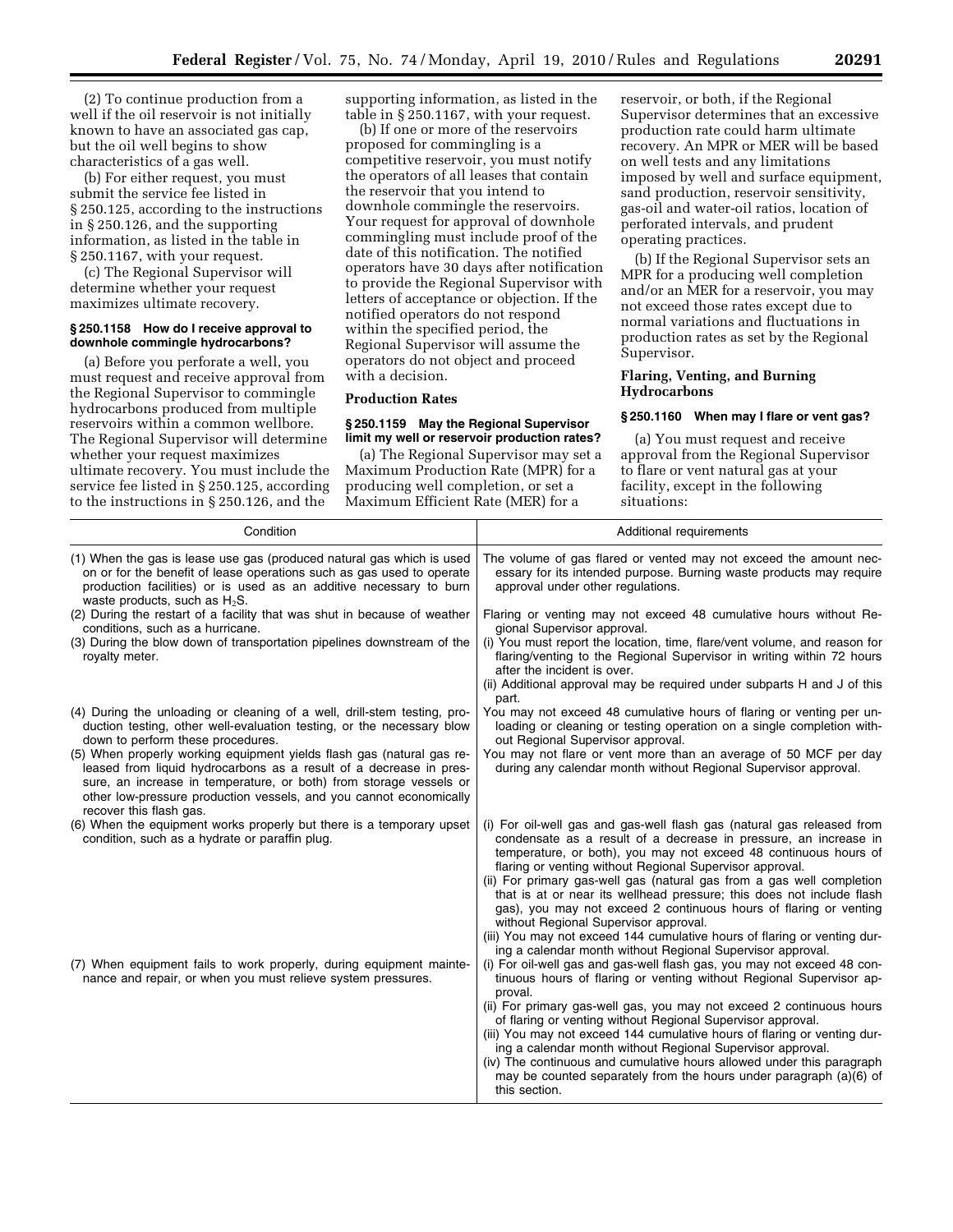(b) Regardless of the requirements in paragraph (a) of this section, you must not flare or vent gas over the volume approved in your Development Operations Coordination Document (DOCD) or your Development and Production Plan (DPP).

(c) The Regional Supervisor may establish alternative approval procedures to cover situations when you cannot contact the MMS office, such as during non-office hours.

(d) The Regional Supervisor may specify a volume limit, or a shorter time limit than specified elsewhere in this part, in order to prevent air quality degradation or loss of reserves.

(e) If you flare or vent gas without the required approval, or if the Regional Supervisor determines that you were negligent or could have avoided flaring or venting the gas, the hydrocarbons will be considered avoidably lost or wasted. You must pay royalties on the loss or waste, according to part 202 of this title. You must value any gas or liquid hydrocarbons avoidably lost or wasted under the provisions of part 206 of this title.

(f) Fugitive emissions from valves, fittings, flanges, pressure relief valves or similar components do not require approval under this subpart unless specifically required by the Regional Supervisor.

## **§ 250.1161 When may I flare or vent gas for extended periods of time?**

You must request and receive approval from the Regional Supervisor to flare or vent gas for an extended period of time. The Regional Supervisor will specify the approved period of time, which will not exceed 1 year. The Regional Supervisor may deny your request if it does not ensure the conservation of natural resources or is not consistent with national interests relating to development and production of minerals of the OCS. The Regional Supervisor may approve your request for one of the following reasons:

(a) You initiated an action which, when completed, will eliminate flaring and venting; or

(b) You submit to the Regional Supervisor an evaluation supported by engineering, geologic, and economic data indicating that the oil and gas produced from the well(s) will not economically support the facilities necessary to sell the gas or to use the gas on or for the benefit of the lease.

## **§ 250.1162 When may I burn produced liquid hydrocarbons?**

(a) You must request and receive approval from the Regional Supervisor to burn any produced liquid

hydrocarbons. The Regional Supervisor may allow you to burn liquid hydrocarbons if you demonstrate that transporting them to market or reinjecting them is not technically feasible or poses a significant risk of harm to offshore personnel or the environment.

(b) If you burn liquid hydrocarbons without the required approval, or if the Regional Supervisor determines that you were negligent or could have avoided burning liquid hydrocarbons, the hydrocarbons will be considered avoidably lost or wasted. You must pay royalties on the loss or waste, according to part 202 of this title. You must value any liquid hydrocarbons avoidably lost or wasted under the provisions of part 206 of this title.

#### **§ 250.1163 How must I measure gas flaring or venting volumes and liquid hydrocarbon burning volumes, and what records must I maintain?**

(a) If your facility processes more than an average of 2,000 bopd during May 2010, you must install flare/vent meters within 180 days after May 2010. If your facility processes more than an average of 2,000 bopd during a calendar month after May 2010, you must install flare/ vent meters within 120 days after the end of the month in which the average amount of oil processed exceeds 2,000 bopd.

(1) You must notify the Regional Supervisor when your facility begins to process more than an average of 2,000 bopd in a calendar month;

(2) The flare/vent meters must measure all flared and vented gas within 5 percent accuracy;

(3) You must calibrate the meters regularly, in accordance with the manufacturer's recommendation, or at least once every year, whichever is shorter; and

(4) You must use and maintain the flare/vent meters for the life of the facility.

(b) You must report all hydrocarbons produced from a well completion, including all gas flared, gas vented, and liquid hydrocarbons burned, to Minerals Revenue Management on Form MMS– 4054 (Oil and Gas Operations Report), in accordance with § 210.102 of this title.

(1) You must report the amount of gas flared and the amount of gas vented separately.

(2) You may classify and report gas used to operate equipment on the lease, such as gas used to power engines, instrument gas, and gas used to maintain pilot lights, as lease use gas.

(3) If flare/vent meters are required at one or more of your facilities, you must report the amount of gas flared and

vented at each of those facilities separately from those facilities that do not require meters and separately from other facilities with meters.

(4) If flare/vent meters are not required at your facility:

(i) You may report the gas flared and vented on a lease or unit basis. Gas flared and vented from multiple facilities on a single lease or unit may be reported together.

(ii) If you choose to install meters, you may report the gas volume flared and vented according to the method specified in paragraph (b)(3) of this section.

(c) You must prepare and maintain records detailing gas flaring, gas venting, and liquid hydrocarbon burning for each facility for 6 years.

(1) You must maintain these records on the facility for at least the first 2 years and have them available for inspection by MMS representatives.

(2) After 2 years, you must maintain the records, allow MMS representatives to inspect the records upon request and provide copies to the Regional Supervisor upon request, but are not required to keep them on the facility.

(3) The records must include, at a minimum:

(i) Daily volumes of gas flared, gas vented, and liquid hydrocarbons burned;

(ii) Number of hours of gas flaring, gas venting, and liquid hydrocarbon burning, on a daily and monthly cumulative basis;

(iii) A list of the wells contributing to gas flaring, gas venting, and liquid hydrocarbon burning, along with gas-oil ratio data;

(iv) Reasons for gas flaring, gas venting, and liquid hydrocarbon burning; and

(v) Documentation of all required approvals.

(d) If your facility is required to have flare/vent meters:

(1) You must maintain the meter recordings for 6 years.

(i) You must keep these recordings on the facility for 2 years and have them available for inspection by MMS representatives.

(ii) After 2 years, you must maintain the recordings, allow MMS representatives to inspect the recordings upon request and provide copies to the Regional Supervisor upon request, but are not required to keep them on the facility.

(iii) These recordings must include the begin times, end times, and volumes for all flaring and venting incidents.

(2) You must maintain flare/vent meter calibration and maintenance records on the facility for 2 years.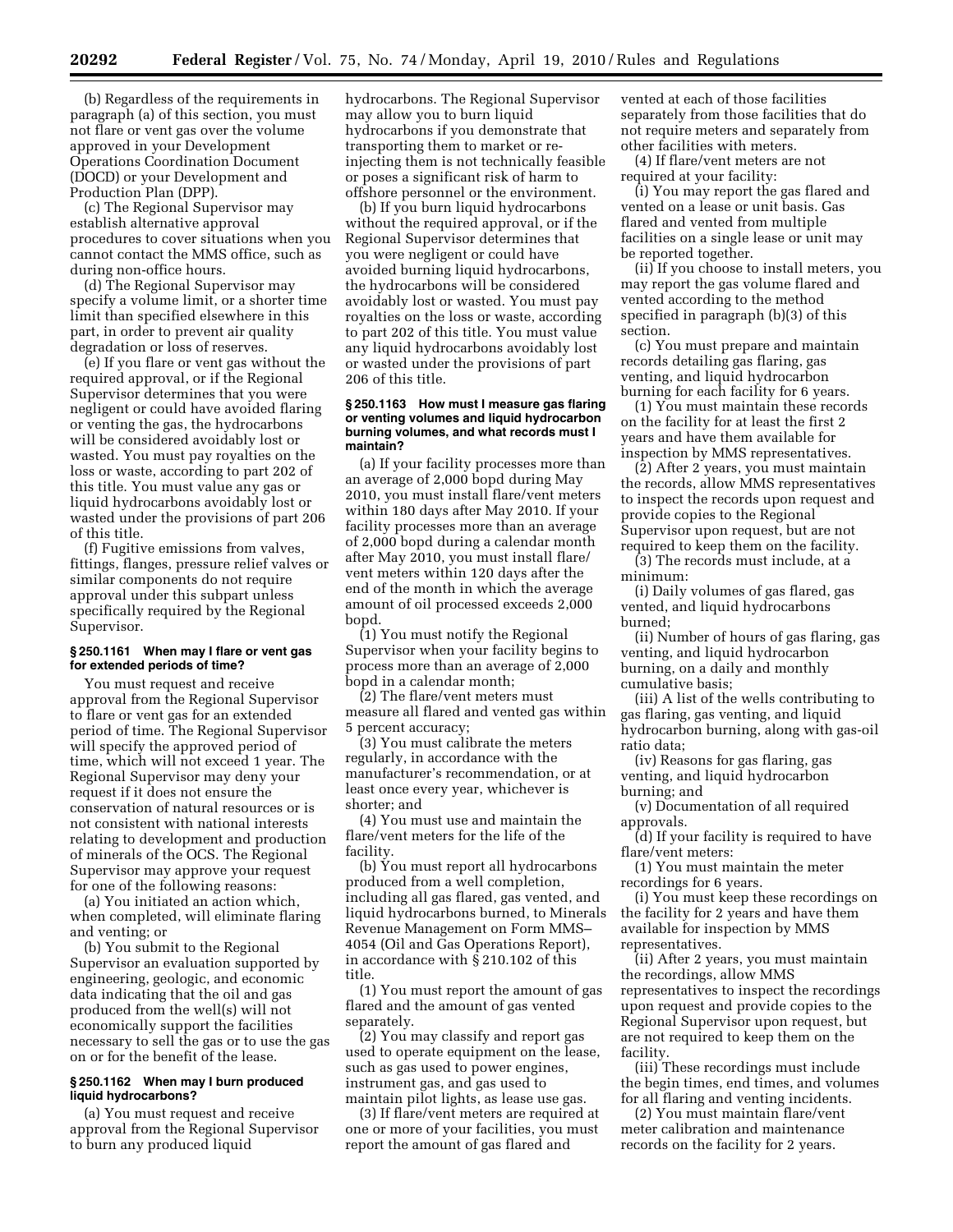(e) If your flaring or venting of gas, or burning of liquid hydrocarbons, required written or oral approval, you must submit documentation to the Regional Supervisor summarizing the location, dates, number of hours, and volumes of gas flared, gas vented, and liquid hydrocarbons burned under the approval.

## **§ 250.1164 What are the requirements for flaring or venting gas containing H**2**S?**

(a) You may not vent gas containing  $H<sub>2</sub>S$ , except for minor releases during maintenance and repair activities that do not result in a 15-minute timeweighted average atmosphere concentration of H2S of 20 ppm or higher anywhere on the platform.

(b) You may flare gas containing  $H_2S$ only if you meet the requirements of §§ 250.1160, 250.1161, 250.1163, and the following additional requirements:

(1) For safety or air pollution prevention purposes, the Regional Supervisor may further restrict the flaring of gas containing  $H_2S$ . The Regional Supervisor will use information provided in the lessee's  $H_2S$ Contingency Plan (§ 250.490(f)), Exploration Plan, DPP, DOCD, and associated documents to determine the need for restrictions; and

(2) If the Regional Supervisor determines that flaring at a facility or group of facilities may significantly affect the air quality of an onshore area, the Regional Supervisor may require you to conduct an air quality modeling analysis, under § 250.303, to determine the potential effect of facility emissions. The Regional Supervisor may require monitoring and reporting, or may

restrict or prohibit flaring, under §§ 250.303 and 250.304.

(c) The Regional Supervisor may require you to submit monthly reports of flared and vented gas containing  $H_2S$ . Each report must contain, on a daily basis:

(1) The volume and duration of each flaring and venting occurrence;

 $(2)$  H<sub>2</sub>S concentration in the flared or vented gas; and

(3) The calculated amount of  $SO<sub>2</sub>$ emitted.

#### **Other Requirements**

### **§ 250.1165 What must I do for enhanced recovery operations?**

(a) You must promptly initiate enhanced oil and gas recovery operations for all reservoirs where these operations would result in an increase in ultimate recovery of oil or gas under sound engineering and economic principles.

(b) Before initiating enhanced recovery operations, you must submit a proposed plan to the Regional Supervisor and receive approval for pressure maintenance, secondary or tertiary recovery, cycling, and similar recovery operations intended to increase the ultimate recovery of oil and gas from a reservoir. The proposed plan must include, for each project reservoir, a geologic and engineering overview, Form MMS–127 and supporting data as required in § 250.1167, and any additional information required by the Regional Supervisor.

(c) You must report to Minerals Revenue Management the volumes of oil, gas, or other substances injected,

produced, or produced for a second time under § 210.102 of this title.

### **§ 250.1166 What additional reporting is required for developments in the Alaska OCS Region?**

(a) For any development in the Alaska OCS Region, you must submit an annual reservoir management report to the Regional Supervisor. The report must contain information detailing the activities performed during the previous year and planned for the upcoming year that will:

(1) Provide for the prevention of waste;

(2) Provide for the protection of correlative rights; and

(3) Maximize ultimate recovery of oil and gas.

(b) If your development is jointly regulated by MMS and the State of Alaska, MMS and the Alaska Oil and Gas Conservation Commission will jointly determine appropriate reporting requirements to minimize or eliminate duplicate reporting requirements.

(c) Every time you are required to submit Form MMS–127 under § 250.1155, you must request an MER for each producing sensitive reservoir in the Alaska OCS Region, unless otherwise instructed by the Regional Supervisor.

## **§ 250.1167 What information must I submit with forms and for approvals?**

You must submit the supporting information listed in the following table with the forms identified in columns 1 and 2 and for the approvals required under this subpart identified in columns 3 through 6:

|                                                                                                                                                                                                    | <b>WPT</b>                | <b>SRI</b>                | Gas cap         | Downhole<br>commin-<br>gling | Reservoir<br>reclassi-<br>fication | Produc-<br>tion within<br>500-ft of<br>a unit or<br>lease line |
|----------------------------------------------------------------------------------------------------------------------------------------------------------------------------------------------------|---------------------------|---------------------------|-----------------|------------------------------|------------------------------------|----------------------------------------------------------------|
|                                                                                                                                                                                                    | MMS-<br>126 (2<br>copies) | MMS-<br>127(2)<br>copies) | produc-<br>tion |                              |                                    |                                                                |
| (a) Maps:                                                                                                                                                                                          |                           |                           |                 |                              |                                    |                                                                |
| (1) Base map with surface, bottomhole, and completion locations<br>with respect to the unit or lease line and the orientation of rep-                                                              |                           |                           |                 |                              |                                    |                                                                |
| (2) Structure maps with penetration point and subsea depth for<br>each well penetrating the reservoirs, highlighting subject wells;<br>reservoir boundaries; and original and current fluid levels | V                         | V                         |                 |                              |                                    |                                                                |
| (3) Net sand isopach with total net sand penetrated for each well,                                                                                                                                 |                           |                           |                 |                              |                                    |                                                                |
| (4) Net hydrocarbon isopach with net feet of pay for each well,                                                                                                                                    |                           |                           |                 |                              |                                    |                                                                |
| (b) Seismic data:<br>(1) Representative seismic lines, including strike and dip lines that                                                                                                         |                           |                           |                 |                              |                                    |                                                                |
|                                                                                                                                                                                                    |                           |                           |                 |                              |                                    |                                                                |
| (c) Logs:                                                                                                                                                                                          |                           |                           |                 |                              |                                    |                                                                |
| (1) Well log sections with tops and bottoms of the reservoir(s) and                                                                                                                                | N                         | V                         |                 |                              |                                    |                                                                |
| (2) Structural cross-sections showing the subject well and nearby<br>wells<br>(d) Engineering data:                                                                                                |                           |                           |                 |                              |                                    |                                                                |